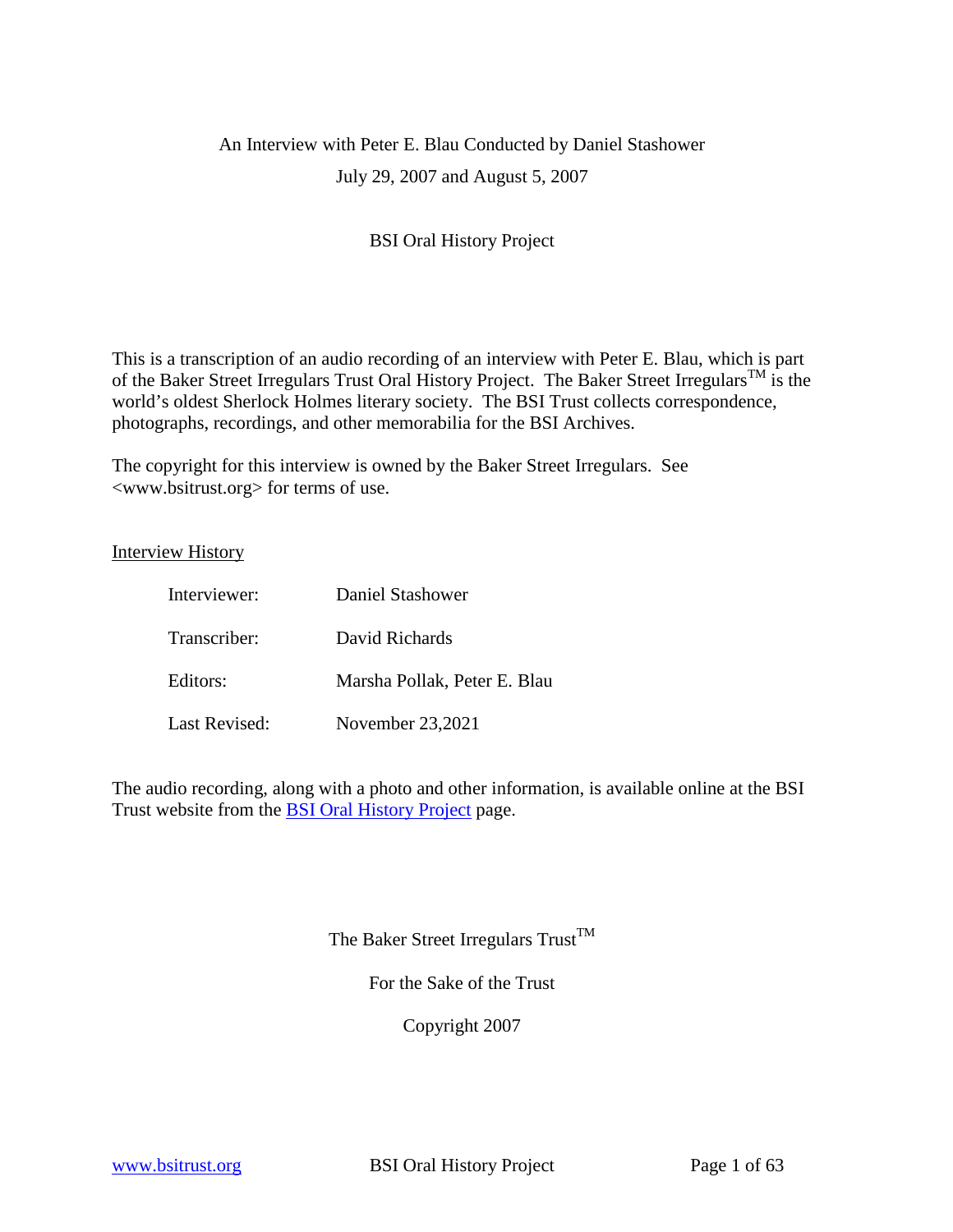## Peter E. Blau

Interviewed by Daniel Stashower July 29, 2007 and August 5, 2007 Bethesda, Maryland, USA

*Part 1 of 3*

*Introduction:* This recording is part of the Baker Street Irregulars Trust Oral History Project. The Baker Street Irregulars is the world's oldest Sherlock Holmes literary society. The BSI Trust collects correspondence, photographs, recordings, and other memorabilia for the BSI Archives, which comprise a special collection at the Houghton Library at Harvard University. [Eds. note: The Archives are now located at the Lilly Library at Indiana University.] In this interview, Dan Stashower speaks with Irregular Peter E. Blau on July 29, 2007. You'll hear Peter's life story, how he was introduced to Sherlock Holmes, how he was introduced to the BSI, his first dinner, how he got the investiture "Black Peter", and much more. This is the first of three parts. The copyright for this interview is owned by the Baker Street Irregulars. See bsitrust.org for terms of use.

STASHOWER: All right, today is July 27, 2007. This is the–

BLAU: Are you sure?

STASHOWER: July 29, 2007. Thank you, Peter. This is the Baker Street Irregulars Oral History Project. I am Dan Stashower, interviewing Peter Blau. We are in Peter's home in Bethesda, Maryland. Peter, thank you for taking the time to share some of your memories with us. We are going to start off with some information about your non-Sherlockian life. Please, if you would, tell us where you were born, reared, and educated.

BLAU: I was born in Cleveland, Ohio. My family escaped from Cleveland when I was six and moved to Pittsfield, Massachusetts, where I was raised, educated and went to Tabor Academy, went to Amherst College, went to the University of Oklahoma for a Master of Science. And education never ends as someone once said.

STASHOWER: Someone once said. Tell us a bit about your family.

BLAU: Well, I had a nice father and a nice mother and my mother's father, I remember, and my father's mother. And when I was growing up, my grandparents were very old. Everything was very old compared to me, but I had a baby brother, Andrew. We got along reasonably well because we didn't compete on anything. I was the one who got good marks and he was the one who was good in sports. This may have been an unconscious choice on his part because I went through my education and with all the teachers and principals calling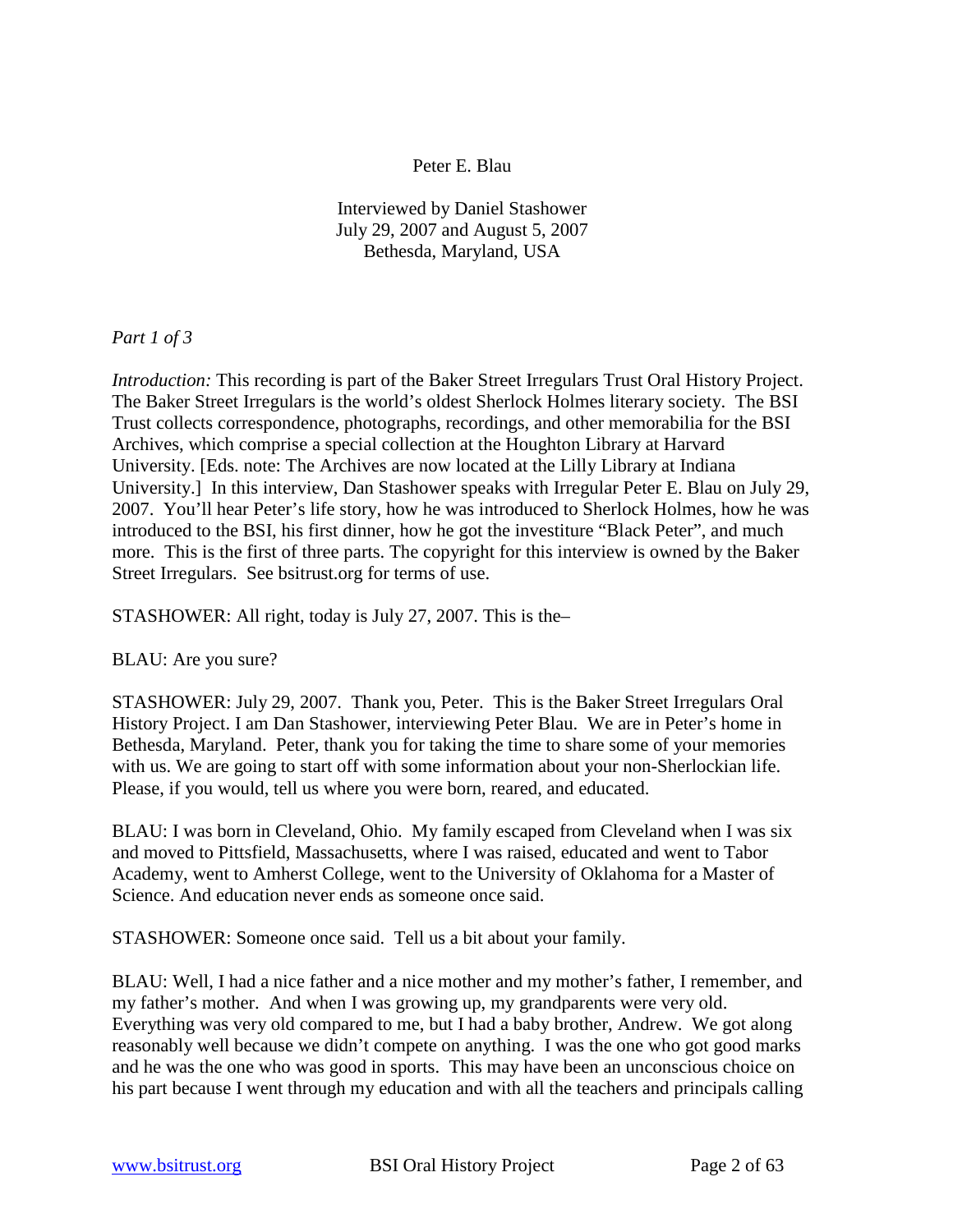me by my father's name and he went through after me being called by my name, but put up with it.

STASHOWER: I'm still called Fred (Blau laughs) after by grandfather and David after my father–back in Cleveland, where I was also born, as you know. Tell us about your career.

BLAU: Well, let's see. After two years of college, I spent four years in the Navy. That counts as a career I guess. The Navy–

STASHOWER: I should say so.

BLAU: The Navy was the only job that I ever had that I wasn't fired from. (Stashower laughs) They wanted me to reenlist in, but I didn't want to. So I got out and finished college, went on to graduate school and became a petroleum geologist and spent the 1960s looking for oil in exotic countries like Somalia and England.

And at the end of the sixties, came back to the United States and came to Washington in nineteen–January–New Year's Day 1970 and went to work for the American Geological Institute, which was the umbrella society for all the geological societies, and their science information department. And after a couple of years, the guy who was doing their weekly newsletter left and they came and said, "Pete, you can read and write. Why don't you do the newsletter?" So I became a journalist and went–AGI lost some funding and had to shut down my department and me. I went to work for a company called Petroleum Information and based in Denver and Houston. I was their man in Washington, telling our readers what the government was doing to or for the oil industry, which lasted until well into the eighties, when the price of oil went down to next to nothing and they called up and said, "We did a budget review and we can't afford a man in Washington." And I said, "I told you that last year." "Well, last year we didn't believe you." (Stashower laughs) So since then, I have been a freelance journalist and a consulting geologist. One of the nice things about being a geologist and a journalist is that you never retire.

STASHOWER: Right.

BLAU: You may not work very often, but you never have to say, "I'm retired."

STASHOWER: But you still are working periodically?

BLAU: Yeah. Yeah. Yep. And of course, I decided that you are not really retired until someone pays you a pension. I now get a pension from Dun and Bradstreet, which bought Petroleum Information. My pension is \$223.03 a month. (Stashower laughs) I don't know if that counts as being retired or not. (Stashower laughs)

STASHOWER: Well you must make it go a fair way. Would you tell us about your first meeting with Sherlock Holmes?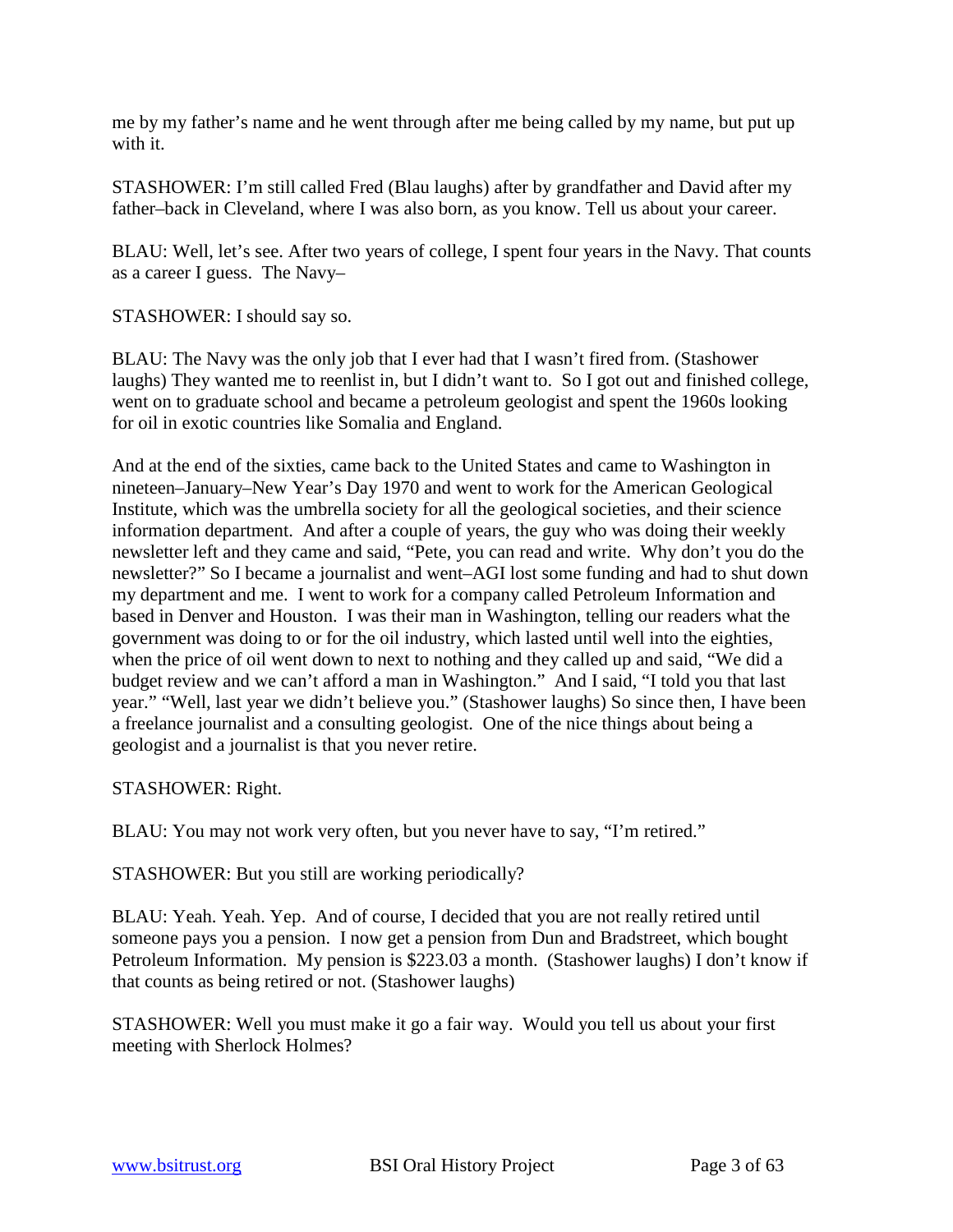BLAU: I don't remember my first meeting with Sherlock Holmes. I got in–Steve Rothman took over as editor of the *Baker Street Journal*. He asked me to do a piece on that because he wanted to re-inaugurate the department and I said I had a book. I probably read one or two of the stories in some sort of anthology at school; everybody did in those days. But, I don't remember. I had a copy of the Garden City edition, which was stolen during rehearsals for a Sherlock Holmes broadcast in New York. But, what I remember is my first meeting with a Sherlockian and that's what I wrote about for the *Baker Street Journal*, the Sherlockian being Ben Abramson at the Argus Book Shop. And he eventually got around to telling me that he published a magazine and he thought I would enjoy reading and that was the *Baker Street Journal*, 1948. And it was fun.

And here was a strange world with interesting and literate people having a lot of fun playing a game, which I thought sounded like fun. So I started writing to them–John Dickson Carr and Roland Hammond, the Dancing Men of Providence. I adopted his project; I wanted to complete the Dancing Men alphabet so that I could, when I had my *Baker Street Journals* bound, I could have Peter E. Blau stamped on the spine in dancing men. But there's no "U" in "The Dancing Men" so I had to find the complete alphabet and I wrote to John Dickson Carr and he didn't know. Ben Abramson didn't know; he suggested I get in touch with Roland Hammond who was head of the Dancing Men of Providence. I wrote to all these people saying–and nobody knew but the grand thing is they all wrote back; it didn't matter that I was a young punk. And that's how I got into Sherlock Holmes, through Ben Abramson.

STASHOWER: Tell me more about that first book, the Garden City edition.

BLAU: It was big and thick, red cover and no illustrations, but I read a lot and so I didn't need illustrations. I just read the stories in it, all–

STASHOWER: But you must have carried that edition around with you for some time to know exactly where it went missing.

BLAU: Oh–well–I was–in 1958 or '59, I was down at Fordham University doing one of Chris Steinbrunner's broadcast from WFUV. We rehearsed in the morning, went out at lunch. And I had the book along, in case we had to look something up. And I left it on the piano in the rehearsal room and we came back from lunch and it was gone. So if anybody ever finds a copy of *The Complete Sherlock Holmes* and you open it up and there is a childish bookplate in there, with a book worm that says, "Property of Peter E Blau;" it's stolen goods. (laughter) That was an interesting lunch. A bunch of us went out to lunch and there was a nice young woman there and I asked her the question I often still ask people, "What do you do in real life?" And she said, "I'm a writer." And I said, "What do you write?" And she said, "Pornography." And I (laughter) said, "Okay, why?" And she said, "I decided I wanted to be a writer and I wrote one of everything. I wrote a western, and a mystery, and a war story, and science fiction, and pornography, and I sent them all off and pornography is the one that sold, so I have been writing that ever since." (laughter)

STASHOWER: That's a real writer. How did you come to attend your first BSI meeting?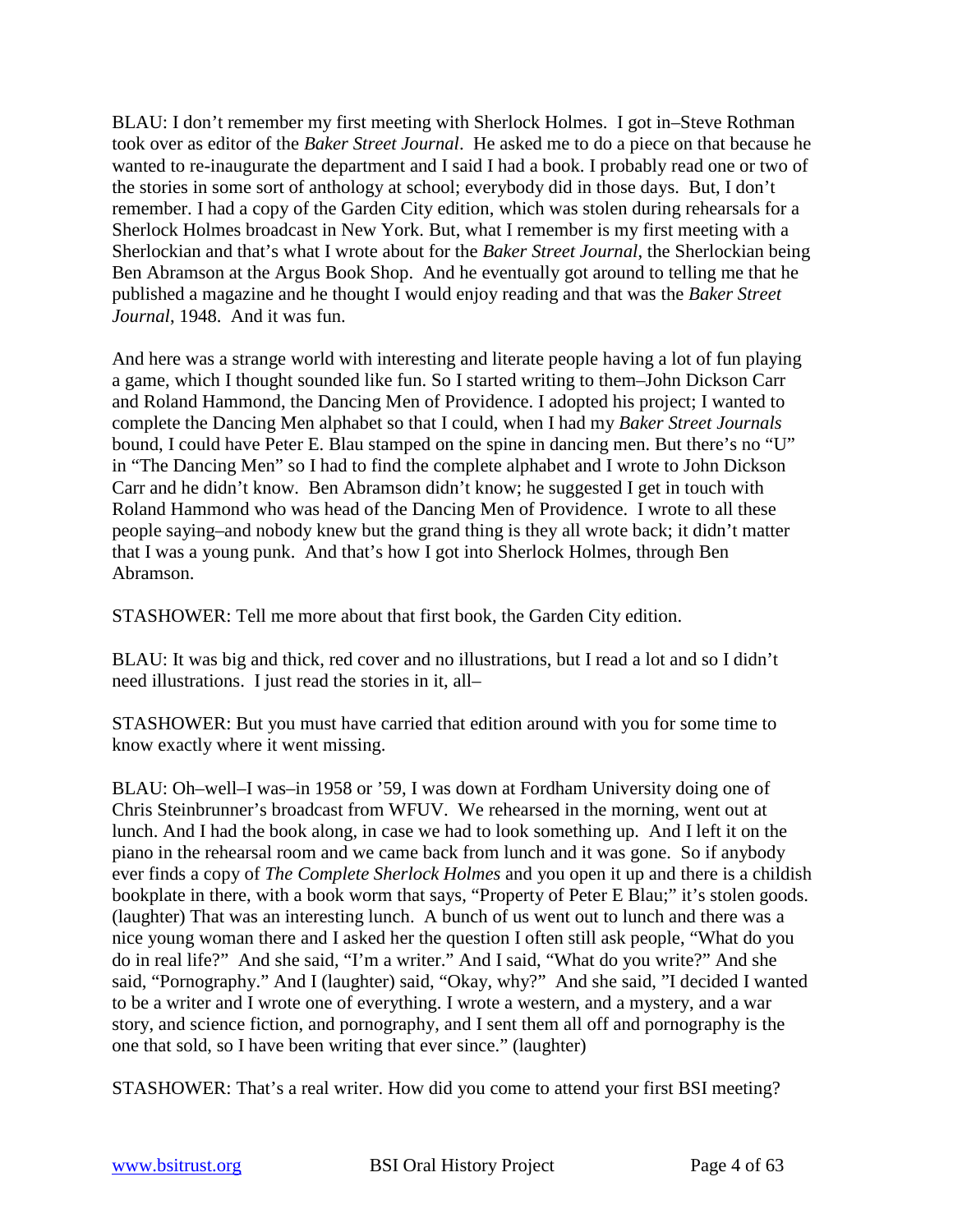BLAU: Well. My first BSI meeting, I didn't get to attend because it was the 1957 annual dinner. In December 1956, I was just at the end of my tour in the Navy, out in San Diego, and I got a postcard from Edgar Smith saying, come to the dinner. And I had a fit because I didn't have any leave left and I was getting out of the Navy in January. So I wrote this– fortunately, he didn't keep it. It's not in the Edgar Smith papers, so far, because I'm sure it was embarrassingly plaintive saying, "I really have a good excuse for not coming. Please don't forget about me for next year." Remind me to tell you about a Julian Wolff story. Anyway, I did get an invitation next–to the next dinner, the 1958 dinner.

And I did go to the 1958 dinner and that was delightful. It was at Cavanagh's and I was the– at the U-shape table and I was way down at the end of the table, far below the salt, if there had been any salt, sitting next to Chris Steinbrunner and a *Time Magazine* cover artist named Guy Rowe. I had no idea why he was there. And across the table from Banesh Hoffmann; who explained that he was a scientist. I found out later that he was a protégé of Einstein. But every year, 'cause you moved up the table with the same people, as people died you moved up. And every year, I would say to Banesh Hoffmann, "What's new in astrophysics?" And he would give me a three-minute synopsis of everything that had happened that year in astrophysics.

Years later in Washington, now deceased, the late Norm Davis, after some of us came from New York and reported to the Red Circle about what happened in New York, Norm Davis said to me wistfully, "You know, I probably should have gone to the annual dinner." And I said, "Why didn't you go?" And he said, "Well I got this invitation from Julian Wolff and I didn't realize–I couldn't imagine how it could be for me. I thought he had made a mistake." And I said, "Did you write back." And he said, "No. I didn't want to embarrass Julian." And I said, "Alright, when you get home, before you go to bed tonight, you write an apologetic letter to Julian Wolff and tell him of that story. And if you tell it well enough, he'll probably invite you next year. (laughs) And Norm was invited the next year (Stashower laughs) and became a member of–member of the Baker Street Irregulars. (laughs)

STASHOWER: So you attended your first dinner in '58?

BLAU: 1958.

STASHOWER: Am I remembering correctly, that you were invested in 1959.

BLAU: Yeah. I went back in 1959 and they had the cocktail party in the room across the hall from the dining room at Cavanagh's. And I was standing talking to one of the few younger people there, Chris Steinbrunner and an even younger kid named Russ Merritt, who was then a senior at Boston Latin High School. He came up and asked me how you get to be a member of the Baker Street Irregulars. And I told him everything I knew, "You had to be old. You had to be a scholar. You had to be old. You had to be published. You had to be old. You had to be accomplished and you had to be old." And Russ sadly shook his head (Stashower laughs) and wandered off in pursuit of a drink. And Edgar Smith came by and clapped me on the shoulder and said, "Peter, I forgot to tell you; you're getting your Shilling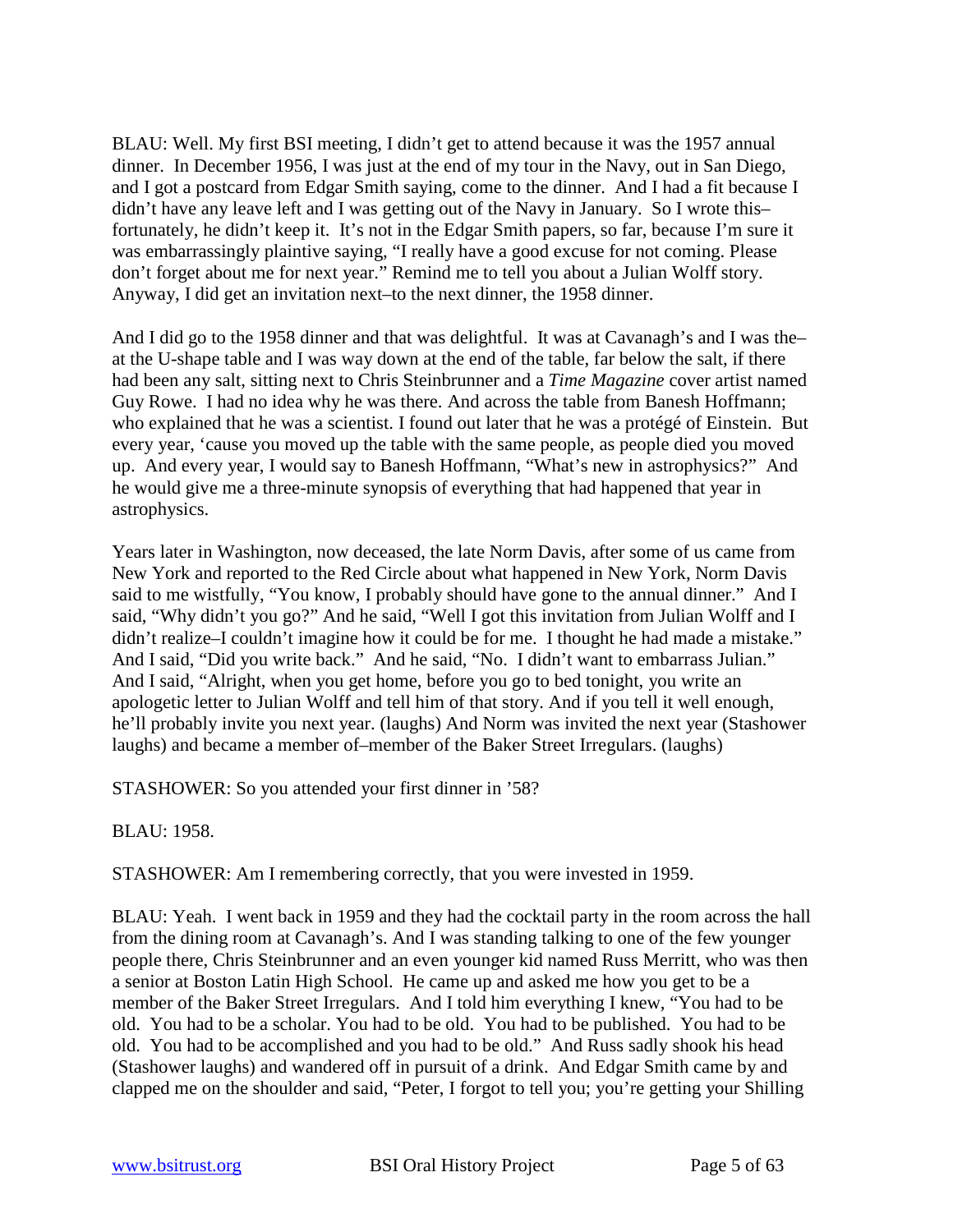tonight." (Stashower laughs) And I went into shock, because in those days, you had to say something, not much, but you had to say something 'cause you went up and someone presented it to you. It wasn't Edgar, I got mine from Jim Iraldi and I'm told that I gave a very nice, because it was brief, mention of the references to Sherlock Holmes in the works of William Shakespeare because I was acting in Henry the Fourth at Amherst. And I came back to the table with my Shilling and my certificate and there, sitting across the table from me, is Russ Merritt with this expression of outrage on his face because I had just given him this long song and dance about how you had to be old and–I had not been published. I had not been accomplished. I was a member of one Sherlockian society and that was Chris Steinbrunner's The Priory School. 'Cause I–in 1958, he turned to me and he said, "Are you a member of any societies?" I said, "No" and he said, "You are a member of the Priory Scholars." And that's how I got mine.

I think that Edgar decided that the BSI were getting geriatric and he wanted to bring in some young punks and he just brought them in because, of course, in those days, no one would have said to Edgar, "What the hell do you think you are doing? Who are these people?" He just did it. And I have a feeling it was done on the understanding that, well, here's your Shilling, now do something to deserve it. And some of them stayed with it and some of them left. I really haven't seen Russ Merritt in a long time; he got a Shilling the next year. And– but others that are still around, Jim Saunders from that era, George McCormack from the late fifties and early sixties. We were then the young blood of the BSI and I never had the guts to ask Edgar and of course he died, so by the time I would have had the guts to ask him, I couldn't.

For years, I blamed the United States Navy for making me miss a chance to meet Christopher Morley 'cause I couldn't go to the 1957 annual dinner and he died in 1957. So when I got there in 1958, Morley wasn't there any more and I've had a grudge against the navy all these years. But then eventually I found out that Chris Morley was sick and he didn't get to the 1957 annual dinner, so I could no longer be mad at the U.S. Navy, so.

STASHOWER: The Navy no doubt breathed a sigh of relief.

BLAU: Yes. Yeah

STASHOWER: Have you attended continuously since 1958?

STASHOWER: No. I think I missed a couple, but pretty much so.

BLAU: Pretty much?

STASHOWER: Yeah. And they're all fun. I've almost always have been in the United States; one Christmas I was in East Africa and one Christmas in London. But other than that–yeah, I've gone. One Christmas, I didn't go because my father died in January. But if you lived in Pittsfield, Massachusetts, or Washington, DC, it's not that hard to get to New York. And in those early days, the Algonquin Hotel was only \$50 a night. Eventually, it got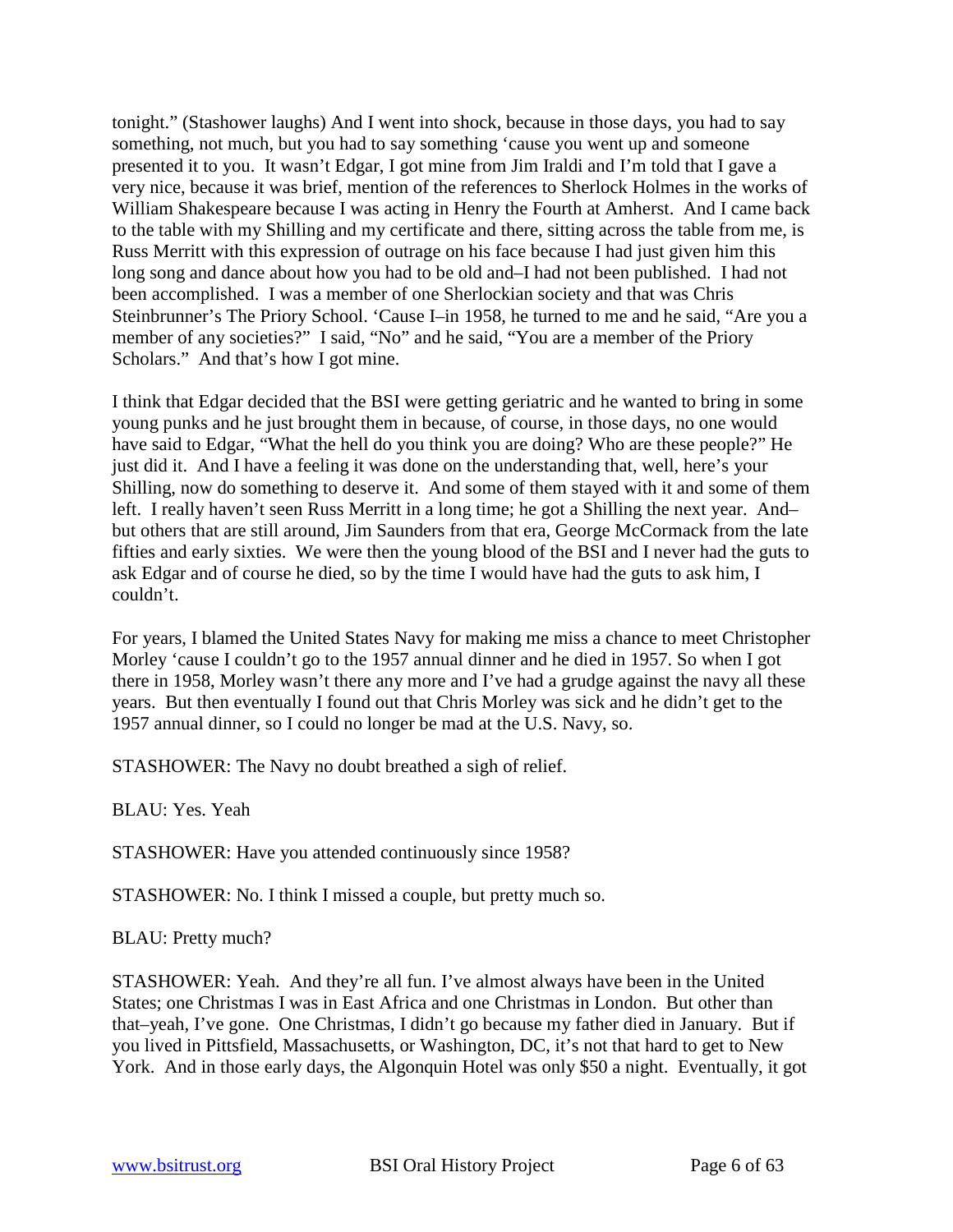expensive and some of us started staying in the Royal the– What was the one across the street?

STASHOWER: The Royalton.

BLAU: Yeah. The Royalton. And, then it got redone, so then we moved over to the Iroquois and it got redone. And thanks to Mike Whelan's negotiations with the Algonquin, the Algonquin for our weekend is now the cheapest hotel on  $44<sup>th</sup>$  Street between Fifth and Sixth.

STASHOWER: And the Iroquois had a couple of lean years there. (Blau laughs)

BLAU: Great place for room parties though. (laughter)

STASHOWER: Now–you are associated with a number of scion societies. How and when did you become involved with the Red Circle of Washington?

BLAU: I arrived in Washington in January 1970 and I knew there had been a society here. And–but it wasn't active and I decided, gee, there ought to be an active society in Washington. So I got in touch with Julian and said, "Who's here." And he gave me the names of two of the officers, Svend Petersen and Dorothy Bissonette. And I called them up and I said, "I think we ought to meet again." And they both said the same thing. They both said, "Yes, but I don't want to do any work." So I said, "How much work could there be?" So I said, "I'll do the work."

And Julian sent me the names of people who have been from Washington, but were coming up to Baltimore and I just decided to have a meeting in March 1970. I was working at the corner of  $22<sup>nd</sup>$  and M and just across the street was Blackie's House of Beef, but one block over–two blocks over, there was Gusti's Italian Restaurant and I figured that would be a good place to have our first dinner. And we had our dinner up in the attic and I think there were seventeen people there. And the agenda consisted entirely of people telling other people who they were and what they've done and how they got there. And we have been meeting ever since.

Svend Petersen, our sergeant-at-arms, is deceased and Dorothy Bissonette is deceased and our vice-our founding vice president, Patricia Parkman, has vanished. Norm Davis tracked her down and she told him to go away---so we did. Apparently, she left Washington under a cloud, so to speak, because of her anti-governmental complaints during the Nixon Administration. But anyway–and Karen Kruse, a high school girl who founded the society, is still our president. Karen Kruse Anderson now and she was at our fiftieth anniversary dinner. There are very few societies, the Norwegian Explorers have done it–very few societies have had a founding member at their fiftieth anniversary dinner. Karen Kruse is still our president because we have not had any elections. Now, every once in a while someone says, "You ought to have elections." And I say, "No, because I know that this is Washington and holding no office, I can never be impeached."

STASHOWER: And Karen is president for life?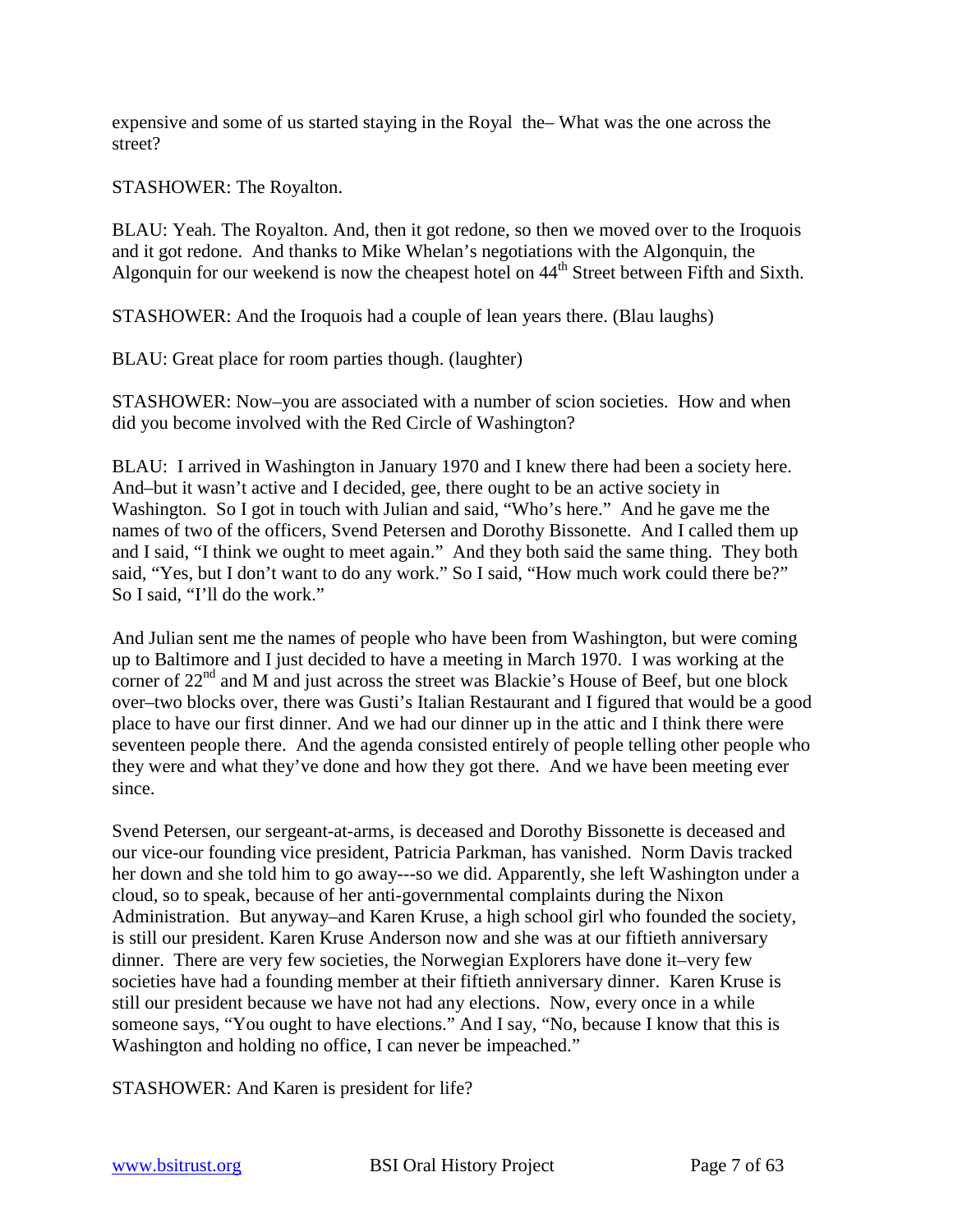BLAU: Absolutely and possibly thereafter (laughs).

STASHOWER: You travel a fair amount to attend meetings in distant cities? Sons of the Copper Beeches–

BLAU: Philadelphia is not that distant.

STASHOWER: And well–but you don't see Steve Rothman down here very often.

BLAU: That's true.

STASHOWER: And can you tell us about the Practical, But Limited, Geologists?

BLAU: Ah. The Practical But Limited Geologists started in the 1970s when the Geological Society of America met in Dallas. And at that time Francine Morris, now Francine Swift, was living in Dallas and another geologist and I, geologist-journalist Wendell Cochran, had lunch with Francine at the Zodiac Room at the top of Neiman Marcus, and it was a nice lunch. We talked about geology; we talked about Sherlock Holmes. And we decided that we ought to do this again.

Now, there are two major geological societies and one meets in the spring and one meets in the fall. So, for the spring one, I just had a supper, dinner, and local Sherlockians and some of the visiting geologists came and that's what we have been doing ever since. It's a chance for two strange worlds to interact. Often you get all the Sherlockians sitting on one side of the room and all the geologists sitting on the other and I always make it the first order of business, everybody has to get up and mill around. You know, you want to meet new people.

And we meet in honor of the world's first forensic geologist. Now, I'm sure that the major societies think the name of our society is The Friends of Sherlock Holmes. That's how we're listed in the formal program because I realized early on, they wouldn't list us if they knew we were called the Practical, But Limited, Geologists. So, at every meeting, I start off by swearing all the newcomers to secrecy, not to tell the societies what our real name is. So anybody who listens to this oral history has got to take the oath, not to tell anybody.

STASHOWER: You came to know Edgar Smith in your early years-

BLAU: By correspondence and we only met twice at the two annual dinners.

STASHOWER: And that was it?

BLAU: That was it.

STASHOWER: And, how about Julian Wolff?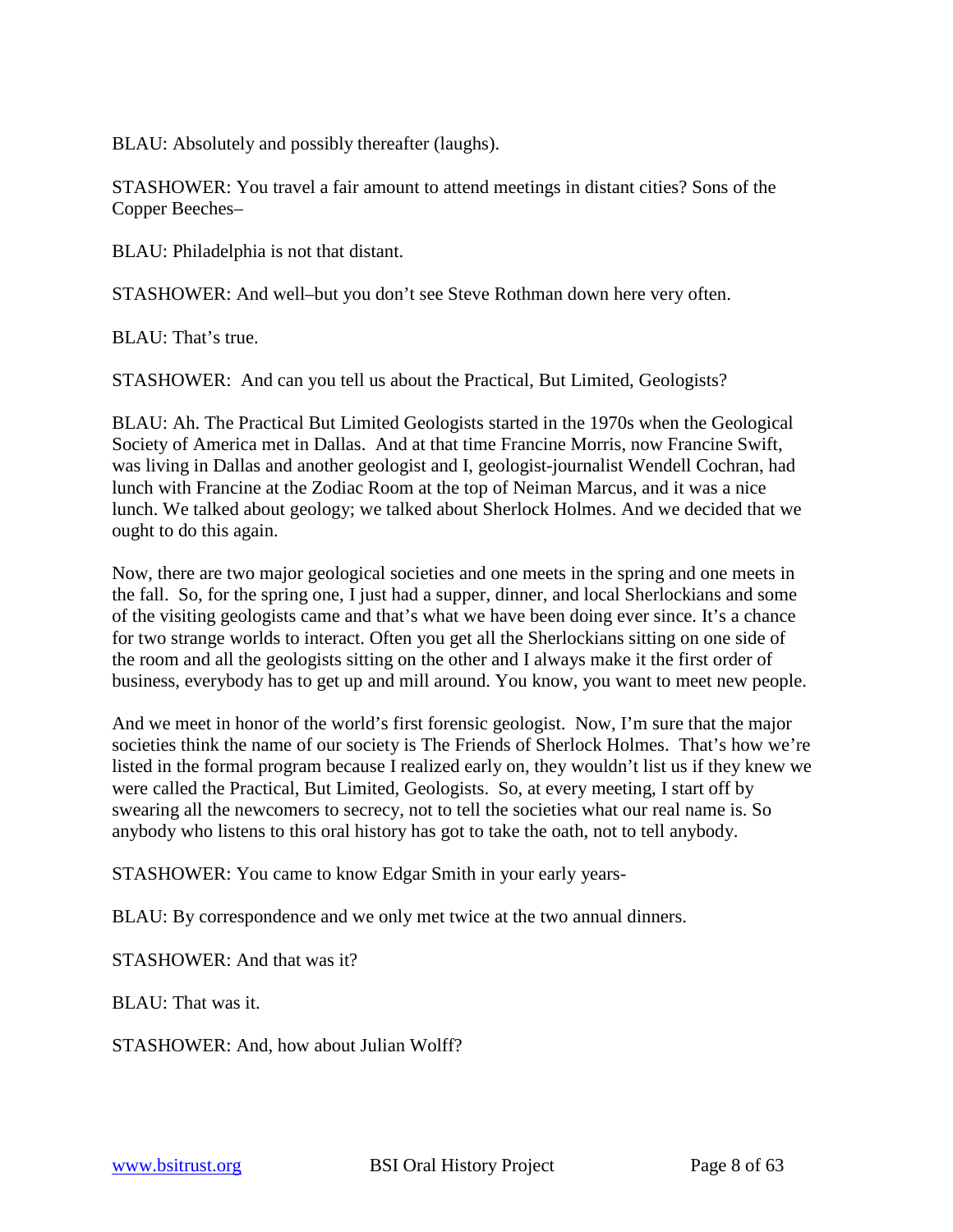BLAU: Julian Wolff–I got to know because-of course I came to the annual dinners. In those days, in the early days, Julian would invite some people over to his apartment on the Saturday. And Chris Steinbrunner was invited and I wasn't. And, I bemoaned that fact and Chris Steinbrunner kindly said to me: "Don't worry, you know, eventually Julian will get to know you a little better, and you'll be invited." And Chris was absolutely right and I got invited. Of course, he kept inviting people and it got too crowded and he couldn't fit them all into his apartment and that's why they moved to the Grolier Club. Everybody starting coming to Julian's party at the Grolier Club and since Julian had to pay for everything, that's why they buy a ticket and come to a Sherlockian cocktail party on Saturday started.

But, again I-Julian came to Washington once to attend a meeting of The Red Circle. Julian was not a traveler either. For a guy who was in the Second World War in the Pacific, when he got home, he didn't do a lot of traveling. But-so I knew him here and I saw him in New York.

One time Paul Gore-Booth was heading from England. He had just been knighted, Baron Gore-Booth of Maltby. And so Paul and his wife, Pat, were coming to the United States. He had some business in Washington, but he was going up to New York and Julian wanted to have a reception, a little cocktail party, in his apartment for Paul and Pat. And he called me up and said, "You are going to have to come to the party." And I said, "Why?" And he said, "Well, I have never entertained a lord before." And I said, "Well, it's not that hard." He said, "I don't know what to call him." I said, "He's going to come in and he is going to say, 'Please call me Paul, and this is my Pat.' It will be very informal, don't worry." "No," Julian said, "You have to come up." So I came up to the party and that's exactly what Paul did. He came in and sat down, "Just call me Paul, and this is my wife Pat." They sat there and Julian and Eleanor had prepared tea. I mean a real British tea with the little sandwiches, the cucumber sandwiches with the crusts cut off, and tea. And so everybody had a cup of tea and some of these sandwiches and Paul and Pat finished their tea and Julian said to them, "Well, I see that you finished your tea. Can I get you get you a real drink?" And Paul looked up and said, "No thank you, another tea would be very nice." And so everybody froze because they didn't think they could have a whisky, if their guest-of-honor was having tea. And Paul looked up and said to Julian, "You go ahead; it's alright, we're Christian Science." (laughter).

STASHOWER: Fair enough.

Now, you have known–you have seen a number of Wiggins come and go–

BLAU: Well, only two.

STASHOWER: Seriously, why I suppose so.

STASHOWER: Because only two of them have been Wiggins, Tom Stix and Mike Whelan. Julian and Tom and Mike.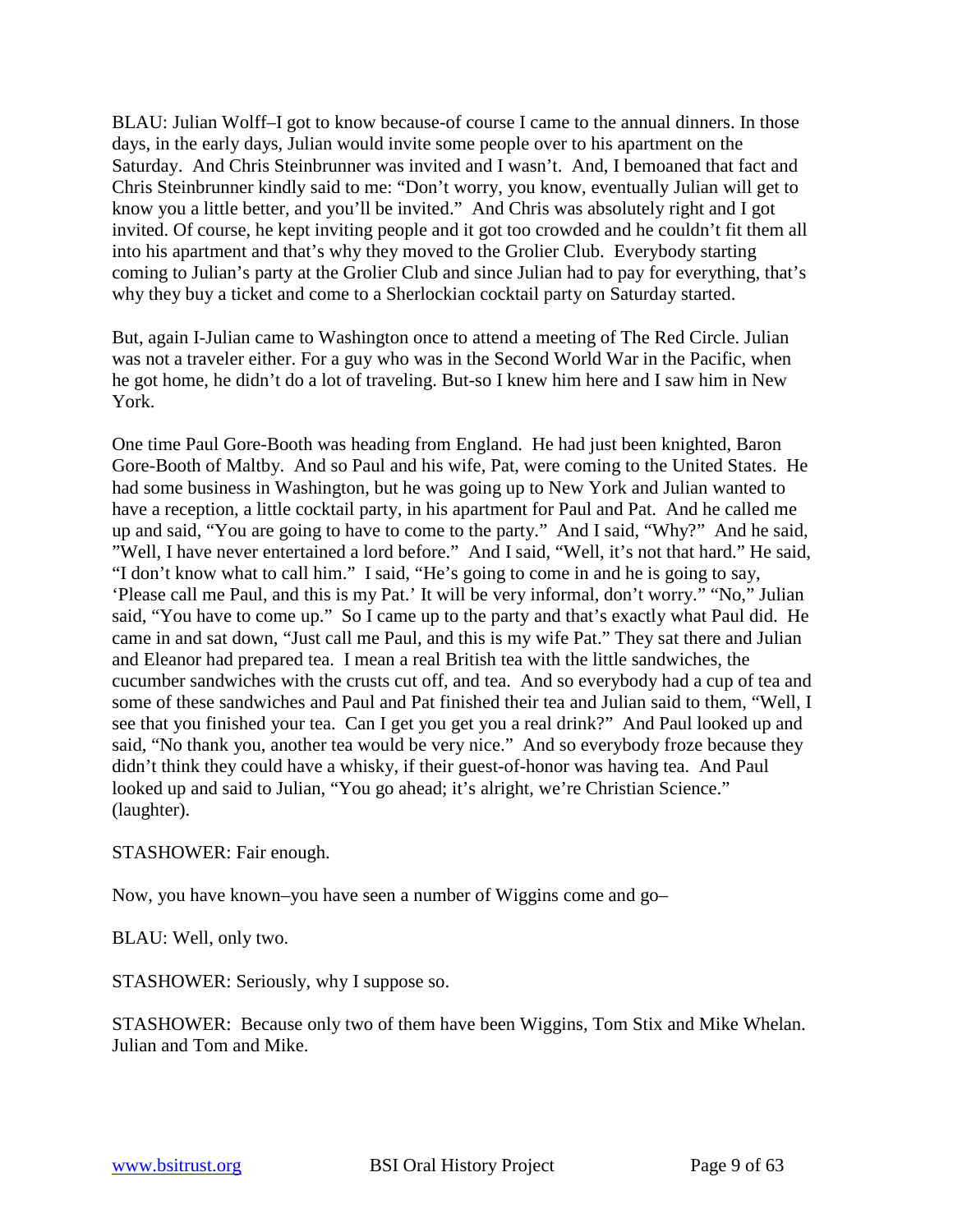STASHOWER: You knew-you came to know Tom fairly well and a number of other memorable Irregulars over the years. If you had to just list some of your best friends, among the Irregulars over the years, who might they be?

BLAU: Well, my best friend in the Sherlockian world was Chris Steinbrunner. He did what so many Sherlockians do when they meet a stranger, made me feel very welcome and in so many ways, Chris and I were the same person, we were the same age, we had the same interests. And we just maintained the connection right straight through. He was-I took it very personally when he died because he'd been in so many ways, the Sherlockian world to me. And he was an odd-looking guy. There are some great stories to tell about Chris. There is a society; it's not a Sherlockian society. You don't have to be a Sherlockian to be in it. It's called the Cheap Thrills Club and in order to become a member of the Cheap Thrills Club, you had to be a passenger in a car driven by Chris Steinbrunner. (Stashower laughs) 'Cause he had an apnea, I think. He would fall asleep and he would fall asleep in the middle dinner and he would fall asleep driving. So–

# STASHOWER: Was he narcoleptic?

BLAU: Yep! Un huh, but, you know, it was just these things; he would go in and out. He would show movies at Sherlockian societies in the old days when they had projectors and reels and reel film. And he would show reel two and he would fall asleep, but as soon the reel was over, he was awake, to change to reel three.

He had the Priory Scholars, so that he could do his radio broadcast, invite people over to his house. He had a basement full of film. We'd sit there and he would show every episode of a Flash Gordon serial because he had them in 16mm. And he was in the world of science fiction and he took me to my first science fiction convention, Lunacon, which was the New York convention in New York and–fascinating convention. They had on exhibit in the lobby of the hotel, photographs of an alien that these two guys had captured and the photographs show them standing there holding this alien; it's about three and half feet high. It looked very, very strange. And they were standing there in front of this photograph proudly explaining to people how they had captured an alien. And I went and took one look at that photograph and I said, "Excuse me. That's a shaved chimp. (Stashower laughs) That's a chimp without any fur." "Oh no," they said, "It's an alien." "No that's a chimpanzee without any fur. You can tell by the bone structure." They said, "What are you?" I said, "I'm a geologist. I know about bones. That's a chimpanzee, a shaved chimpanzee." But they got very upset. But it was more interesting that a lot of the people that believed the photograph got very upset too because they wanted to believe that it was an alien. I mean, that's why they went to science fiction conventions in those days. And that was the convention in which I got my first Isaac Asimov story.

I was talking to Isaac and this young women came up dressed in sort of a tube dress, a strapless dress. And she said, "Oh Doctor Asimov would-can I have your autograph please?" and he said, "Sure." Well. She's wearing this dress with no pockets and she didn't have any paper to sign. And so Isaac took my felt-tip pen and he reached out and he wrote right across her-the left side of her chest "Isaac Asimov" and then hooked the dress down just a little bit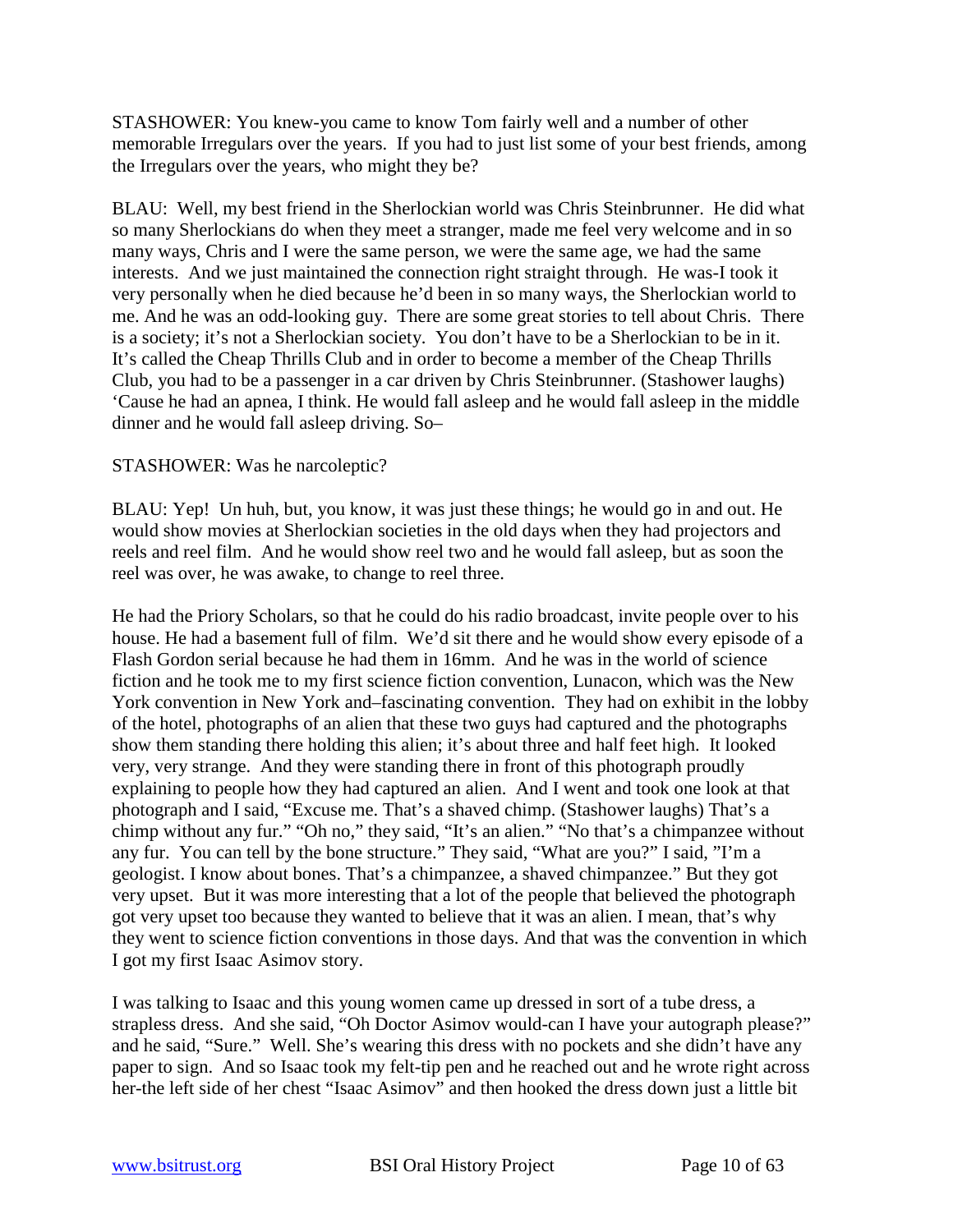and wrote "slept here" and then pulled the dress up so only his autograph showed. And–I remember–

STASHOWER: How did she take that?

BLAU: At the time, she thought it was great. But I met her some years later and reminded her that I had been there and she denied the whole thing. She said, "No." By that time she was I guess, grown up and she wasn't a little girl then, but she decided that this was not something she wanted as part of her personal history. (laughs) So I don't tell her name when I tell the story. It's a true story. All of my stories are based on true stories.

STASHOWER: That's must be one of several Asimov stories you have from all the years that he came to the dinner.

BLAU: Yep.

STASHOWER: He would, I assume, do the limericks at the dinners?

BLAU: No. He did a song.

STASHOWER: A song.

BLAU: A song. But he would do limericks. And he would sit there at the table and do limericks, which he–he had done so many limericks and remembered them. So you could just come up with a word. Bev brought little Samantha to meet him. And so he just sat right down and did a limerick on Samantha. But he had those tucked away I'm sure, almost all of them anyway. But yes, he could do limericks on demand, on demand. Occasionally, he got preachy. He really didn't think it was a good idea to have someone smoking at the BSI annual dinner.

STASHOWER: Oh really?

BLAU: Yea, because he didn't smoke. He had stopped; I doubt if he ever smoked. But he was a non-smoker and so he urged, I guess Julian, it didn't do any good, and Tom Stix, and urged them, "Why do you have smoking at the dinner?" And of course in those days, the answer was, because we meet in honor of one of the world's great smokers. But social pressures took over. Now we meet in honor of one of the world's greatest smokers at dinners in which there is no smoking.

STASHOWER: Well. Also, some would have you–some would say, one of the world's great misogynists. And yet you were also there at the beginning of the Adventuresses of Sherlock Holmes.

BLAU: Yeah. There was a group of six college students at Albertus Magnus College in New Haven and they got interested in Sherlock Holmes and they corresponded with Bill Baring-Gould and they had actually invited him to lunch. They came down to New York to take him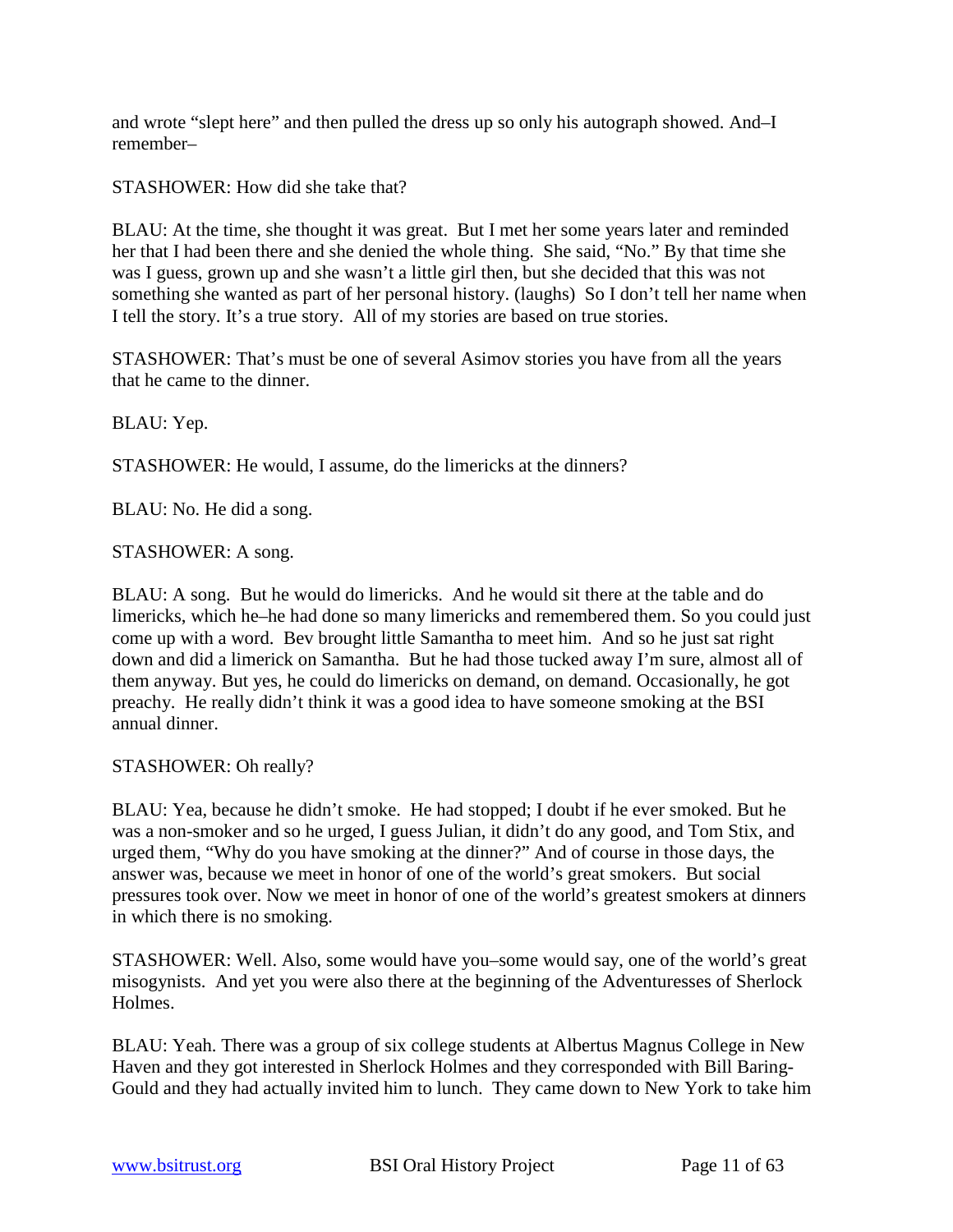to lunch and he picked a nice restaurant near Time Life headquarters and they had a very nice lunch, thank you. At the end of lunch, the bill came and these girls didn't have the money to pay for lunch. So Bill paid for the lunch and I think Ceil Baring-Gould, Bill's widow, still complains about these six girls, who came down and suckered him into buying them lunch.

But, they corresponded with John Bennett Shaw and when they came to the William Gillette Luncheon, which was then at Keens and said, you know, "We ought to come to the annual dinner." And people said, "You can't come to the annual dinner because women aren't invited to the annual dinner." And they said, "We don't think that's fair." And the lunch was over and eventually people started arriving at Cavanagh's for the cocktail hour and someone came up to Julian and said, "Julian, there are six girls out in front of the restaurant, picketing the restaurant." And Julian had a genteel fit and said to John Bennett Shaw, "John, your girls," because John gets blamed for all this, (Stashower laughs) "are down there. Do something about this." And as John explained it, he knew that just going down there wouldn't placate them. He needed to bring them a peace offering, so he brought them me (Stashower laughs). So, I went down with John and we discussed things with the girls and brought them into the first floor bar at Cavanagh's and bought them all a drink. They wrote a manifesto on a paper bag, which John promised to read to the Baker Street Irregulars and they left and John did. He explained before he read this that these were six girls at Albertus Magnus College and this was a Catholic college, but it is a very Catholic college. And of course John is a practically, professional Catholic, said, "I can tell you just how Catholic this college is. If a girl is not a virgin when she enrolls, she is when she graduates." (Stashower laughs)

So as a reward for being nice to them that cold January, they made John Bennett Shaw and me second-class members or informal members, whatever the word is, of the Adventuresses. We were members, but we couldn't come to their annual dinner, just as there has always been women who are members of the Baker Street Irregulars and weren't invited to that annual dinner, so that's how I got involved with and got to be an Adventuress.

STASHOWER: And some of them are still with us, still active in the movement.

BLAU: Of the four men who were brought in as full members in 1991, I'm the only one surviving.

STASHOWER: But the Adventuresses?

BLAU: Oh Yes. Ev Herzog and Mary Ellen Rich and Susan Rice. You want to hear-you want to read the history-you want to read one the true histories of the Adventuresses, read *The Baker Street Journal Christmas Annual*.

STASHOWER: Can you tell us more about John Bennett Shaw?

BLAU: John Bennett Shaw was one of these unique people; he was nice to everybody. He didn't necessary like it, but he was nice to everybody and we corresponded. John corresponded with everybody and I wound up in Tulsa, Oklahoma, in the sixties, and I went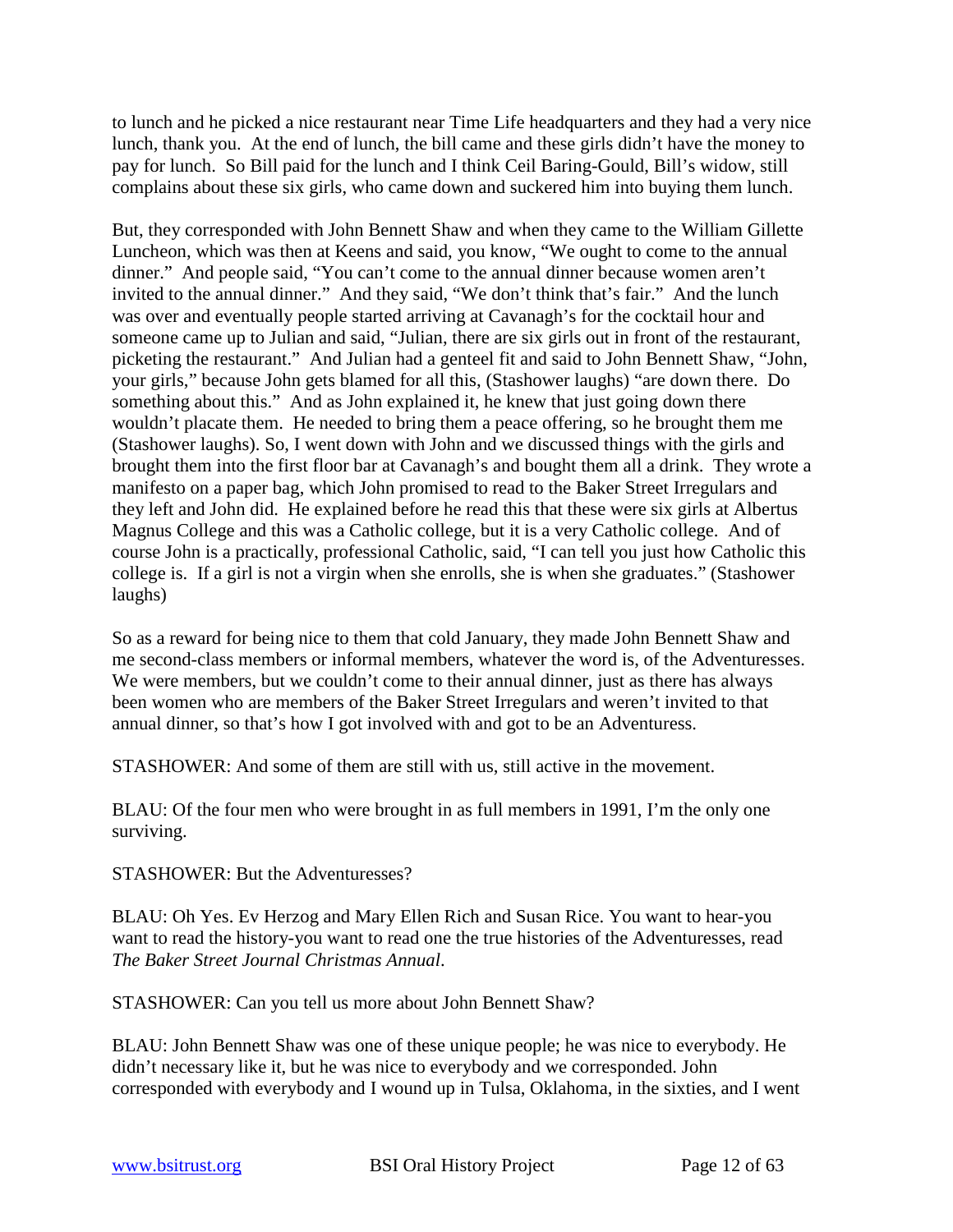to see him, in his house, and I could understand what people feel when they come into my library, because that's exactly what I felt when I came into John's library.

Here was this large room completely lined, except for windows, with bookshelves. And the bookshelves were filled twice. All the books had books behind them. And I said to him, "This wasn't right. You shouldn't have books you can't see." Then in a couple of years, he had given away half his books, none of the Sherlockian books. He gave away his Chesterton collection and his Isak Dinesen collection and things like that. But I stood there in his library and just–do I like to look at people's books and I got to the L's and there was Henry Lauritzen's *Min kære Watson* which had his caricatures in it. I knew he had done this but I had never seen the book. And so I said, "This is wonderful. I had never seen this book before." John said, "Don't I have two copies?" I said, "Yes." And he said, "Which is the best one?" And I said, "This one." He said, "Well, put that back and you can have the other one." And that's something else that John did all the time. I try to do the same, give people things that are fun.

John and I wound up very close. I used to go see him in Santa Fe especially. We hardly ever talked about Sherlock Holmes; we talked about Sherlockians. John liked to tell horror stories about the Sherlockian world, about the very few society meetings he ever went to that were teetotal. And we had a short list of people who were so obnoxious that there was no sense in both of us having to correspond with them. So we divided them up and I corresponded with some and he corresponded with some. We didn't want to completely cut them off because there were good stories to be told about them.

But as we sit here, Susan Rice is up in New York hard at work in writing a chapter for the Baker Street Irregulars archival histories of the 1960s. And she's the only person, other than John and me, who's read John's letters to me and my letters to John. And so she said, "I want to edit that job." (Stashower laughs) I did not rewrite–I did not reread my letters to John, nor do I remember what I–what John wrote to me, but we, we didn't–we were always willing to name names. (laughs)

STASHOWER: You have had a number of publications over the years. You've been–have edited the *Baker Street Journal* and you've been the editor of volumes of the *Baker Street*– the BSI manuscript series. Could you tell us about some of those? Say, beginning with the edition of *A Duet with an Occasional Chorus* you edited a few years ago.

BLAU: I like *A Duet with an Occasional Chorus*. That wasn't a BSI publication.

STASHOWER: It was a Gaslight.

BLAU: Jack Tracy did that and he wanted to bring Conan Doyle's works back into print, with afterwords. And he asked me to write an afterword for *Duet with an Occasional Chorus.* Now, I had read the book and enjoyed Conan Doyle because he is a good teller of tales, as you chose for the title of your biography. And I started reading–rereading *A Duet with an Occasional Chorus* and by that time, I knew a lot more about Conan Doyle than I did when I read it the first time. And it dawned on me that this really was autobiographical in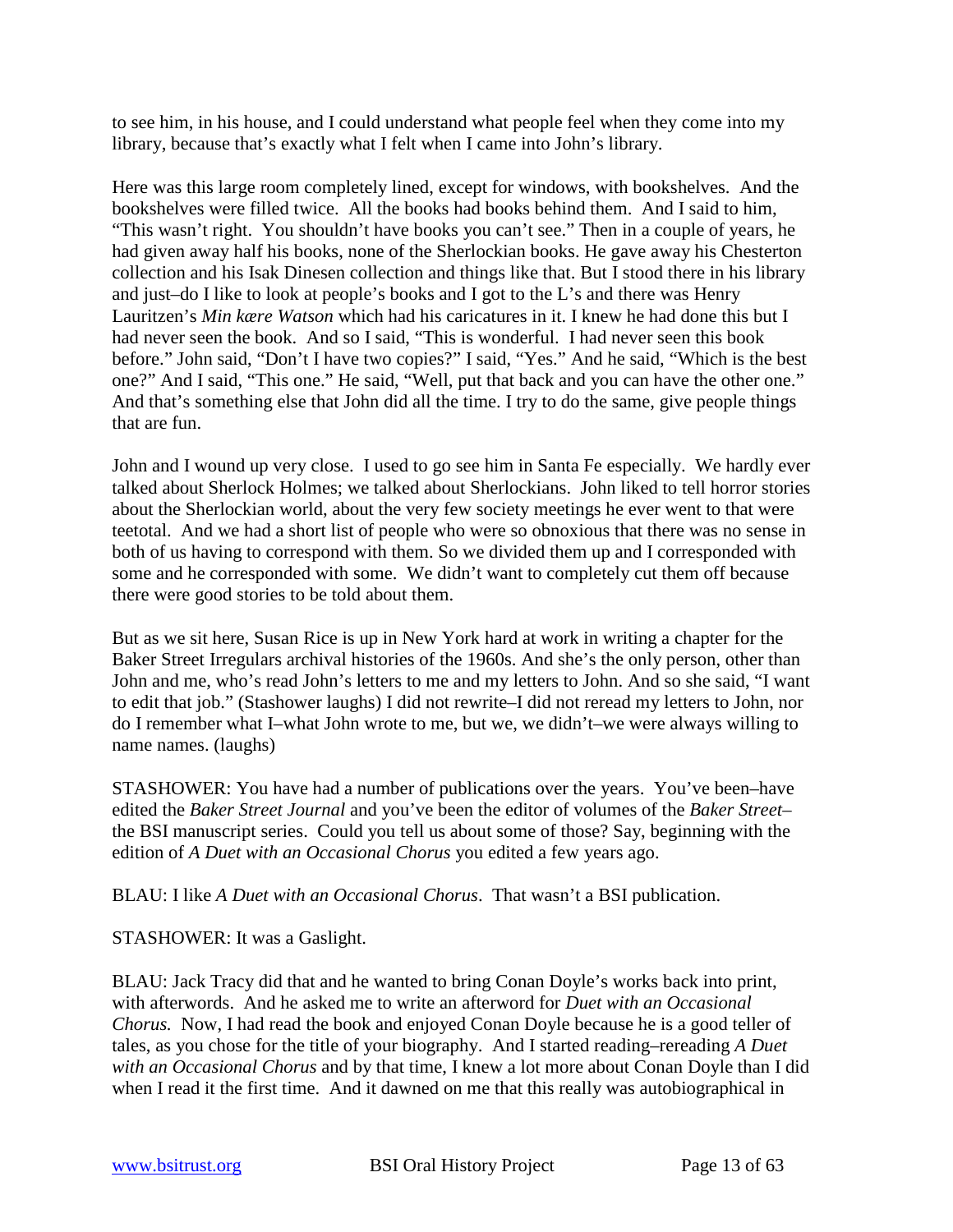many ways. It's about his first wife Touie and about his second wife Jean and at the time it was published, who wasn't yet his second wife. And-so I talked in the afterword about the intersection of these two women and how they appear in the book. And it's fascinating to me and it was a good afterword. And I-and I was very nice when the manuscript of *A Duet with an Occasional Chorus* came up for auction. (Stashower laughs). And someone called me up and said, "I'm thinking on bidding on this; are you going to bid on it?" And I decided he would have more fun with it and I said, "No I will not bid against you."

STASHOWER: Who? Was it Dick?

BLAU: Yes, it was Dick Sveum. So that's why it's now out in Minneapolis.

STASHOWER: Well, he has certainly made quite a study of that book.

BLAU: This manuscript Conan Doyle had specially bound and gave to Jean, his second wife. For me, it's a very personal book.

STASHOWER: But that inscription, does not appear-Dick doesn't have it. It's in-if I'm remembering this correctly.

BLAU: I'm not sure it was inscribed to her, but it was given to her.

STASHOWER: Given to her and that's very–

BLAU: It may have been. There may be an inscription. It's hard for me to believe that he didn't inscribe it.

STASHOWER: Un-um. So many of the manuscripts I have seen are. But you have also worked on a couple of volumes of the Baker Street-of BSI manuscript series.

BLAU: Yeah. We did the *Angels of Darkness*. That was fun. We knew, we the Sherlockian World, if you were paying any attention, knew this play existed because people had written about it; but no one had ever published it, the play. And Arthur Conan Doyle obviously didn't want the play performed or published and his daughter Jean didn't want it published. But the copyright laws being what they are, it came to a point when an unpublished manuscript wasn't going to be protected by copyright anymore. So, the only way to provide copyright protection was to publish it. And Jon Lellenberg and I and a few others who advised Dame Jean persuaded her to agree to have this published with some scholarly apparatus that would explain some of the strange and unusual things in there and she agreed. And I got to edit it, which was a lot of fun.

STASHOWER: I imagine so.

BLAU: And I'm looking forward to reading your new book because Jon Lellenberg keeps saying, "Well, there is new information in there." And he won't tell me what it is (laughs). I think that is his-he hopes that it will force me to buy a copy.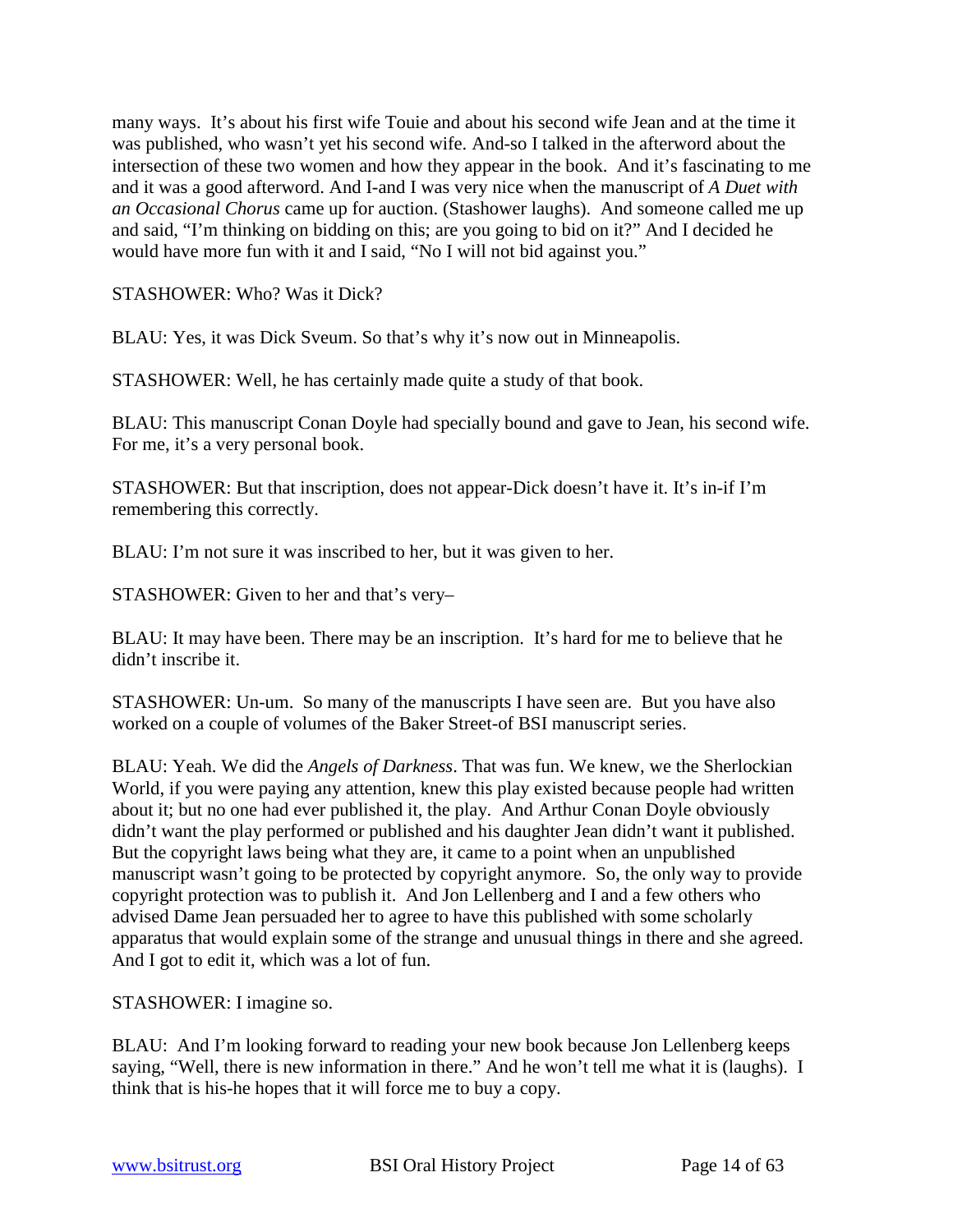STASHOWER: Yes, because I doubt if you would have otherwise. (Blau laughs) And you edited the BSJ for a time.

BLAU: Yeah.

STASHOWER: And other publications that you care to have-to comment on?

BLAU: Well. My mind has gone blank. Well, I write and edit and publish what is now called "Scuttlebutt" from the Spermaceti Press.

STASHOWER: Now, I would like to ask you about that. Because am I correct-did I see somewhere recently that it is now entering its  $36<sup>th</sup>$  year?

BLAU: Yeah. Well, informal as it was back in those days, I do not know whether the first sheet of paper I sent to John Bennett Shaw was sent in 1970 or 1971, because I didn't date them.

# STASHOWER: Right.

BLAU: They are just sheets of paper I kept by my typewriter and I wrote paragraphs on the sheets and when one or two sheets got full, I would send them to John. And he would do the same with me; this was just how we exchanged gossip. And that's how it started. I would refer to them as my information sheets. They were just notes. My top sheets were just crude; now it's got a real title and six or more pages a month.

It started off-I can't remember what year it was. Well John and I exchanged these things and Ron De Waal, who came to John's house once a year to bibliograph his collection, discovered these and so he wanted copies, so I sent him photocopies. And then Cameron Hollyer wanted copies. And I said–I wound up with ten people who were getting photocopies of my information sheets. And I started getting letters from people who would write and say, "Dear Mr. Blau – put me on your mailing list." Or occasionally, "Please put me on your mailing list." Or very occasionally, "Here's a dollar, please put me on your mailing list." And I'd say, "No." People would say, "But, but, but . . ." Fortunately Ted Schulz at the time, kindly Ted Schulz, out of San Francisco was a principal, I think, at a high school and he had access to their photocopy machine. So, he would take my newsletter and shoot it down to two-to-one and mail it to people, who were desperate to have this. And I got a letter from Jerry Margolin, who complained that by the time he got his second-generation copy, all the good stuff was gone.

So I thought about it and figured out what it cost me to print and mail this and charged, said, "Okay, it's five for \$6 a year." And it's gone up; it's now \$10.55 a year. At one time, I had 300 and some paid subscribers. I'm down to less than 200 --180 because it's available free on the Internet. It goes out to a couple of Sherlockian mailing lists and it's posted at Sherlocktron, a website, so anybody can read the thing. I have no idea how many readers I have. I do know that some of the people who pay me for it don't read it and I have never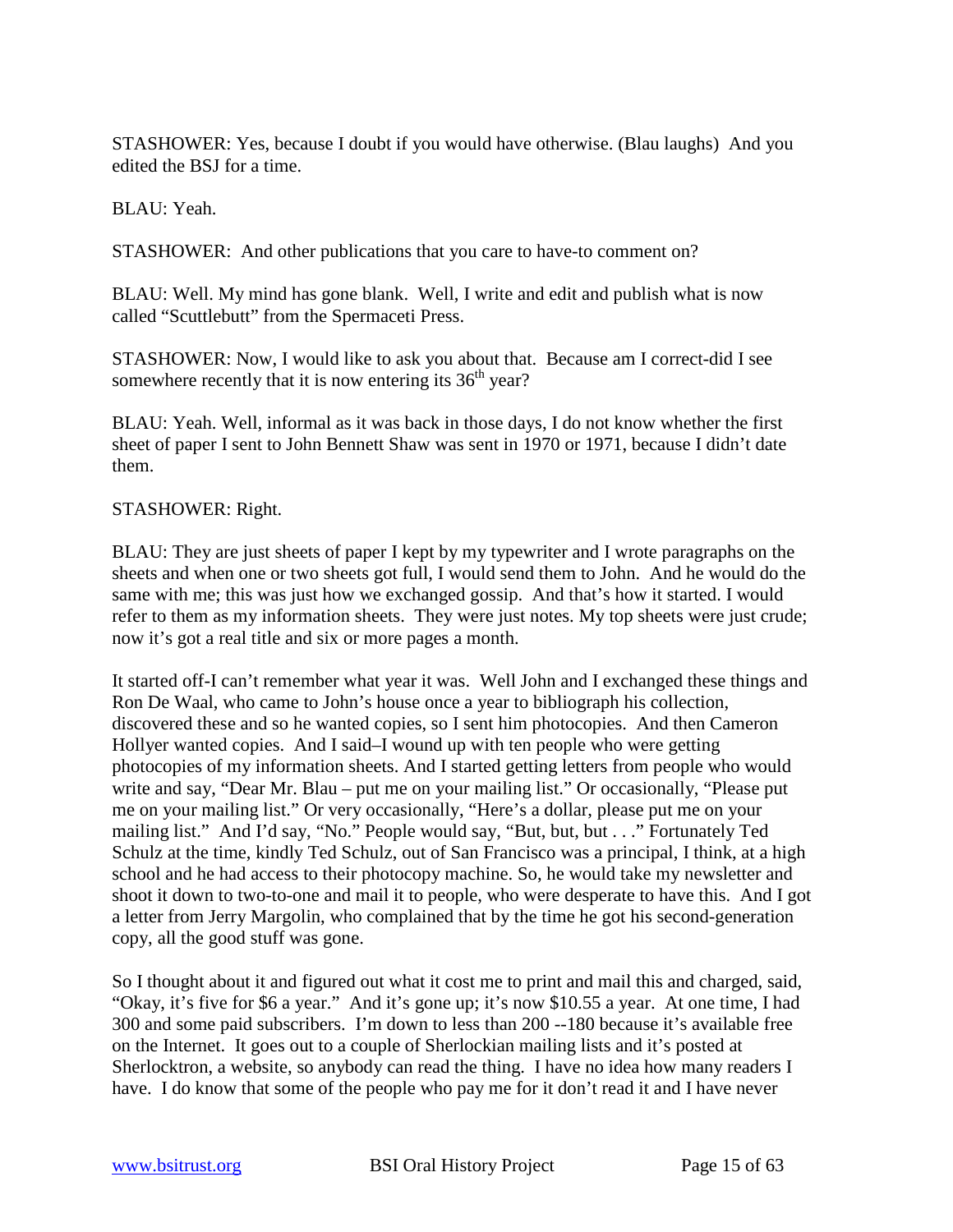been sure about that. (Stashower laughs) I get letters from people who say, "Four months. I just realized that four months ago you said such-and-such." I say, "It's too late. (laughter)

STASHOWER: I remember when I first moved to Washington and you were charging just postage for the Red Circle newsletters.

BLAU: Postage and photocopying.

STASHOWER: And, I'm sending you an envelope with a dollar and then change taped to a card so it wouldn't rattle around in the envelope (Blau laughs). But it always seemed to me like-

BLAU: In those days, you didn't have a checking account.

STASHOWER: I can't think why I wasn't writing you a check, but it still seems funny to me now when I'm writing that check to you, and it comes up on Quicken and, you know, it's three whatever it is.

BLAU: Oh no, it's two eighty-five or something like that. But the people would say to me occasionally, it makes no sense to spend thirty-nine cents sending you \$2.70. And I say fine, send me \$27 and I'll give you credit for ten years. (laughter)

STASHOWER: That's some record keeping for you.

BLAU: I'm on the computer. It's great fun. You put it in there and if there are any mistakes, my circulation department carries the blame.

STASHOWER: One of the features of your newsletter that I always enjoy is when an actor of note or an actress has passed away. I ask myself, "Is Peter going to include this in his newsletter?" If so, what is the Sherlockian connection? And there usually is one that I have not-that I have not figured. I have to ask you; do these come to you naturally or do you go looking for them when you notice that someone like ah-

BLAU: Well. The question is where do you go looking? There are-now things are computerized, a lot of things are computerized; there are great advantages. If I see that someone has died and I think that there is a Sherlockian connection, I can first of all look in Ron De Waal's *Universal Sherlock Holmes*, which is on my hard disk and I can just see if he's in there. But there is a lot that isn't in Ron. For many years, I have been interested in Sherlockian dramatics: stage, screen, radio, and television. So I have a lot of information in my computer of new plays that are being done and I just put notes on it.

And I've got to confess that if someone has not been Holmes or Watson, I'm not liable to know them-if they act as Moriarty three years ago, I'm not going to know it, but people very nicely tell me about things. The Internet Movie Data Base is fascinating because anybody who received a screen credit for anything in the Granada series is in there, so you could, I suppose, go through the necrology of *Playbill*, run then through the Internet Movie Data Base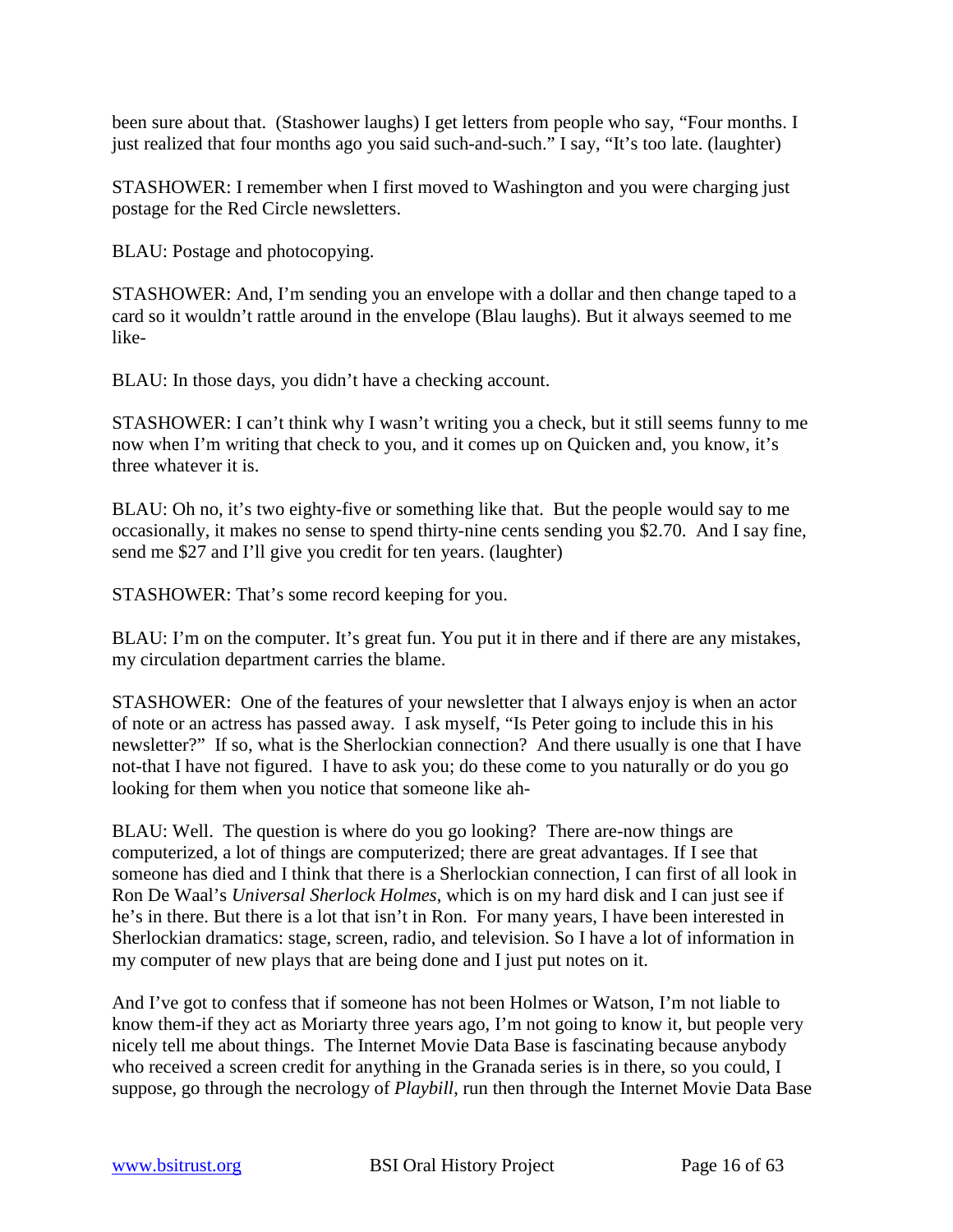and come up with things that I don't know about. But I rely on my memory to nudge me into looking or on people saying, "Oh, Look. He did this or did that." But, so far, I'm still able to remember a lot of things.

STASHOWER: But I love going back and seeing some early Sherlock Holmes movies. I can't remember which one it is but I'm sure you will be able to. We were watching it the other day and there is Judi Dench, as a young woman, in the same movie with Barbara Windsor.

BLAU: Yeah. But the answer to your question, of course, is what sort of a woman was she. (laughter)

STASHOWER: Yeah.

BLAU: It was *A Study in Terror* the first Sherlock Holmes' Jack the Ripper; she was one of the girls.

STASHOWER: I don't remember what Barbara Windsor was, but you don't see those two women on the same bill all that often.

BLAU: No. There are a lot of actors, especially in England, who work a lot because in those days, and still today, for most of them, you don't get paid very much. So, you are always working. If you look at the credits for the Merrison and Williams radio series, Judi Dench was in that, playing Mrs. Hudson. She was married to Michael Williams. So, look, it wasn't difficult to get her to appear. Brian Blessed is in some-people are there. They don't get paid very much for appearing on the BBC, but every little bit helps. When I lived in England in the sixties, it was astounding; an actor who wasn't doing anything at the time, would do a play. And I got to see Alec Guinness do Macbeth. He did it for two months and I mean that was it. He could have done it for longer, but he had to go out and do a film. You were able to go to the theater, and in those days it wasn't expensive to go to the theater, and see that sort of thing. But it was delightful.

STASHOWER: From where we are sitting, we can look into the other room and see a couple of shelves of your library. I wonder if you could tell us a little bit about the make up of your apartment on Tunlaw and how it came to be arranged?

BLAU: Ah. Well, I'll go back to my first apartment in Washington, which is on W Street. And that was a two-bedroom apartment and the smaller of the two bedrooms was my library and it got full. And obviously, I wasn't going to get rid of any books and I didn't want to wind up with books in the bathroom and books in the kitchen and books everywhere. So, I gave some thought as to what to do. And in those days, you could buy a townhouse on Dupont Circle and convert it and you get one floor and you rent out the others. But that was more than I wanted to spend, more work than I wanted to do. And one day I picked up *The Washington Post* and there was this tombstone ad to say, "Legum and Norman proudly announces that they are managing the new cooperative apartment building on Tunlaw Road." Well, that was my neighborhood and I knew that there wasn't a cooperative there. So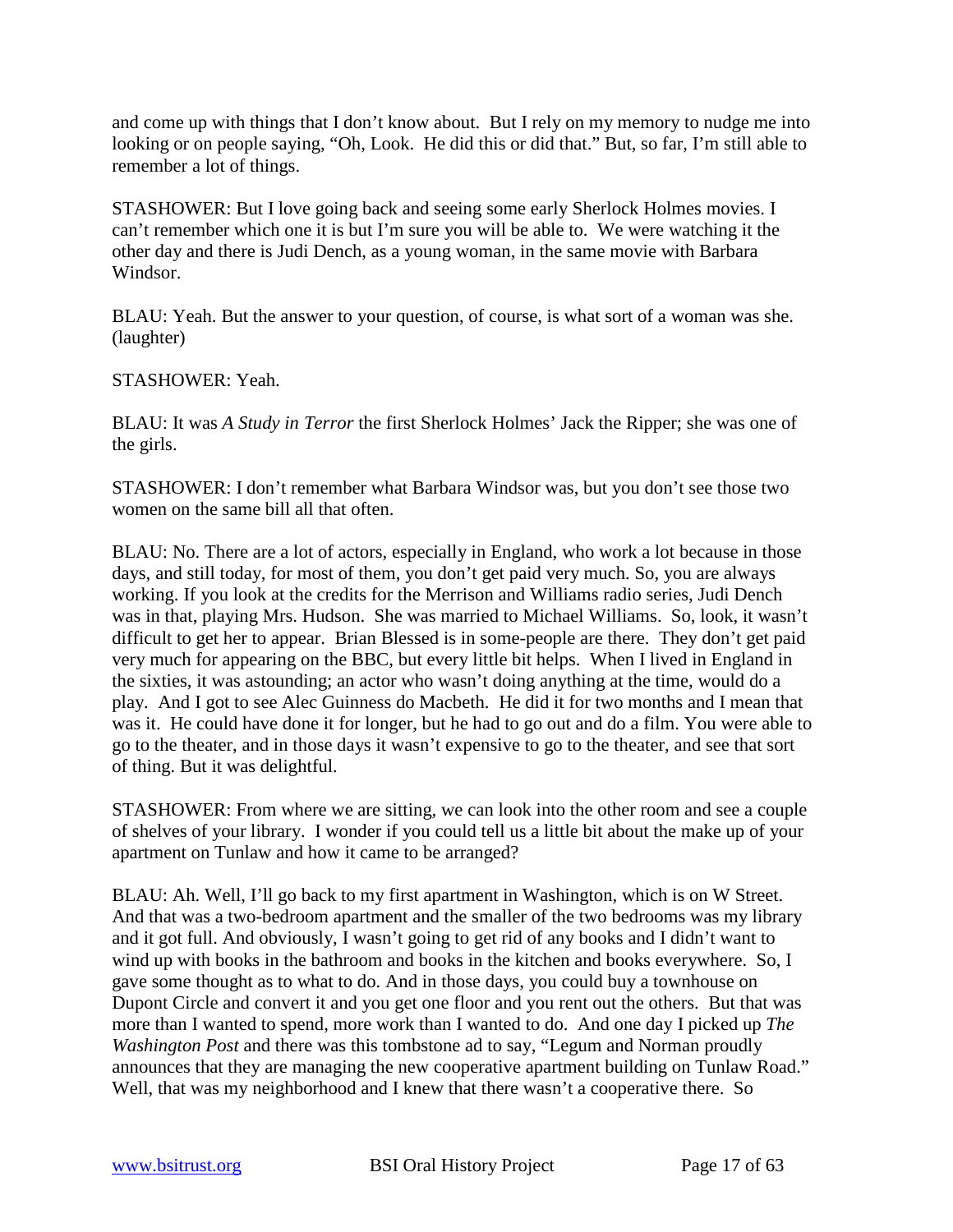Thursday, on the way home from work, I just walked down there and found the saleslady-tobe hanging curtains in what was to be the sales office and I said, "This is a cooperative." And she said, "Well, we are not advertising." And I said, "Yes you are; it's in *The Post*." Well, she said, "That was just an announcement. We are not actually advertising apartments." And I said, "Is there a salesman here?" And she looked down from the ladder and said, "What makes you think that I'm not a salesman?" And I said, "Well, if you are, you are the first salesman I ever saw that told a customer to go away." "Oh," she said, and she came down off the ladder and showed me the plan of the apartment, which friends of the developer had submitted.

First of all, people who had been renting there had first choice on buying and then friends of the developer picked some others. At the end of one hall, there were two one-bedroom apartments right down there. And I said, "Let's go see them." We walked in and I could see that I could move a hall–move the door down the hallway and create a foyer and have one apartment to live in and one apartment for my library. So I bought them both and had one of them lined with bookshelves. That's when I discovered what bookshelves are made of, ground up one-dollar bills. (laughter) And so I had a two-bedroom apartment with two bathrooms, the only one in the-there were two-bedroom apartments with only one bathroom. And I–it was full of books and bookshelves. And when I came here, I wanted to sell those two apartments as one unit, to somebody who would value it and no one did. So I put it back into two one-bedroom apartments and those bookshelves were gone. You know, I figured there had to be a collector. It didn't have to be books; you could have put your collection of what-china or anything in there, model airplanes; I don't know what. Nobody was interested.

STASHOWER: At what stage did you realize that you had turned the corner from being an accumulator of books to being a collector?

BLAU: That was easy. I like to ask people when they became a collector, because everybody has a different answer to the question. But I know when I became a collector. I was in England and a friend of mine had a bookstore there, who said, "I know a guy who is leaving the country and he's got some books he wants to sell and you might want to buy them." So I got together with the guy. He had nine books to sell and there were six first editions of the Sherlock Holmes stories, three others including Jessie Saxby's biography of Joe Bell and I think I paid him less than 300 dollars for everything. And that was the first time I bought a book that I already had. I already had a copy of *The Hound*-I didn't have a first edition of *The Hound of the Baskervilles*, but I had *The Hound of the Baskervilles*. And I wound up with more than one and I think that's when you become a collector, when you need to have more than one.

If you want to become a serious collector, you do what Don Pollock does, is collect only *The Hound of the Baskervilles* or Nathan Bengis collected-well he didn't collect only *The Sign of the Four*, but he wound up with a couple hundred copies of *The Sign of the Four* and that's crazy.

STASHOWER: Do you still have both of those *Hound*'s?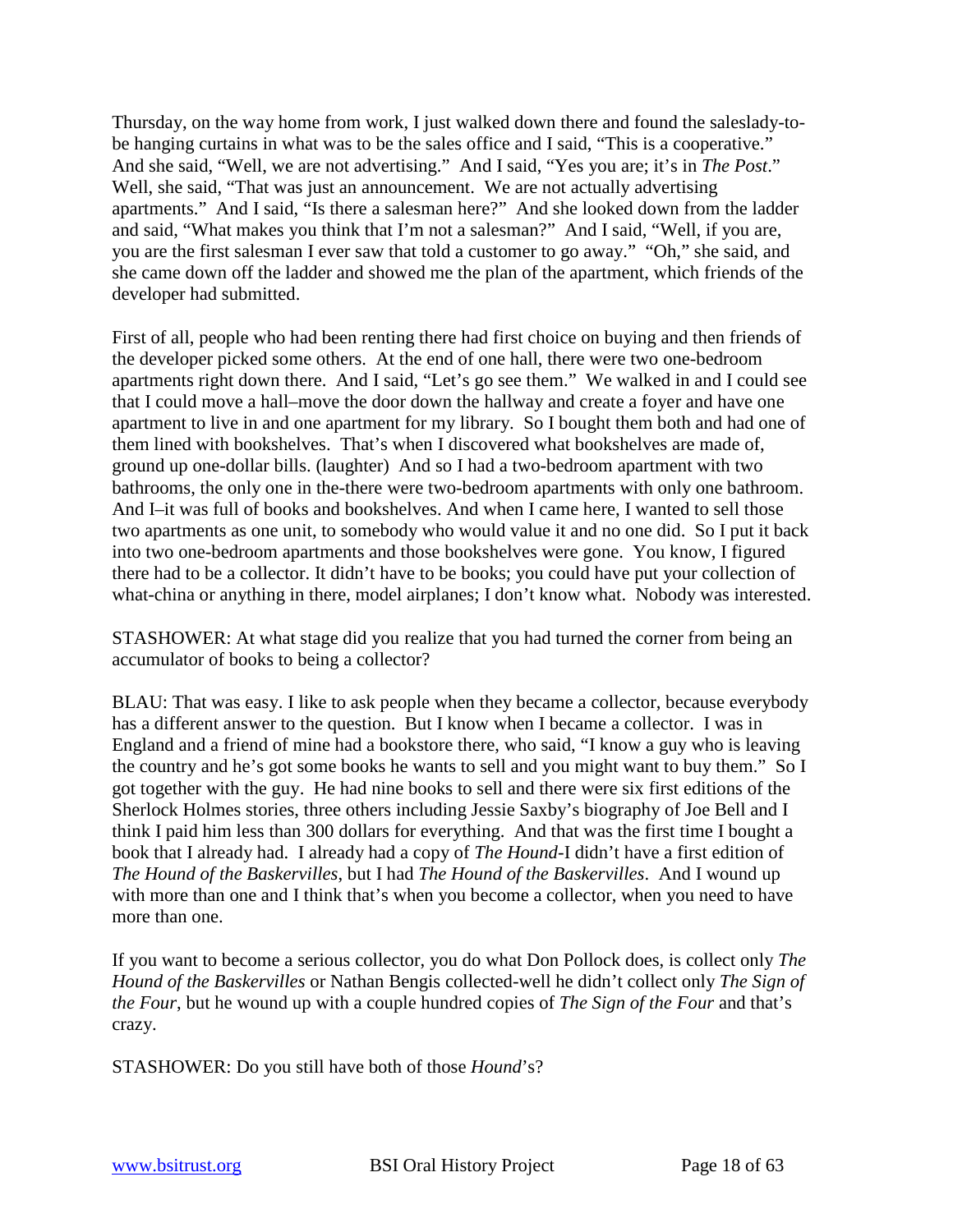BLAU: Yes. Well, I've never-I've never disposed of a book that wasn't a duplicate. Some collectors will. I've discussed and discussed this question with Dan Posnansky, who has a wonderful collection but he'll sell things out of his collection. And, I said to him, "I could never do that." And he smiled and said, "Some day, someone is going to have something that you want and he won't sell it to you, but he will trade it to you for something you have. So you are going to have to give up something that you want in order to get something that you want. That's when you are going to have a real decision to make." Well I have not had that decision to make.

STASHOWER: That hasn't happened?

BLAU: No.

STASHOWER: That sounds a lot like baseball cards. (Blau laughs) Downstairs, you have a number of filing cabinets. I was wondering if you could tell us about those?

BLAU: What, they are about twenty-four inches deep.

STASHOWER: Not everybody has seventeen metal file cabinets.

BLAU: Got more now.

STASHOWER: Do you. More than seventeen?

BLAU: Well. It's not really the real reason I moved into this house (Stashower laughs), so I can have room to put these, and it was getting so, because well, like John Bennett Shaw, some people, a lot of people describe both of us, John and me, as completists. John liked to say that he collected with all the selectivity of a vacuum cleaner, which I learned from John. And I don't care what it is; I keep it. I keep the letters I receive. I got five or six four-drawer filing cabinets full of letters. I don't keep every letter I receive. I'm guaranteed to keep at least two signatures of everybody who's ever written to be me, unless they have only written me one letter. But at some point, the letters aren't interesting enough to keep. Now, I kept all of John Bennett Shaw's letters and I kept all of Edgar Smith's letters. And so, some day somebody is going to be able to go through my correspondence and see who I thought was interesting. And perhaps say, "That person isn't that interesting." But it's interesting to me, so I keep the letters. I can't say that my file of letters from Dan Stashower is very thick because you haven't written me very many letters.

STASHOWER: Interesting point though, I have probably sent you hundreds of e-mails.

BLAU: I have those.

STASHOWER: You do archive your e-mails?

BLAU: I do. I do. I've got those on the computer; I burn them onto a DVD. They're all electronic.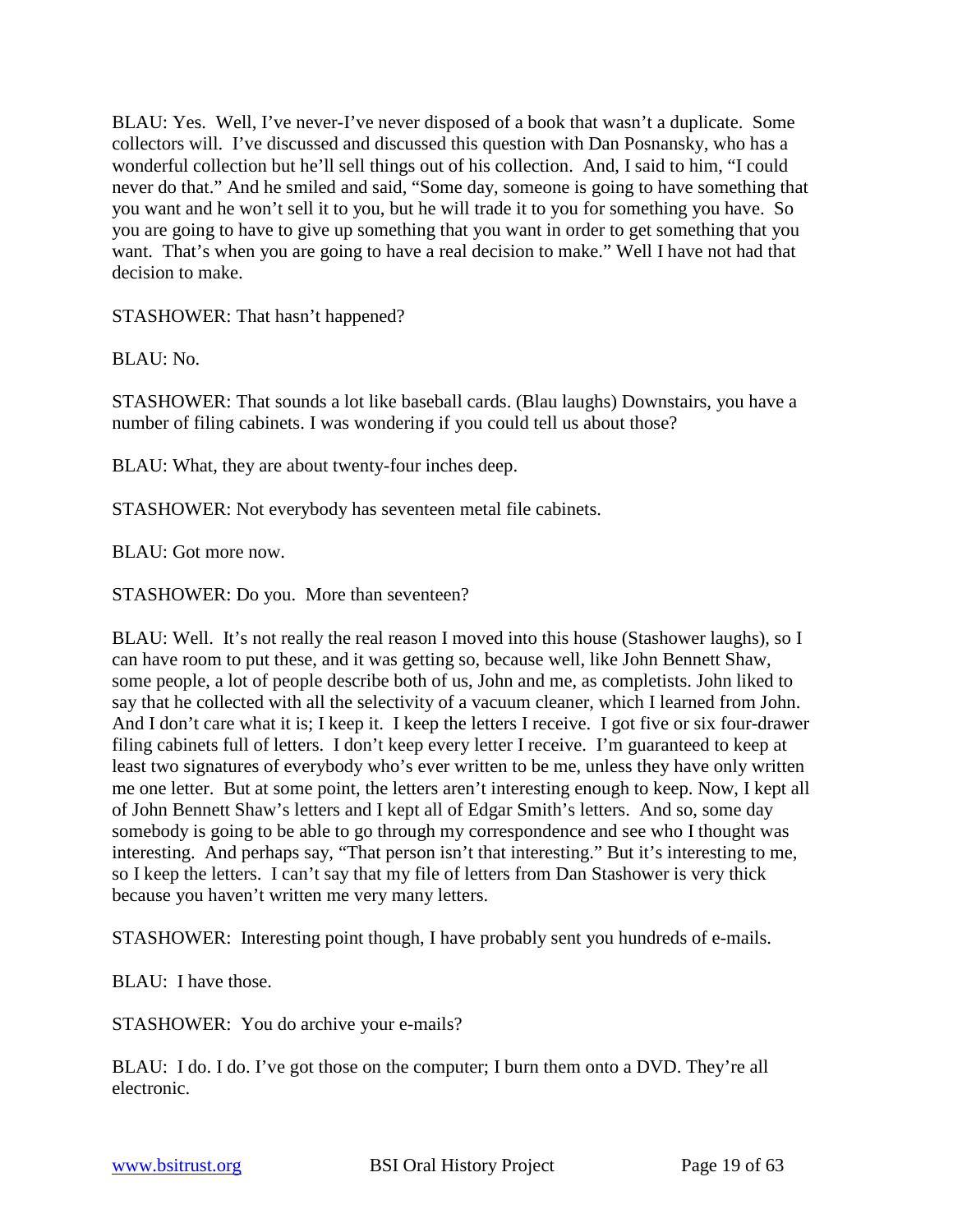# STASHOWER: They're all electronic?

BLAU: Yeah.

STASHOWER: You have never printed them out?

BLAU: No, god no, that's the whole purpose of computers. Anyway, I got the correspondence files under–there are eight drawers of my dramatics, theatre programs, film programs, radio stuff, television stuff. I don't know, twenty drawers of Sherlockian society materials.

STASHOWER: Presumably, every time you attend a meeting, you bring home handouts and file them away.

BLAU: No. People very nicely send me their newsletters, announcements. Anything I get goes to a file folder, goes in the file drawer. And, there are my chronological files, and a lot of those because a lot people send me articles. When someone writes a Sherlockian little bit, as they did for today's *Washington Post Magazine*, that will go into the July 2007 file. And, they've been an astounding resource. John did this because it's just easier to thumb through these chronologically and you see the way that Sherlock Holmes has become part of our cultural literacy. The people have Sherlock Holmes as an icon for a detective. And it will say, "Who do you think you are? Sherlock Holmes?", just in a book. But you don't find characters in a book who say, "Who do you think you are? Nero Wolfe?" "Who do you think you are? Clouseau?" It's always Sherlock Holmes. Sherlock Holmes is there. You watch *Tintin*, if you have children. You watch *Animaniacs*, or *Sesame- the Muppet Babies* or whatever it is. And you will see Sherlockian stuff in there, in shows for kids, who don't read. Well, some of it is there for the folks who have to sit there and watch it. But kids who do not read, understand who Sherlock Holmes is or what Sherlock Holmes is, even if they have not been weaned on the Sherlock Holmes stories, as your children have.

STASHOWER: Was is you who gave Sam the Snoopy with the deerstalker and a–

BLAU: Sure.

STASHOWER: Yeah. It's amazing how much there is.

BLAU: 1998, Mike Whelan and Mary Ann Bradley and I and Catherine Cooke were invited to Japan to help the Japanese celebrate the twentieth anniversary of the Japan Sherlock Holmes Club. And that–it was so delightful. Everybody was nice to us. You know, Japanese are supposed to be polite anyway. But it went far beyond just being polite. You go to the Baker Street Irregulars annual dinner now and you see the Japanese are there and the French and the Germans and the Brits are out in force. Even the Canadians, although some people don't consider Canadians as foreigners, our fifty-first state. But the Sherlockian world is very hospitable.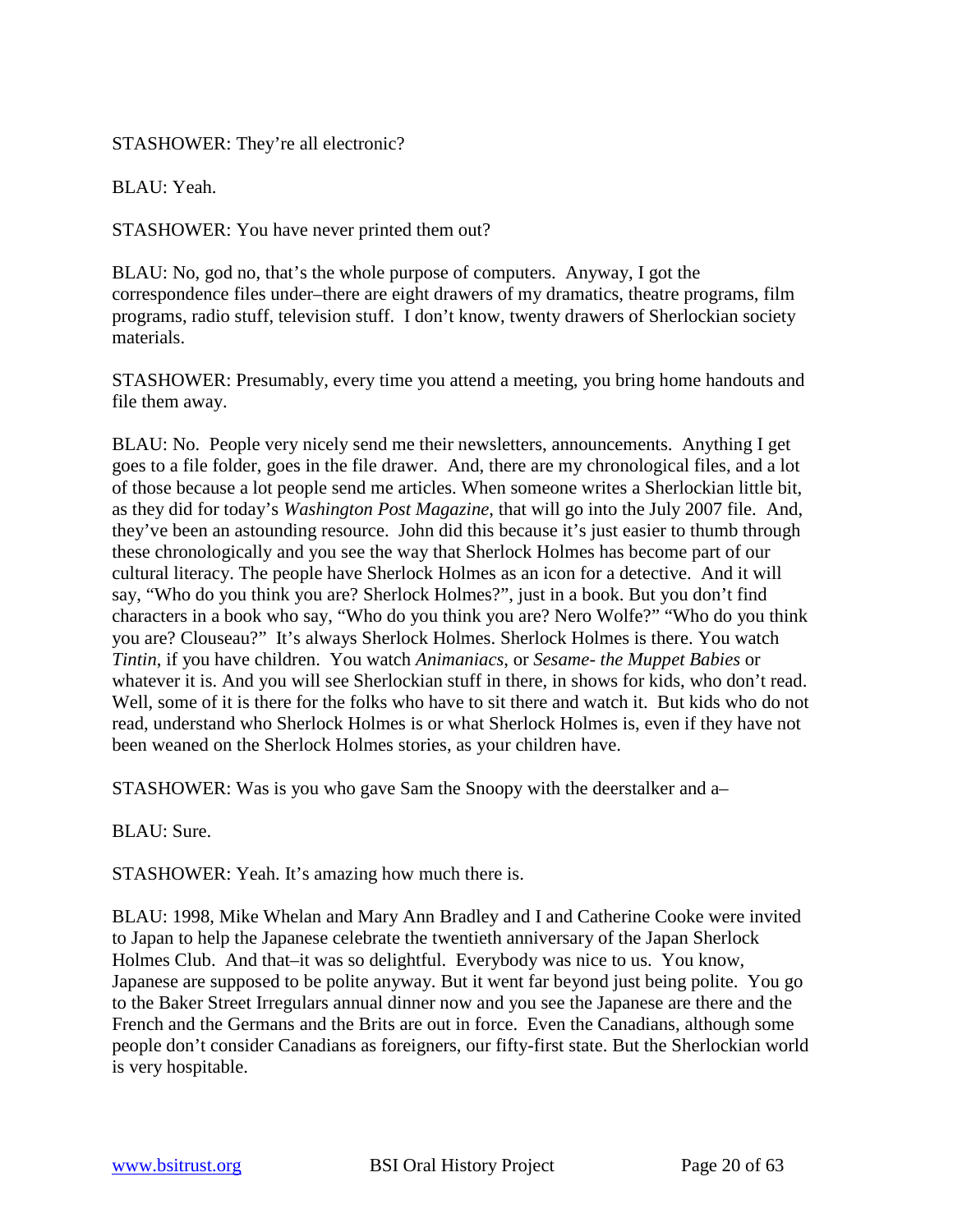STASHOWER: You were talking about the prevalence of the Sherlockian iconography in children's things. My son, my older son Sam, from the time he was very young, knew your house, as the house with the piece of a whale. (Blau laughs). And we–that is still how he refers to your house. We come to the annual Christmas party at the house with the piece of a whale. And with, I must say, a chocolate fountain a close second.

BLAU: Yes, I was going to say. I figure gradually–

STASHOWER: The chocolate fountain will probably overtake the piece of whale. But before we started rolling, you were talking a little about your investiture Black Peter and how it came to be available. Would you tell us a little about that?

BLAU: The investiture started out as the titles of stories and was supposed to be only the titles of stories, which meant there was supposed to be only sixty members, but before they got to the end of the sixty, someone wanted a title that was one of the unrecorded cases and they kept going. And so now, people can be characters or things or what have you. But in 1958, Morris Rosenblum, a nice teacher of Latin in New York City high schools, he had been Black Peter. And the man who had been the Greek Interpreter had died. So, Morris asked Edgar Smith if he could be the Greek Interpreter, because of classics and all that. Edgar said yes, so Black Peter was then available, very nicely timed for when Peter Blau is as close as you are going to get to Black Peter.

At the time, I had a beard and I was drinking rum and I had retired from the sea and so it seemed very appropriate. I'm not sure that it was entirely coincidental that I wound up living in Pittsfield on Holmes Road. No, it was Oliver Wendell Holmes, but just a quarter a mile from Arrowhead, which was the house in which Herman Melville was living when he wrote *Moby Dick*. But Black Peter was a whaler, so I've always had a fondness for things whaleish. In the Black Peter alcove in my library, I have pictures of whales and pictures of Black Peter and whale's teeth, fake, I have no real scrimshaw, and a collection of rum.

STASHOWER: Yes, it's quite an impressive collection of rum.

BALU: Oh, I collected the rum even before I got to be Black Peter.

STASHOWER: Did you? Just the navy–

BLAU: Yeah! Rum was fun. But yes–when my mother and father traveled, they would say, "What can we bring you?" I would say, "Bring me a bottle of the local rum." And some of it was very good and some of it was awful, because there are some countries that just don't know how to make good rum. But ah–now two or three years ago, Peter Ashman, one of the very few Sherlockians in Alaska visited here and saw my Black Peter archive and went back to Alaska and mailed me, in this very long package, a piece of a whale. Some baleen, from a baleen whale, it's ten feet long. It's the hairy stuff that's in its mouth that strains out the krill and plankton. And this ten-foot piece of baleen was the shortest piece he could find because he had to fit it in the–but the only people there that are allowed to traffic in baleen are the Alaskan natives. But it's been a law-so I have a piece of baleen and it's really great cause,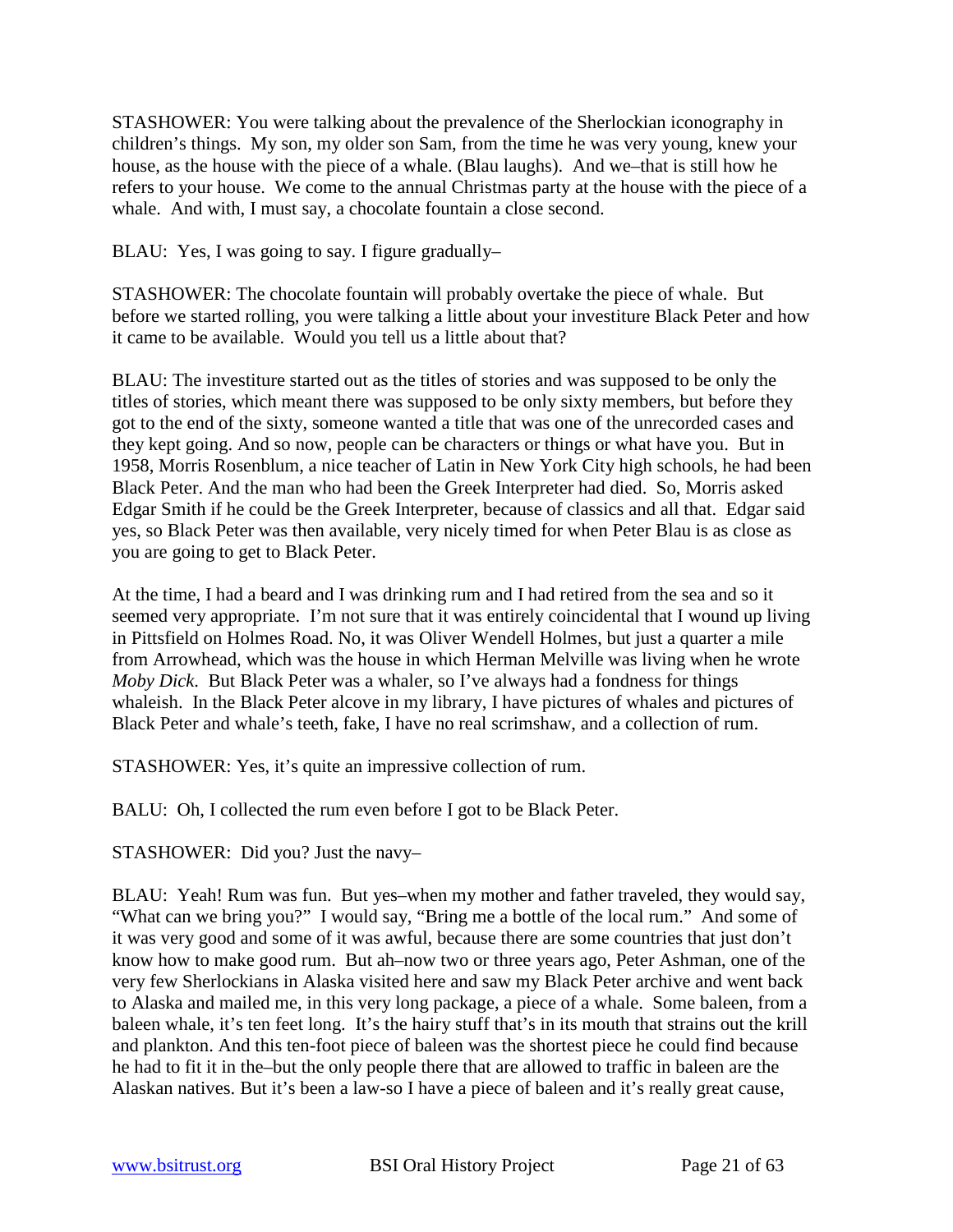see, here, you can touch it. What is it? People don't guess what that is. It's not intuitive. (laughter).

STASHOWER: No, it's certainly not. As I say, it made quite an impression on Sam, who was then four years old. You have many unusual items in your collection. If you had to single out a favorite or favorites, what would they be?

BLAU: I hate doing that because I always say that the most interesting and most valuable items in my collection are the ones I can tell the best stories about. I like to do show and tell. It's hard to do show and tell on tape recorders. I did a series of lectures; I've only done two of them. I might do another one some day. It's called "Adventures in Collecting." And, the first one I did was my collection of nonexistent Sherlockian artifacts.

And everybody knows, if you have been reading the annotations in the Sherlock Holmes stories that when Sherlock Holmes refers to the Arcadia mixture, there is no–I mean–there is no Arcadian–no, there has never been an Arcadia Mixture. It was invented, and it was invented by J.M. Barrie, who was a friend of Arthur Conan Doyle. J.M. Barrie wrote a book called *My Lady Nicotine*, in which he wrote about his favorite pipe tobacco. He just called it Arcadia Mixture and you can be reasonably sure that he gave a copy of this book to Conan Doyle and that Conan Doyle read it because it was just there at the time when Conan Doyle was writing the story, and Holmes–he wanted Holmes to refer to the "Incident of the Arcadia" Mixture."

But I have some tobacco tins for the Arcadia Mixture and I'm not sure J.M. Barrie ever saw them, but someone in upstate New York decided to make the Arcadia Mixture, and on the tins has some quotes from J.M. Barrie books about how wonderful the Arcadia Mixture is. And these are being sold. They still turn up, and not very expensive, on eBay. Thank goodness for eBay. It turns out that a tobacconist in London read the book and said, "Wait a minute, Barrie is one of our customers." They checked their records and he wrote to Barrie and said, "You wrote the book and you talked about Craven A but you smoke–you talked about the Arcadia Mixture but you smoke Craven A, our Craven A." "Well yes." "Incidentally, can we say that?" And Barrie said, "Yes." From then on, they advertised their Craven tobacco mixture as that. But there really is an Arcadia Mixture.

The other lecture was about the world's largest collection of books signed by Conan Doyle on a ship (Stashower laughs), which I have. Not on ships, on a ship. It's the ship–and there's two of them, only two of them and I was given one and I had the chance to acquire the other and there they are; they are signed the same day, the same ship, the same place. On the other hand, one of them, the guy he signed it for, J. Bennett Nolan, wrote in pencil on it, "Signed for my daughter onboard." And he got the ship wrong and the place wrong.

#### STASHOWER: What was the ship?

BLAU: The ship was in New York Harbor. What had happened was, Conan Doyle had come to the United States to lecture, 1923, and the ship arrived in New York Harbor. And you had to wait for quarantine and all this stuff. And he came up on deck and there was this college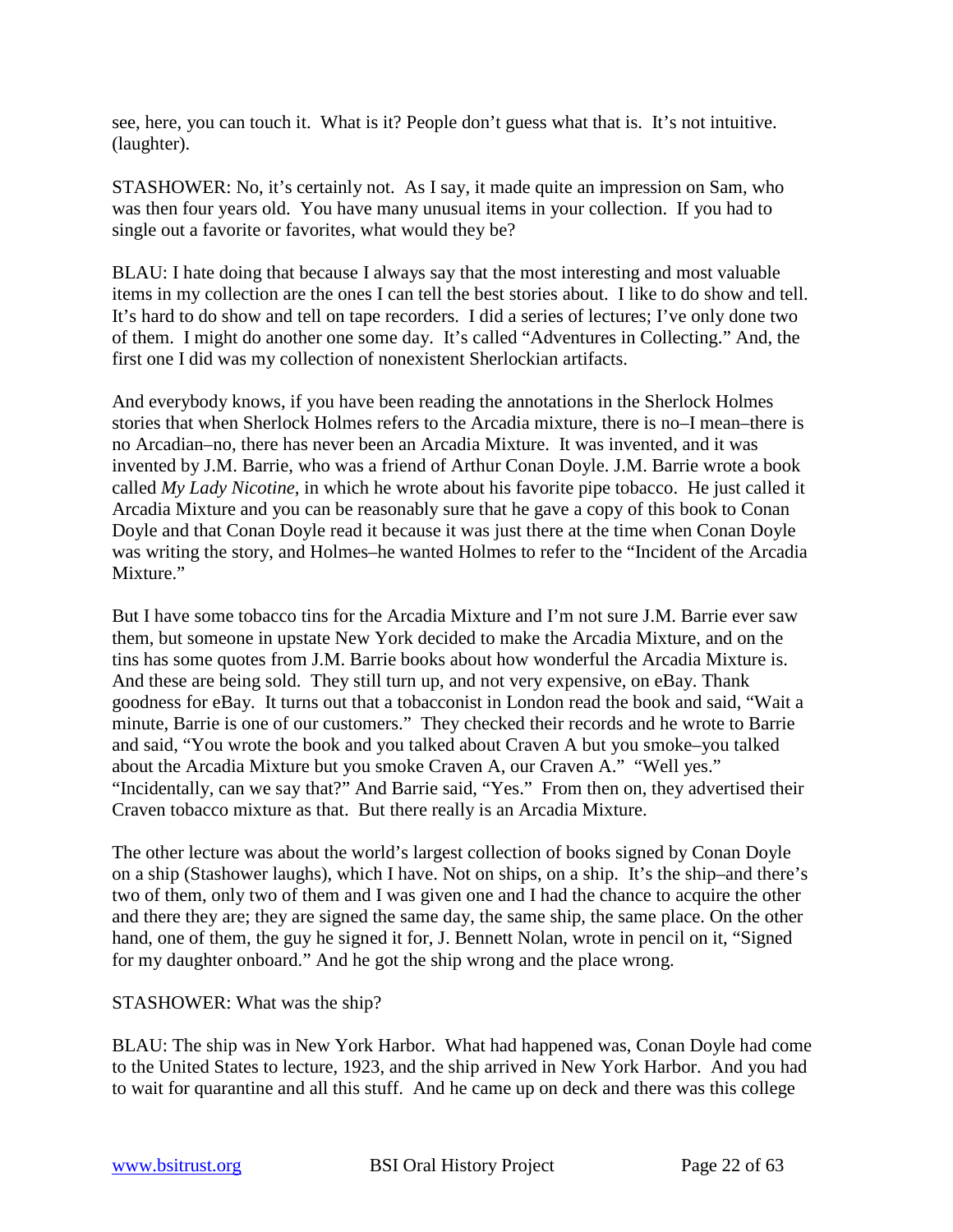girl, this friend of my mother, reading a copy of *The Return of Sherlock Holmes* that she bought at a bookstall on the pier. She looked up and saw Conan Doyle and so she had him sign it for her. And eventually she and her husband were staying at our house in Pittsfield and they saw my collection.

I was in England and they sent me this book saying you need it. This book ought to be in your collection. Well, a local dealer here in Washington called me up and said, "There's a book here you got to–it's signed by Conan Doyle. I would like to see it; it was signed. It was a terribly battered copy of *The White Company*, the same cheap edition. But it was signed with the same date, so we knew where he was, but the guy who he signed it for wrote in pencil. He had the ship wrong, the place wrong. And when I gave this lecture in Philadelphia, I said, "I have no idea why this guy Nolan didn't know where he was." And Ben Wolfe, the Philadelphia book dealer said, "I know." And I said, "What." He said, "He was drunk." And he said, "J. Bennett Nolan was a scion of a very rich family here in Philadelphia and he drank."

And his friends said to him, "You really need to do something other than drink. Why don't you go on a trip?" And he said, "Where?" And they said, "Go to Egypt. People are going to Egypt." And he said, "Egypt?" And they said, "Go to Egypt and we'll give you a letter of introduction to people and you can go see something interesting." Nolan got to Egypt and he looked up this fellow and said, "I have this letter of introduction; you might have something interesting to show me." And Howard Carter said, "Matter of fact, we just opened this tomb." (laughter) So, Nolan was in King Tut's tomb the day that Fabiola, Queen of all the Belgiums, got her guided tour. He came back to Europe and he sailed back on the same ship with Conan Doyle and I have seen his diary, where he wrote about this. And Conan Doyle, when he arrived in New York, he discovered that Lord Carnarvon had died and Conan Doyle–oh, he came to Nolan and said, "I told you, the curse of King Tut." He said, "I tried to explain to Conan Doyle that Carnarvon was sick." I mean, that's how this other book got signed.

Some–many years later I said to Dame Jean Conan Doyle, very kindly, who sent me a signature of her father's cut off a check or something like that. I wrote back to her and said, "It's lovely, but I don't need one, I've got signatures." And I told her about the book and she wrote back and she said, "I remember Daddy coming down to our stateroom and saying he'd met this college girl." (laughs)

STASHOWER: No kidding.

BLAU: Yep.

STASHOWER: Why that's terrific. She would have been pretty young that year.

BLAU: 1923. Yeah. But they travelled. He took the family with them. He had his wife, the kids and a nurse. And the story is, they arrived in Salt Lake City and Conan Doyle to his horror discovered that the nurse had told the children to be very careful because the Mormons kidnap children. (laughs) I make sure not to tell that to her. Signed stuff. I've got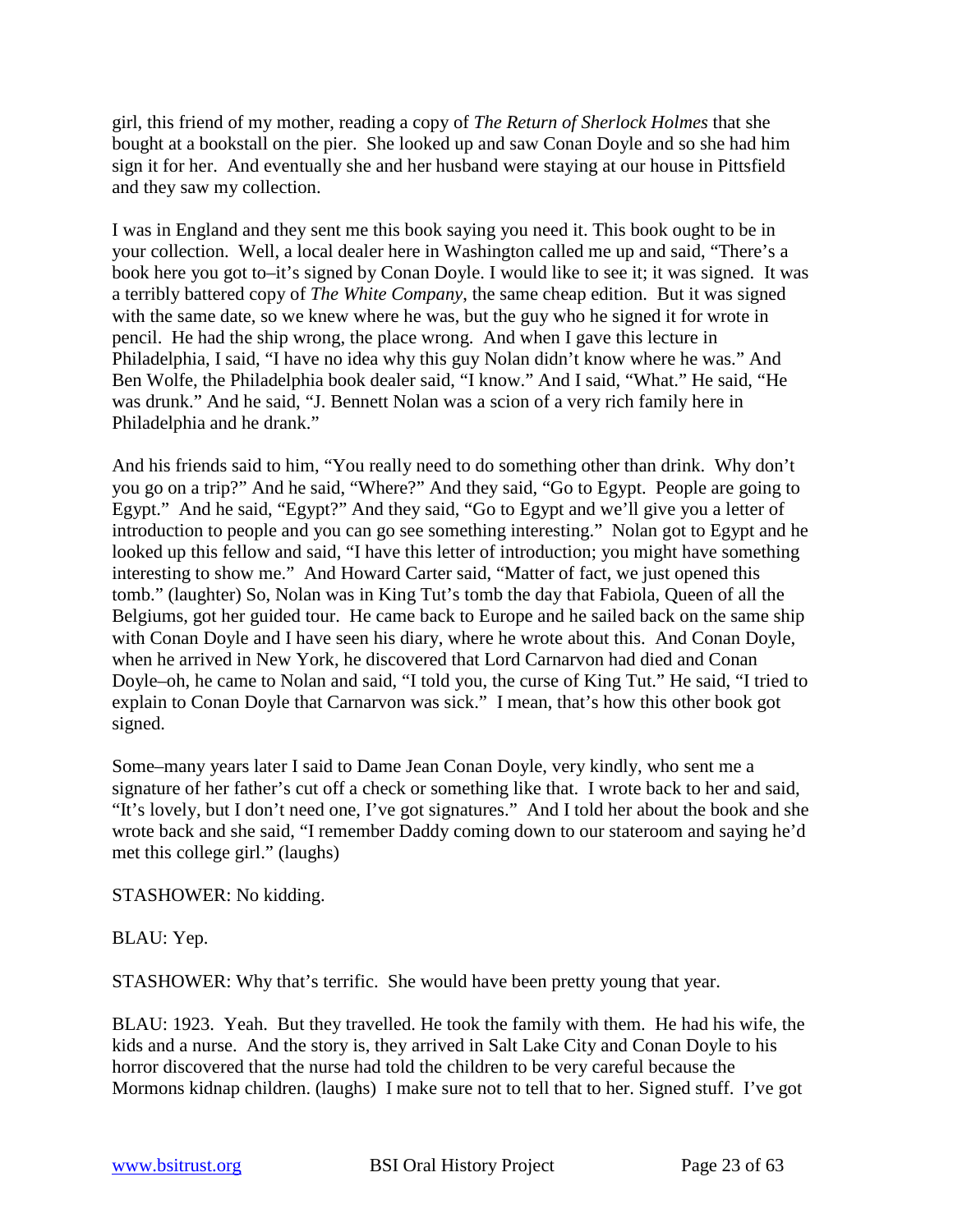a copy of the 1953 edition of *The Complete Sherlock Holmes,* signed by Arthur Conan Doyle.

STASHOWER: '53 edition? Signed by Conan Doyle who died in 1930?

BLAU: Yes. And I like to show these to people because it's a test of whether they are, quote, real book people. And here's a book signed by–well, a real book person will always look at the title page first and the title page first in the book. You want to see who published it and when. A lot of people look at *The Complete Sherlock Holmes* and say, "Oh well, that's nice." Other people look at and say, "Wait a minute, 1953." Well, what happened was, that Doubleday when–they moved and they opened up a desk drawer and found sheets of paper that had been signed by Conan Doyle for the Crowborough edition. And they were going to do a thousand of them, but they only published seven hundred and something copies of the Crowborough edition. It's all that people would buy. And they had these sheets leftover. So when they found them, they took these sheets that had printed on–sheets with just the signature printed on them and they did a special edition of a hundred forty-seven copies of the 1953 Garden City edition, with the special introduction by John Dickson Carr. And, so, it has an authentic signature. But, if you look at the paper, it's the same paper that's in the Crowborough edition. But yeah, 1953 edition sign, with an authentic Arthur Conan Doyle signature.

STASHOWER: Now, am I'm right in recalling that there is something special about your Crowborough edition?

BLAU: Oh Yeah. I had a Crowborough edition. It's a terrible conflict to have because I had a Crowborough, very nice, in dust jacket. And Dame Jean Conan Doyle bequeathed to me in her will, her set of the Crowborough edition and eventually it arrived and it wasn't in dust jacket. But it's–one of the volumes for her set had been on display in the exhibition in New York in 1952. And there, laid in is the little display card, "Loaned by Flight Lieutenant Jean Conan Doyle." And so I had two sets of this series and it didn't seem to make any sense to have two sets. You think about taking the dust jackets off the one and putting them on the other, but someone would spot that because the spines are sunned and someone would know that's a made up set and that's not the thing to do, so. I sold the one with the dust jacket. But it was a duplicate, so it's all right. So I now have not mint condition, not dust jacketed copy of the Crowborough edition, set of the Crowborough edition, but it's Dame Jean's. And, I have, not from Dame Jean; I have the manuscript of his foreword to it.

# STASHOWER: Oh really?

BLAU: Yep. A Philadelphia book dealer, Ben Wolfe, got interested and he found in England, Conan Doyle's last secretary, Constance Holland. Nice little old lady, she was short. She said Conan Doyle used to call her Tiny. And she had a lot of stuff of Conan Doyle's. And one of the things that she had was the manuscript for the introduction to the Crowborough edition, which I bought from Ben.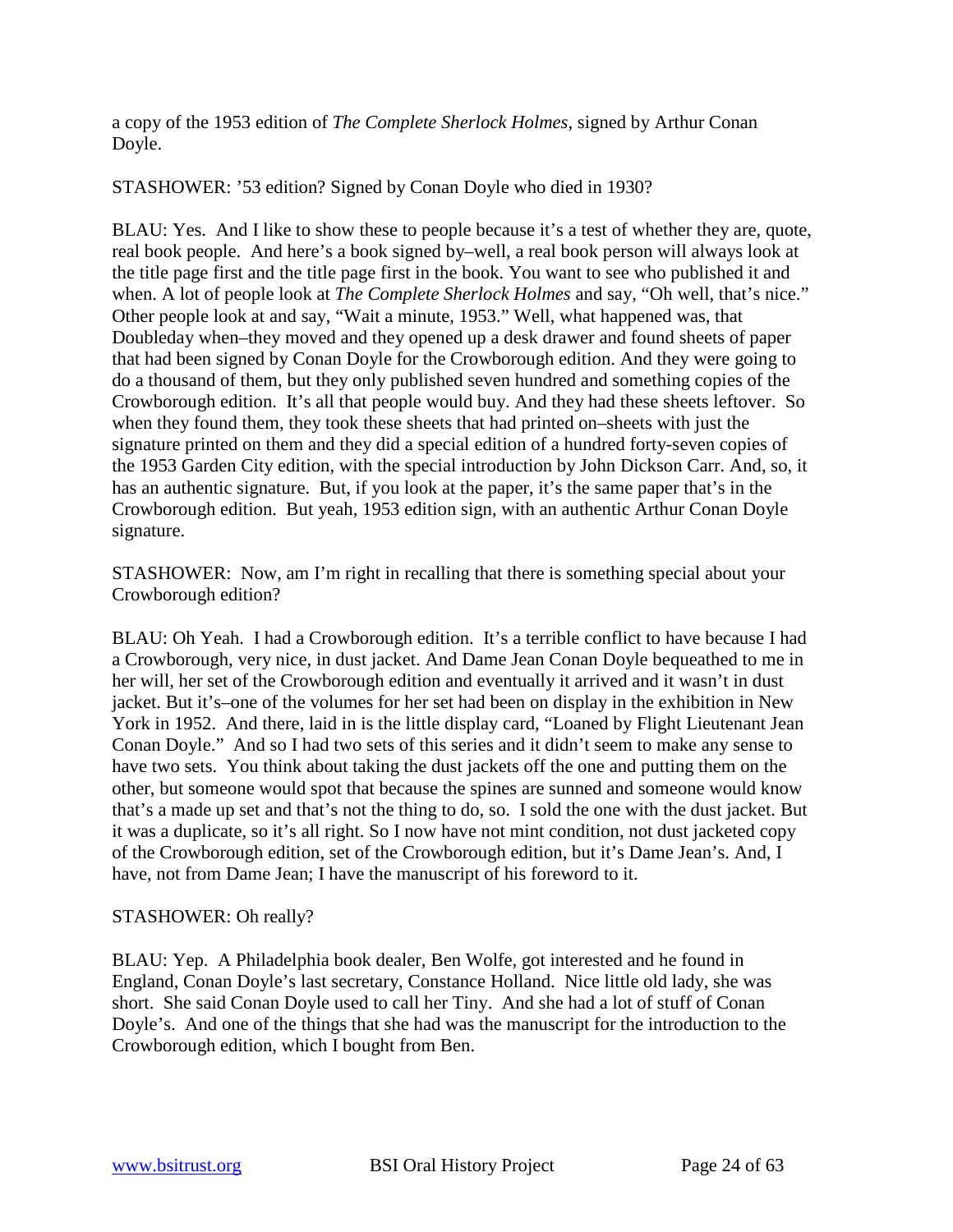I've been in his shop when he was showing me these things and he had–almost everything was about spiritualism. He had letters and stuff. I said to Ben, I said, "These rusty paperclips on these letters." And he said, "Yeah." And I said, "You need to take the paperclips because they're rusting through the paper." And he said, "I'm only going to have these for a week and they're not going to do that much." I said, "You really should take the paperclips off." And he thought and he said, "You want one of the paperclips don't you?" And I said, "No." I said, "I want two of them." So, I have two of them and I had them set into paperweights, clear plastic paperweights. And I gave one to John Bennett Shaw for Christmas. I sent it out to him and said, "I'm not going to tell you why this is interesting, but there is no paperclip mentioned in the Sherlock Holmes stories. You've got until the annual dinner to figure it out." And he never did figure it out; I had to tell him it's Conan Doyle's personal paperclip. And then Ben found another version of this and said, "You need to have this too." And I didn't know what it was. Finally, it took awhile but I finally figured out what it was. It was the last chapter in the second edition of *Memories and Adventures*, where he brought the book up to date. So, I have both of those manuscripts

STASHOWER: That's a very nice one.

BLAU: That's fun.

STASHOWER: That's the 1930?

BLAU: Uh-huh.

STASHOWER: Your collection also includes items of things that were advertised on the radio show–

STASHOWER: Oh yeah.

STASHOWER: –Sherlock Holmes radio show that you listened to.

BLAU: Well, I didn't start listening in 1930, when the radio show started. But, yeah, I grew up listening to Basil Rathbone. In the 40s, that's all there was; there was no television. You could play phonograph records and they still had phonographs in those days. But I decided a couple of years ago to collect sponsors. So I just collected all the sponsors of the Sherlock Holmes radio show. I have a G. Washington coffee tin. It doesn't have any coffee in it. That was the first instant coffee. I have a bottle of Kreml Hair Tonic and that's Kreml Hair Tonic in it. I have a tin of Bromo-Quinine tablets. I have a Petri wine bottle, the old original Petri wine bottle. It doesn't have any Petri wine in it. I still have to find a bottle of Petri wine. And a sports jacket with a Clipper Craft Clothes label in it, which unfortunately doesn't fit me.

STASHOWER: But you have the sports jacket.

BLAU: Yes. All thanks to eBay. (Stashower laughs) It's astounding what you can find on eBay. You can find very expensive things. But anybody, who has anything that they don't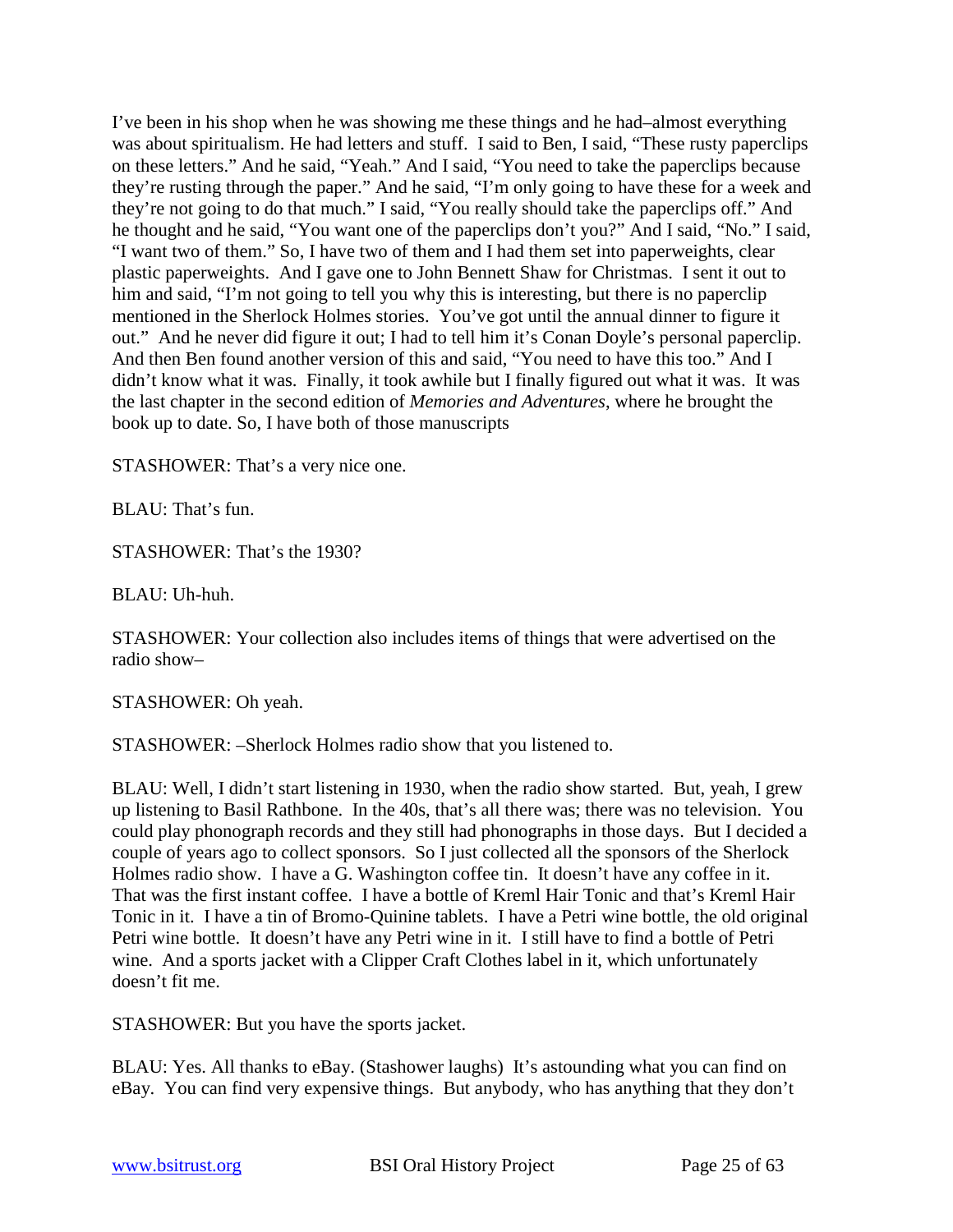want to give away to the Salvation Army, advertises it on eBay. And you look at it and you say, "Why would anybody want that?" Well, for five dollars, somebody will want almost anything. But yes, I collect sponsors.

STASHOWER: Are there still books you are looking for?

BLAU: Always. I don't have *Beeton's Christmas Annual* from 1887.

STASHOWER: Okay. (laughter) Funny, I don't have one of those either.

BLAU: Well, you know, you have these fantasies. You go up in some small town in Maine and there's a barn full of things, with milk cartons, full of things. And you go through–my fantasy was finding two copies of *Beeton's Christmas Annual*. Because if I had two, I would have kept the better one and have a box made for the other one. And I was going to give that one to John Bennett Shaw because, obviously, if I had bought it in a junk shop in Maine, it wasn't going to be very expensive. So I was going to give that to John Bennett Shaw with the condition that laid into the inside of the clamshell box was a sheet of paper, which told the story of the book. And, you know, I would sign it and John would sign it and the deal was that this book could not be sold. It had to be given to someone, bequeathed or given while he was alive. So, that over the years, there would be this series of signatures and provenance in there and there was no valuation on the book because it had never been sold (laughs). Signatures can be fun.

Yeah, I don't have all of Conan Doyle's books. Some of them, I only have in later editions. There are always things to go through and find. But, I hate paying lots of money for things I already have. So, I have a book that I bought so long ago and I didn't know I was going to be a collector and the dust jacket is gone. But I can buy–I can now pay \$200, \$300, or \$400 dollars for that and a dust jacket. But, no, I'm not interested in paying that much for a dust jacket. I figured in fact, here's a copy in which Peter Blau foolishly let the dust jacket fall apart. I mean that will have some value (Stashower laughs).

STASHOWER: In the spirit of your *Beeton's Annual* being passed on, you gave me a set of wooden children's blocks a few years ago.

BLAU: Okay.

STASHOWER: And told me that they would have to be passed on to another child.

BLAU: Oh yeah. They weren't Sherlockian though?

STASHOWER: Not Sherlockian in shape, but Sherlockian in ownership

BLAU: Yeah, I like the idea of things being passed on from hand-to-hand. We have here in the house, things that my mother and father owned, things that my grandfather owned, things that my uncle and aunt owned. I mean, it's nice to have things to remember people by and especially with kid's stuff, they don't have to be new. So yes, yeah I mean, you can pass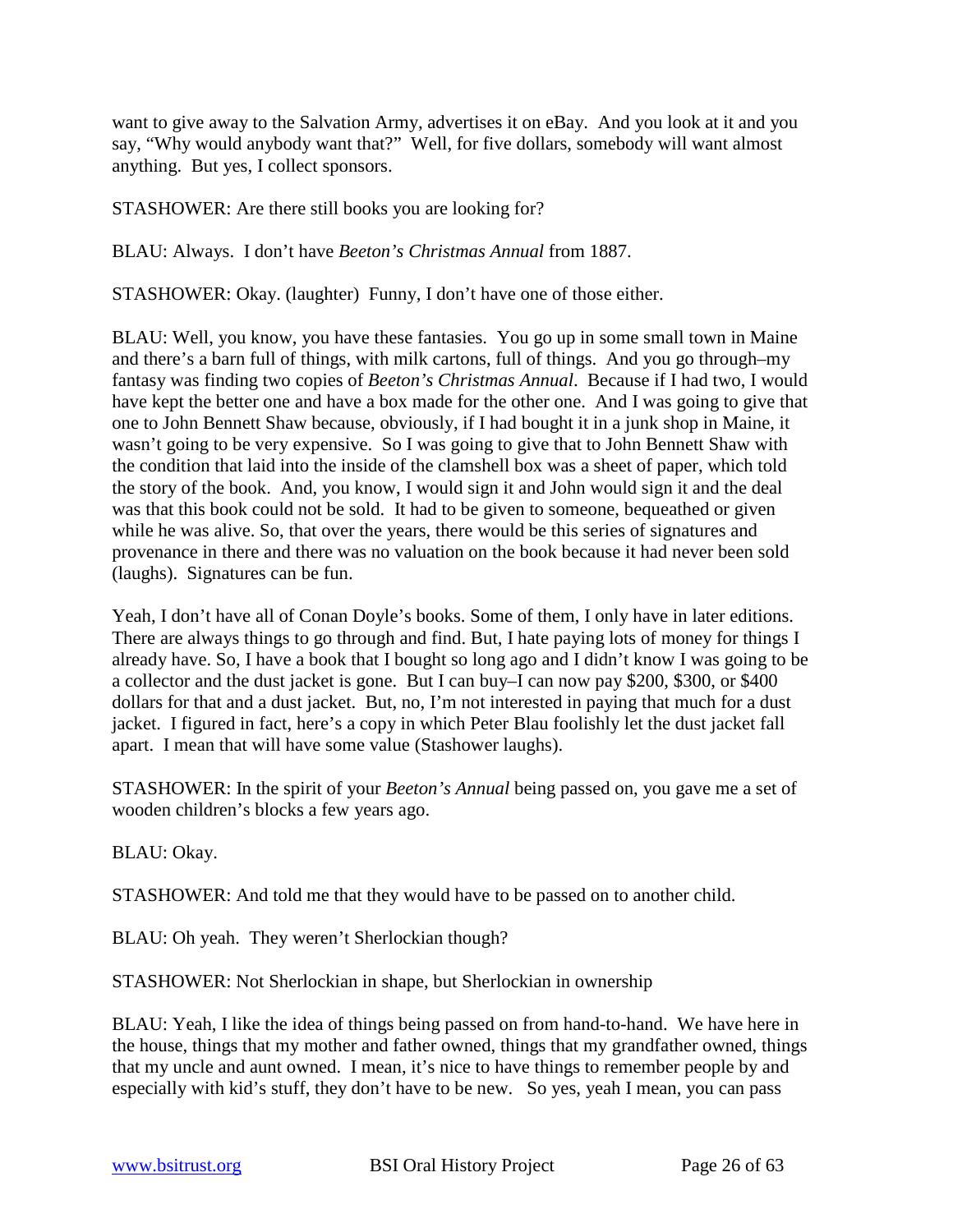them on to Sam's grandchildren, Sam's children. (Stashower laughs) That means you got to save them. (Stashower laughs) Listen, you are in the basement and we got Bev's books and there's Samantha's books; they still got them.

Now, you want to talk about keeping books. There was a Sherlockian named Doyle Beckemeyer who turned into a cantankerous young man. He had arthritis at an early age and was pensioned off by the railway and got a pension and lived the rest of his life with arthritis and not happily. And he repaired clocks and things like that. And he lived on the first floor of a house in Centralia, Illinois; the landlady lived upstairs. And Doyle lived there and wrote cantankerous letters to me and to John Bennett Shaw, everybody. He just–he didn't approve of anything; he didn't like anything.

And finally he said–well his mother had died. Well, I think there's \$5,000 worth of insurance. Doyle buried her and bought a new suit and had a girlfriend for a while, until the money ran out. Then he decided to leave Centralia and wrote to John Bennett Shaw and said, "I want to get rid of my Sherlockian stuff. Would you like to have it?" And John wrote, you know, called me and said, "We need to do something about this." I said, "Oh, what does he want for this?" He said, "No. No. He doesn't want anything. He says he'll give it to us, but we got to come get it." I said, "Do you know what he has?" And he says, "Yes. I have been to his house. He has all sorts of stuff from the old days." So, fortunately, I was going to be in Minneapolis for a geology convention. So, I went-flew down to St. Louis and rented a car and drove to Centralia and there was Doyle. And he had in his –I mean, every room in the house had books. The bathroom had books, the kitchen had–books everywhere, his books, his folk's books, his children's books, his parents' children's books. He never got rid of a book. And I filled, I think, ten or twelve cartons full of his Sherlockian collection and shipped those back to Washington. At which time, I took some and sold some for him and sent him the money. But the day after I left, Doyle packed his suitcase and his toolkit toolbox and put them in the car and drove to Texas, leaving everything else behind as a surprise to his landlady (laughter).

*Closing:* You have been listening to an interview in the Baker Street Irregulars Oral History Project, conducted by the BSI trust for the BSI archives, which comprise a special collection at the Houghton Library at Harvard University. [Eds. note: The Archives are now located at the Lilly Library at Indiana University.] Check back next month for part two of Dan Stashower's conversation with Peter Blau. The copyright for this interview is owned by the Baker Street Irregulars. No copy or rebroadcast of this interview can be made without the express written consent of the Baker Street Irregulars. Go to bsitrust.org for more recordings, as well as, photos and details of each BSI dinner since 1934. You'll also find details about donating material to the trust or providing financial support, all at bsitrust.org.

*Introduction:* This recording is part of the Baker Street Irregulars Trust Oral History Project. The Baker Street Irregulars is the world's oldest Sherlock Holmes literary society. The BSI

<sup>--------------------------</sup> *Part 2 of 3*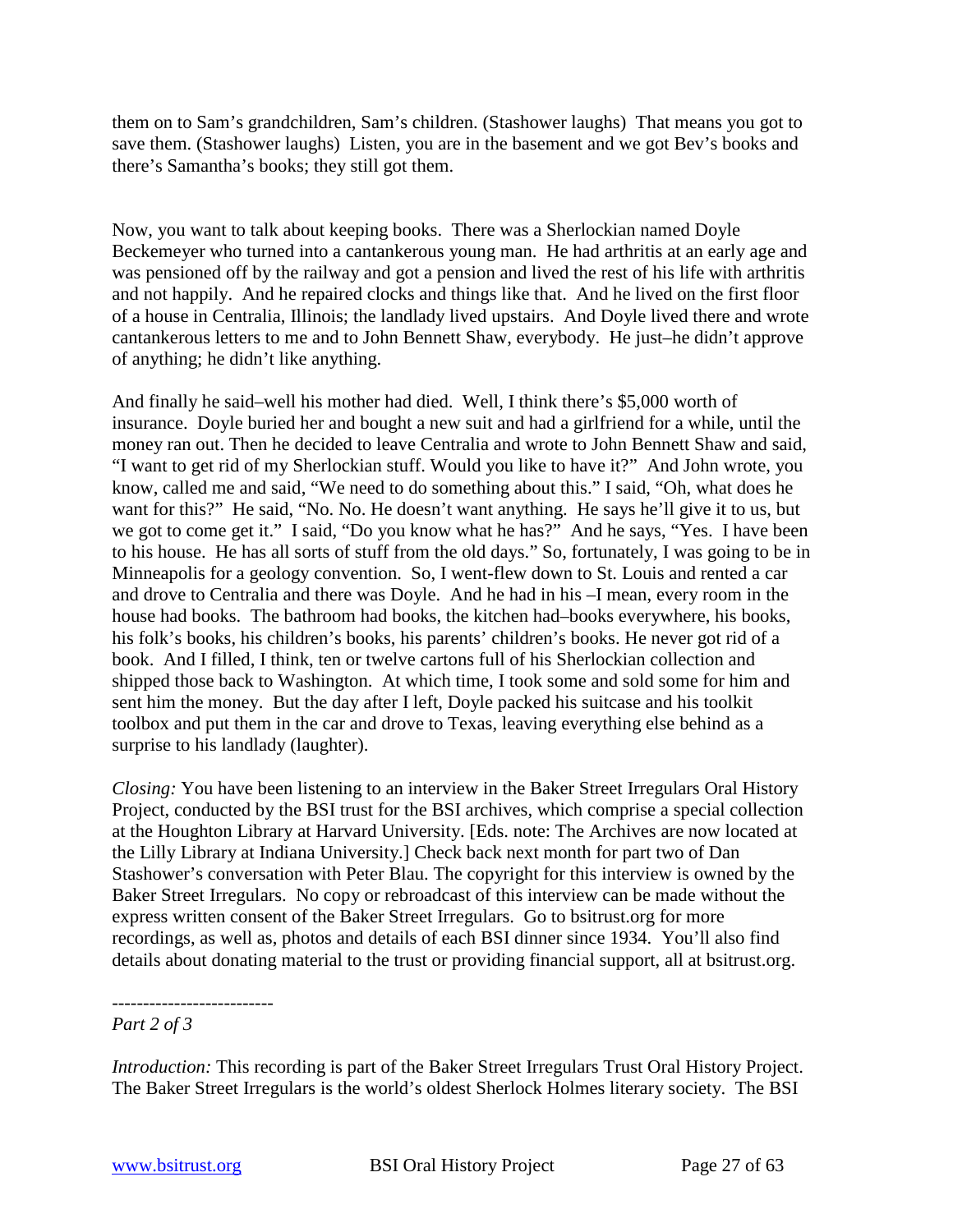Trust collects correspondence, photographs, recordings, and other memorabilia for the BSI Archives, which comprise a special collection at the Houghton Library at Harvard University. [Eds. note: The Archives are now located at the Lilly Library at Indiana University.] This is part two of Dan Stashower's conversation with Peter Blau recorded on July 22, [Eds. Note: July 29] 2007. The copyright for the interview is owned by the Baker Street Irregulars. See bsitrust.org for terms of use.

STASHOWER: I remember a few years ago, we were walking out of the BSI dinner and you said something to the effect of, it was the first time there had ever been an electric organ played–an electric piano played at a BSI dinner. Now surely, over the course of fifty years, you noticed some fairly dramatic change in the way the dinner is conducted, the kind of things that go on at the dinner. I guess the question is: if Edgar Smith and Julian Wolff were still coming-were going to be coming to next year's dinner with you, how would you prepare them for the changes that have taken place?

BLAU: Ah! Well, unless they had been in a deep freeze some place, they would have seen what's happened to the world, so they probably wouldn't be too surprised at some of the things. In the fifties and sixties there was a lot more–certainly there was a lot more smoking; everybody smoked. There was a lot more drinking. Somewhere in the archival history series from the forties, Jon Lellenberg has published the bill for an annual dinner of the Baker–the liquor bill. And, you do the calculation and they averaged five drinks per person and some of the people didn't drink. So there was a lot of drinking going on, but that was true in that era. People got a lot drunker than they do now. Nowadays, there's not much drunk. We have the cocktail hour beforehand and at the annual dinner there is wine at the table. Maybe somebody will smuggle a flask in, but you don't see people under the influence, or what have you, anymore.

I remember, god it had to be in the seventies, I was at Julian's Saturday cocktail party and Carl Anderson, one of the old, original Sons of the Copper Beeches from Philadelphia, he was there and he was drunk because he was the generation that drank. And Julian, as a good host, said to me and Norm Nolan: "See that Andy gets a taxicab." So we took Andy down and Norm held him up and I hailed a taxicab. And Andy grabbed us by the arm and says, "You're coming with me." So we got in the taxicab with him and he gave an address and we looked at the address and it wasn't a hotel; it was an apartment building. And we went up in the elevator–and he was known to the doorman–we went up in the apartment building to whatever and down the hall and knocked on the door. And the door opened and this little old lady, nice little old lady, opened the door, "Andy, good to see you." She said, "Who are your friends." "Oh," he says. So we went in and we sat there and chatted and she got us all a drink and she had obviously known Andy for a long time. And she was Ines Hall; she was the widow of Bill Hall, Christopher Morley's friend. So, we sat there talking and she talked about Christopher Morley and about Bill Hall and then Andy said, "Ines, show them the book." She thought. "Oh," she said, "Yes of course." She went off to the other room and came back with a book and handed it to me. And it was Bill Hall's copy of *Beeton's Christmas Annual*, signed by Conan Doyle.

STASHOWER: Really?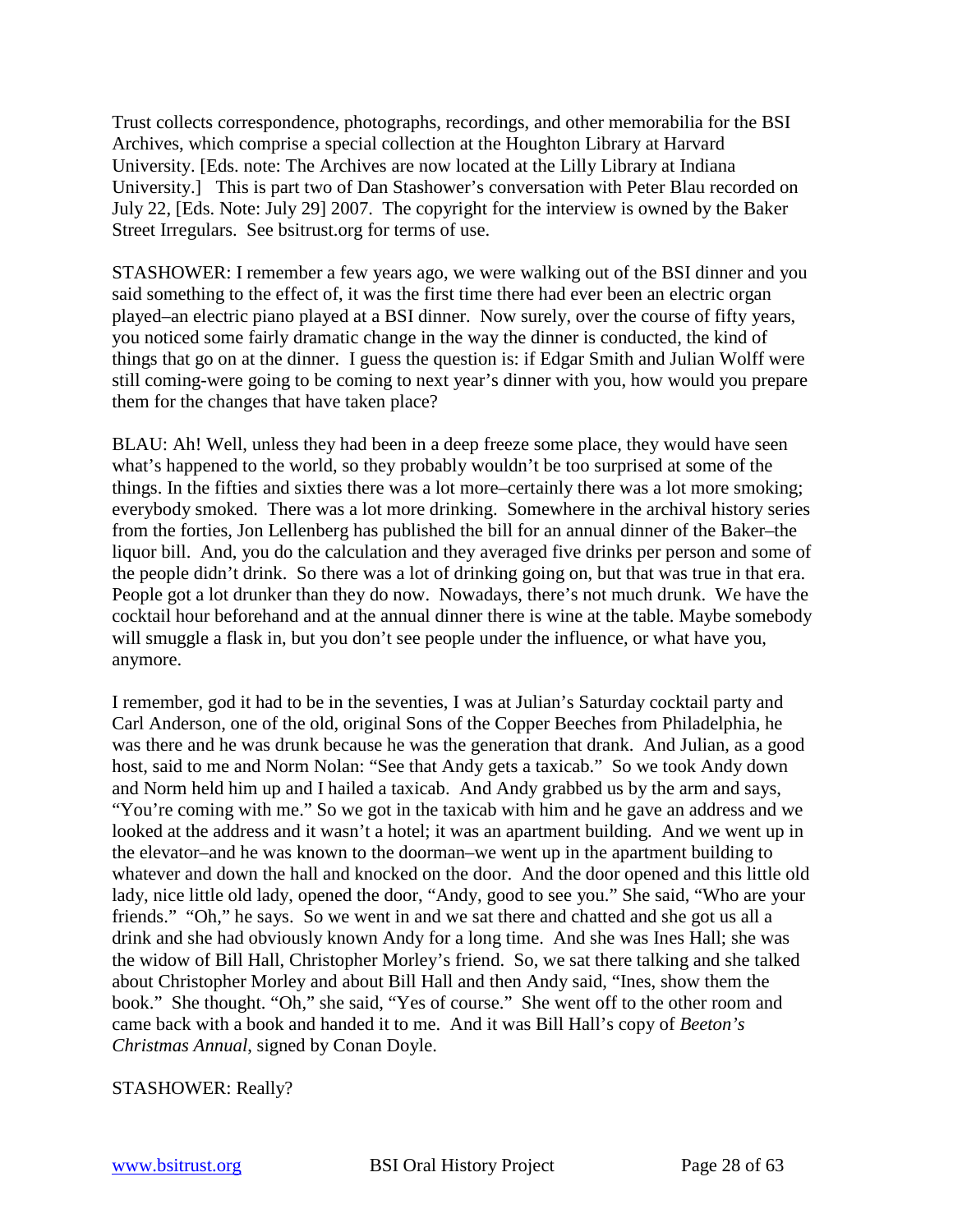BLAU: Yeah. So I was just sitting there holding this book. (laughs) And Ines will still tell you that story when Andy brought these two to her. Norm is not with us anymore, but he remembered that. I mean you could just discover–so, yeah, there was more drinking. Lord knows there was more smoking. One of the things that was done in the old days was Basil Davenport, who with Christopher Morley, was judge of the book-of-the-month club. His sole duty was to tell the annual dirty joke at the annual dinner. And Basil Davenport was a connoisseur of dirty jokes. And he had all year (Stashower laughs) to select a really good one. And they weren't all that dirty; they were just funny.

And I remember some years later, after a Silver Blaze in New York, some of us wound up at a restaurant in lower Manhattan and Carl Anderson, Andy, was sitting at the table. And a woman named Lynn Biederstadt, and she was very annoyed that women were not invited to the annual dinner. And Andy explained to her that there's a need for men to be able to get off with other men because they can tell stories and say things that they wouldn't say if women were present. And Lynn in high dudgeon said, "Andy, you don't know any words that I haven't heard before." She said, "I know some you haven't." And Andy didn't know what to make-I explained to Lynn that the point wasn't that you didn't tell these stories in front of women because they would embarrass the women; you didn't tell them in front of women because they would embarrass the men. I mean, there are things you didn't do with ladies present. That's why in the old days, ladies would retire and men would sit in the dining room and pass the port and the cigars. It was just a different era.

Now, Lord knows there are a lot more younger people at the dinners now. Julian Wolff brought in a lot of young punks. There's a lot more different kinds of people. In Edgar Smith's day, almost everybody there was academic or literary or something, some connection with the literary world because that's the world that Edgar knew. There were some businessmen there because Edgar was a businessman. Julian wound up with a lot of doctors and Julian was a very nice guy. He would invite you to the annual dinner and one–If you came, he just kept inviting you back. So, you wound up with people that thought it was an interesting thing to go to but had no particular interest in Sherlockian affairs. And, of course they sat in chairs that ardent Sherlockians were eager to sit in but there wasn't room. So, when Julian died, there were a lot of doctors that suddenly weren't invited to the annual dinner anymore (laughs).

Let's see, there was a–one-year a nice young Sherlockian, Barbara Mueller, now deceased, so I can tell the story. She and some of the Adventuresses had gone up to one of these lecture series in upper Manhattan, Barnard or something, anyway, Marymount. Anyway, they had gone to a lecture series to hear a guy talk about Sherlock Holmes and it turned out that he didn't know a lot about Sherlock Holmes. And he was lecturing, in the front row, to four or five of the Adventuresses, which put him at a disadvantage. But, Barbara took a shine to him and started seeing him and Barbara asked me if I could arrange for Doctor Bob to come to the annual dinner. And I said, "Well, I can always ask." So I asked Julian to invite Barbara's friend, Bob, to the annual dinner and Julian did. And presumably, Bob was very grateful and Barbara was very grateful. And Julian, being Julian, Bob, Mr. Bob, was invited the next year and I got this irate telephone call from Barbara saying, "Why was he invited?" I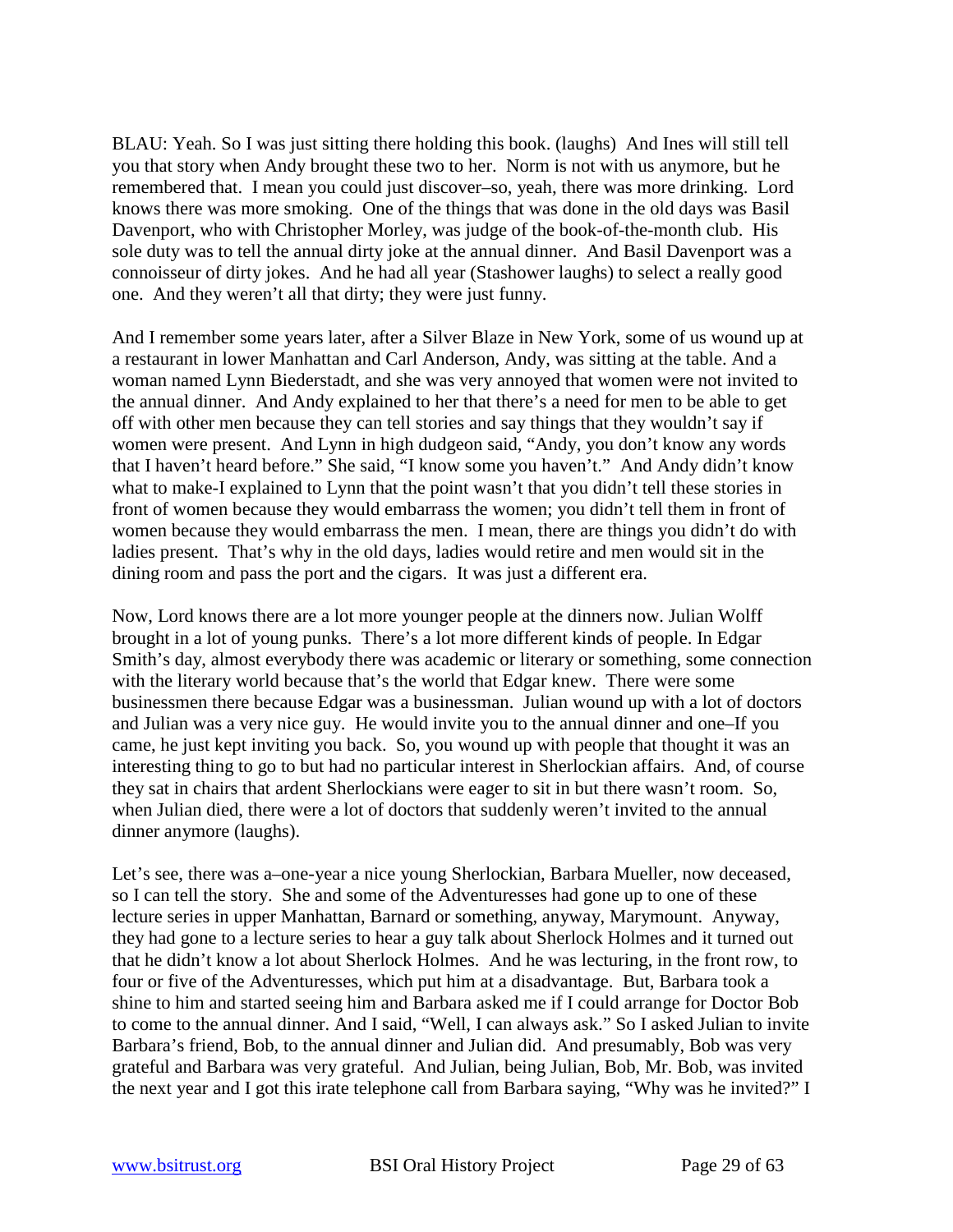said, "Because he was invited last year." I said, "What's the problem." She said, "Well, I'm not seeing him anymore." (laughter)

STASHOWER: Careful what you wish for.

BLAU: It's bigger. I don't object to that. I think it–I always think it's fun to meet new people. Well, I do object that's it bigger. I think that smaller meetings are always more fun because you have time to talk to people, talk with people. At the Red Circle, I try not to have something going on every moment. At the Baker Street Irregulars dinner, there's somethingthat's not  $\frac{1}{\sqrt{2}}$  (??), they're always having-there is always that. But, I'd like more of a chance to chat with people.

STASHOWER: Yeah. I have been very lucky that way. Every year I've been sat with people that I have not met before, who are very interesting. But-I sat next to Marcus Geisser last year. And, a more interesting–

BLAU: Oh wow.

STASHOWER: –man you could not hope to meet, but I had not meet him before until I found myself sitting next to him. I know what you mean. There was not a whole lot of time to talk, but we exchanged cards and I have been in e-mail contact with him. Those are the kinds of interesting people you–

BLAU: But the meetings are–the agenda is different; the agenda is always the same. There are new things done. Mike Whelan has started some things that I think are fun, the "The Toast to an old Irregular". Somebody talks about the old days. Well in the old days, they weren't talking about the old days; those were the old days. The toasts were fun. Under Julian, the agenda got to be fixed, because if it worked, they would do it again. So every year, Isaac Asimov would do something and every year John Bennett Shaw would do something. And every year they would sing us–sing the Irene Adler song. There got to be a sameness about the meetings so the decision was made under Tom Stix, that has been carried on under Mike, to do different things each year, and I think that's been done fairly successfully. But the world changes.

The idea that we would have so many people from other countries, as we do now, would astonish Edgar certainly and Julian would have been surprised, not astonished, because in the sixties and seventies, people started to travel more. I think they would be astonished, not with anything to do with the Baker Street Irregulars, but with all the movies and television shows. In the 1950's, there was the Ronald Howard series and the Basil Rathbone play for three performances in New York. You know, that was pretty much it. In the sixties, there wasn't much, "A Study in Terror" and, you know, a few movies. But, god in the seventies and eighties and nineties, I think that they would be overwhelmed by the excellence in the Granada series and the idea that somebody would spend that much money making shows that were that well done. Some were better than others, but that's true in almost everything. Sturgeon's Law, somebody once came up to Ted Sturgeon and said, "Ninety percent of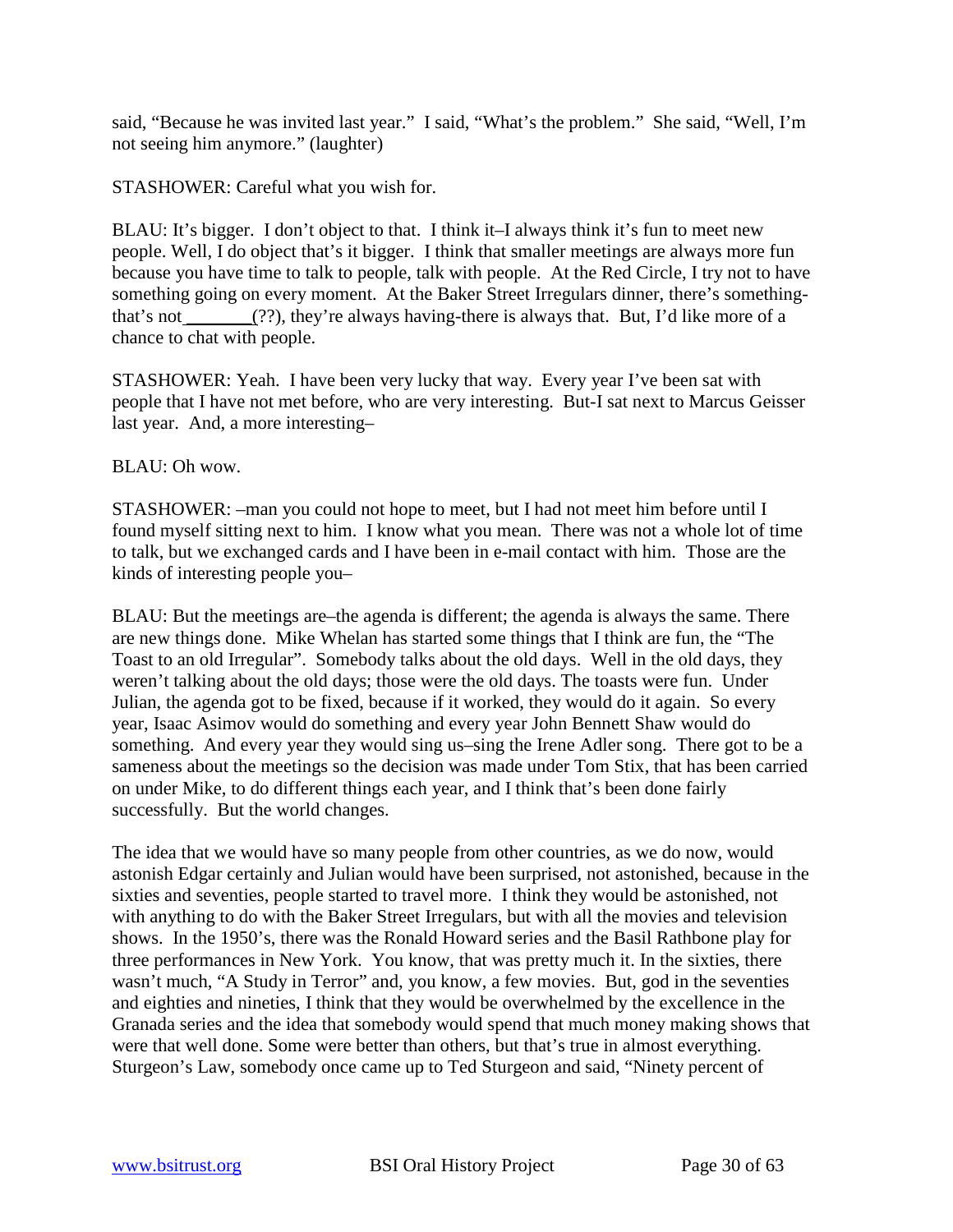science fiction is crap." And Sturgeon said, "Ninety percent of everything is crap." But, the Granada series beat that average by a lot.

STASHOWER: By a lot. Yeah.

BLAU: I think that the amount of pastiches in the Sherlockian world would astonish them because that really didn't explode until the seventies when the Royal Shakespeare Company came here and Nicholas Meyer's *The Seven-Per-Cent Solution*. That was the "Sherlockian Boom," as they called it. That's new; that's a great change. God knows what they would have made of the Internet and the ease of communication. And I remember when you called someone and it cost you after the first three minutes–you know, the operator would come in after the end of three minutes to tell you that it's starting to get real expensive. Now you can pay forty dollars a month and call anywhere anytime, as long as it's in the United States. So, between cheap telephone calls and cheap Internet, the postal service could survive only by issuing Star Trek stamps, Marvel Comics stamps and occasionally, a Harry Houdini stamp. Whatever I–did you ever get around to digging up Harry Houdini?

STASHOWER: I haven't dug him up yet, but that does raise a question. You are one of many Baker Street Irregulars, past and present, who have a particular interest in magic and magicians. How did it start for you?

BLAU: I've got to interrupt. One thing that is different is Conan Doyle and that really is the difference. Denis Conan Doyle came to a meeting of the Baker Street Irregulars; he went home offended that nobody mentioned his father. And then Adrian started attacking the Baker Street Irregulars and they thought this was funny and made fun of Adrian, and he didn't like that at all and started a serious war with the Baker Street Irregulars. But Edgar would have loved to have met Jean Conan Doyle, as would Julian; she was a lovely lady. And the idea that in the mid-eighties, the nineties, the aughts, we had such serious attention turned to Conan Doyle, Richard Lancelyn Green's bibliography, we're collecting Conan Doyle, we're publishing Conan Doyle stuff. He's not thundering back into print; but, Michael Crichton acknowledges that he's redoing Conan Doyle with *The Lost World*. The interest in Conan Doyle was something that's–and I don't mean just in the world in general, among the Baker Street Irregulars.

Magic. We're living in Pittsfield and New York is where we went because it was too hard– there's was no Massachusetts turnpike, so it was a real trick to get to Boston, but it was easy to get down into New York on the Taconic Parkway. And my father who was really very good at making sure that I was exposed to anything that might be interesting. And he didn't have to been interested and, my god, we would go to the American Museum of Natural History, so I could see the dinosaurs. We would do everything. But, he took me to Lou Tannen's Magic Shop in New York and this wasn't the only magic shop in the world but it was **the** magic shop. And Lou Tannen-it was for professionals, it was for amateurs; it was for anyone who might come in there. And obviously I didn't have anything specific-he made me feel very welcome; he showed me things, you know.

STASHOWER: Mr. Tannen?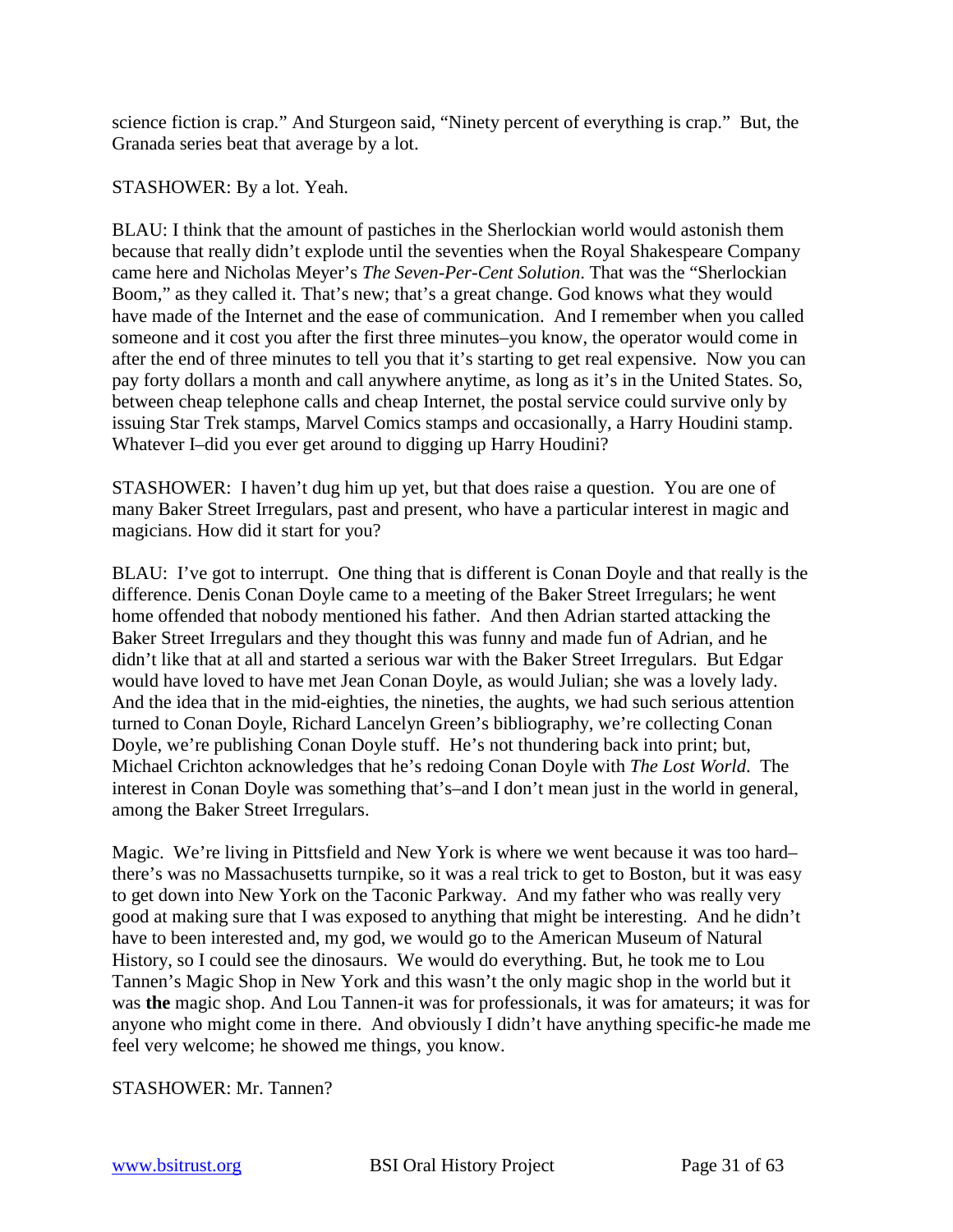BLAU: Yeah. Oh, Lou Tannen. Sells stuff, you know, for a dollar. So, I went home and started learning how to do these tricks, and not very well. But, you didn't have to do tricks very well in order to amaze people because in those days, most people hadn't seen real magicians. The first real magician I ever saw was Blackstone, Harry Blackstone Senior. He came to Pittsfield and did a show at the Colonial Theater and my god, he sawed a woman in half, not putting her in a box with a saw. He laid her on a table and ran a buzz saw through her and that gets your attention and disappeared a horse and–I mean you sit there and say "god." To see live magicians perform, they didn't–you go to birthday parties that have clowns. They didn't have magicians that they do nowadays and you didn't see it on television.

So magic was astounding and, as I say, you didn't have to do it very well in order to impress people; but it was fun. I think every magician enjoys impressing people. That's probably the real reason you do magic, to have people sit there and go "Ooh". The intake of breath; that's the real thrill for magicians. And, as time passed, I never got to do stage magic. I never got to do magic for grownups. But I did magic for children and for my cousins, my little cousins, when I was in the Navy. I would come up to Washington, in the fifties, and do magic for my little cousins. It didn't matter whether their folks wanted to see me again. These kids would lie on the floor and hold their breaths and turn blue until they invited cousin Peter back again. So, I still do magic for children. I won't do magic for grownups now. It's too easy to fool grownups; children are the tough ones.

STASHOWER: Yeah, I would agree with that.

BLAU: In the movie, "Fairy Tale: A True Story", where it opens with Conan Doyle taking kids to see Harry Houdini and Harry Houdini does a trick for Dame Jean and she says, "You took that out of your sleeve." And he says, "Never do magic for children. They expect nothing and see everything." And that's real; but it's fun; you have to think like a child. And I don't mind being childish. So that's how I got there. I don't think that's what Clayton Rawson did or–

STASHOWER: Were you there that year that Clayton Rawson–

BLAU: No. I never met him.

STASHOWER: You never met him.

BLAU: That was in the forties.

STASHOWER: Forties. I thought it might have been the early fifties, but definitely before your time. And he never came back?

BLAU: Well, I never met him. I don't know when he died.

STASHOWER: Sixties.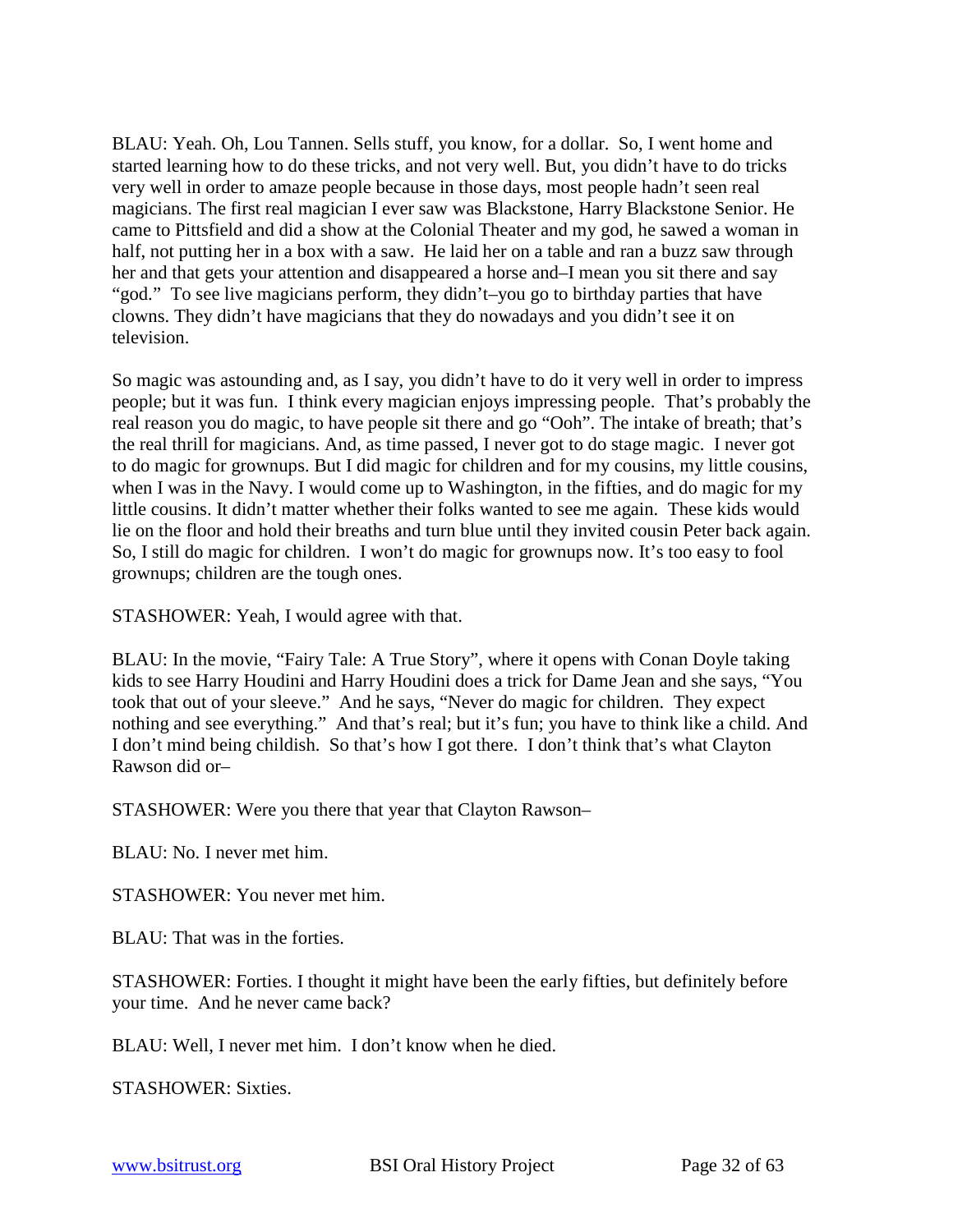BLAU: Yeah. Well, I'm not sure he was all that interested in Sherlock Holmes.

STASHOWER: I'm not sure either.

BLAU: People came to things in those days; they still do, because it sounds like something that's going to be wonderful. Can you imagine going to see Gypsy Rose Lee sing? Why don't we invite her to a cocktail party? And Gypsy Rose Lee came to a cocktail party before a BSI annual dinner and I'm sure that Rex Stout invited her so that everybody at the annual dinner could go home that night and tell their wife that they had a drink with Gypsy Rose Lee. (laughter)

STASHOWER: Yeah. That would be something. That would be something.

BLAU: It still happens. They had–Inga Swenson was at an annual dinner. I thought that was one of the nicest annual dinners we had where–

STASHOWER: All of us singing to her.

BLAU: Yes, Absolutely. Absolutely. I don't know, someone is going to get around to interviewing you when you get old and gray and you can tell stories about how you got interested in magic.

STASHOWER: Well. When I think about it. In the short time I have been coming to BSI dinners there have been some very interesting guests. I mean, Pataki was there one year. Mike Whelan has done a terrific job in bringing writers into the mix, Neil Gaiman, Peter Straub has been there a couple of times. And, just for me personally, it was an incredible thrill to meet Nick Meyer because I was fourteen years old when that book came out and that was a big, big book for me when I was growing up.

BLAU: The Harry Potter of your generation. (laughs)

STASHOWER: For me personally, it was. And that was really–

BLAU: I remember reading that book and got about half way through the book and I remember saying to myself, "This was a movie script"–

STASHOWER: Yeah. Well–

BLAU: And it was because I'm reading that-I didn't know going into it-it hadn't registered with me that he was a scriptwriter, screenwriter. But, yeah, screenwriters were on strike so he had nothing to do; so he wrote this book. But, when the movie came out, of course you could see all the dueling and stuff. It was a book made-to-be-made into the movies.

STASHOWER: Oh yeah. Then it's certified on the movie card.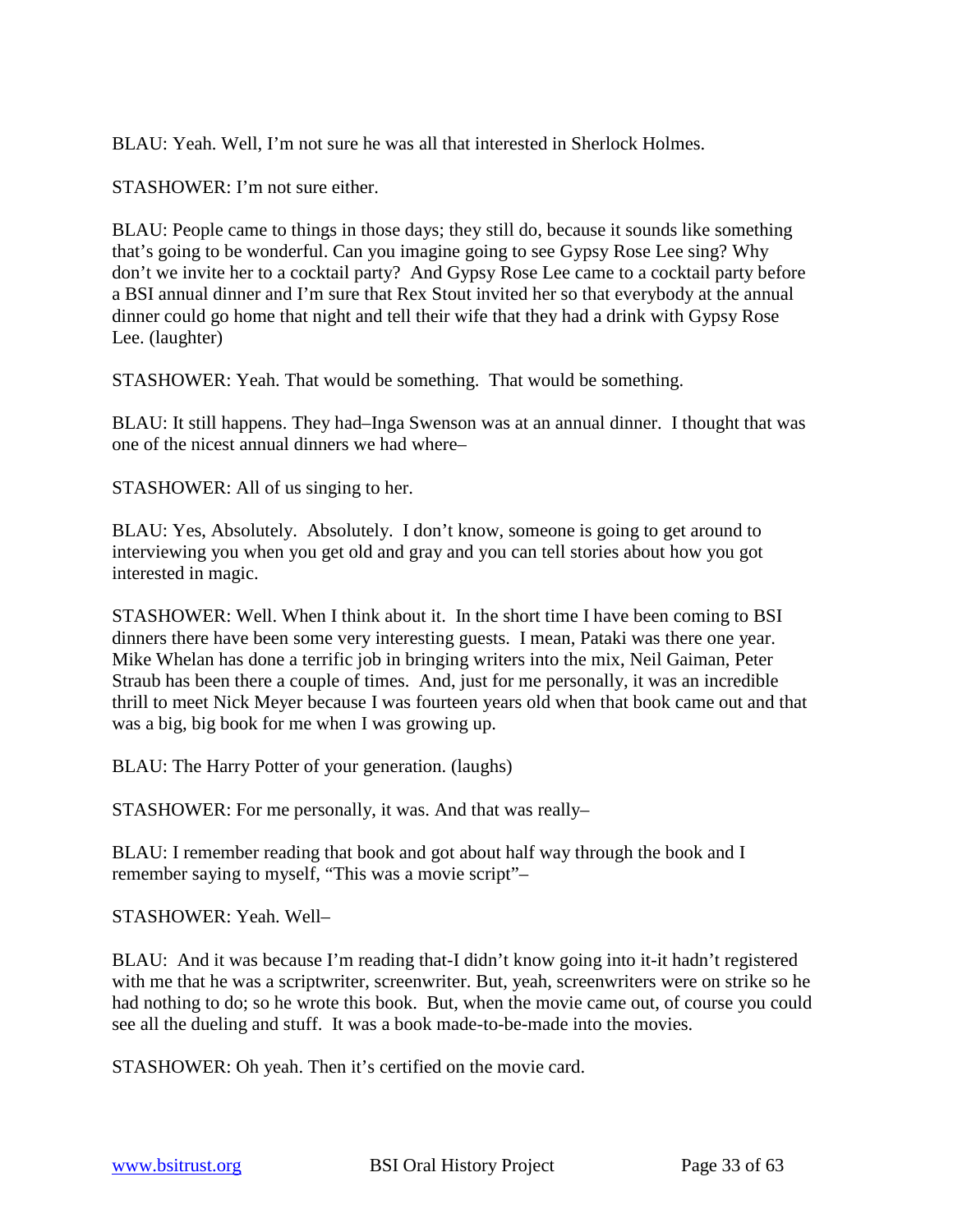BLAU: It was very well done. It was very well received. It had good actors in it. You see them now; they started doing it again on television. They have the "making of " they call them now. But, it's a fifteen-minute program about a movie. I remember Alan Arkin saying that he got the script and so he read all these books about Freud. And then they sent him the script and it wasn't Freud. It was Nicholas Meyer's father. (laughs)

STASHOWER: Well. And speaking of another BSI who has a Houdini connection, Nicholas Meyer's father being the man who wrote *Houdini: A Mind in Chains*. Funny the way that some of these threads intersect, the tangled skein. This year, at the 2007 Baker Street Irregulars weekend, we had Laurie King. Now, surely there would have been some Irregulars, past and present, who might have objected to her coming. You've always been a fan of hers.

BLAU: Yeah. I think she is a good writer. I'm not a purist. I enjoy seeing what people do with, or to Sherlock Holmes. It's very hard to write a good Sherlock Holmes story. Conan Doyle didn't always succeed in writing a very good Sherlock Holmes story. I think that it's more fun to read pastiches that aren't Sherlock Holmes stories. I liked it. I like Laurie King, who writes about Mary Russell. Sherlock Holmes is a character in that. Carole Nelson Douglas writes Irene Adler books. John Gardner and Michael Kurland have written Moriarty books. You come into the Sherlock Holmes stories through a different door and you can have some fun with that. And the world is full of people who think that all I have to do is write a story and put Sherlock Holmes into it and that will make it a good story or a story that everyone will read. And, it isn't true. People are buying, but they aren't good stories.

But yes, I think that the idea–I think the basic idea of this teenage American girl walking across walking across the Sussex Downs and tripping over an old guy lying in the grass, looking at bees, is funny. I mean that is a good way to start a book. And one assumes that as soon as one finds out that the book is going to go into a series, that of course, they are going to get married, because how else are you going to be able to continue this relationship? And I thought her last volume, her most recent book, *The Art of Detection*, was wonderfully done and here's–she took the book, *Locked Rooms* which is told from Mary Russell's viewpoint and in the middle of *The Art of Detection*, it is the same story but told from Sherlock Holmes' viewpoint. She made sure that story worked because that's why Les Klinger and I got thanked in it. I mean, she sent it to us and said, "If I have done anything really wrong here–" She hadn't, as far as I was concerned. But, yes, she is an interesting speaker and an interesting writer.

Sure, I would have loved to have– I don't know what they would have done in the old days. People like Nicholas Meyer would have astonished Edgar Allen Smith, ah Edgar Smith. They didn't have that sort of pastiche popularly in those days. But I think Edgar Smith would have enjoyed the Mary Russell stories. They're good books and no, it doesn't bother me a bit what they have Sherlock Holmes doing. I mean you think of Poul Anderson and Anthony Boucher writing Sherlock Holmes science fiction, real science fiction, and doing it very well so, I can't complain about that. I mean, it's not offensive to me that someone has come along and done a Harry Houdini series, stealing someone else's character. (laughs)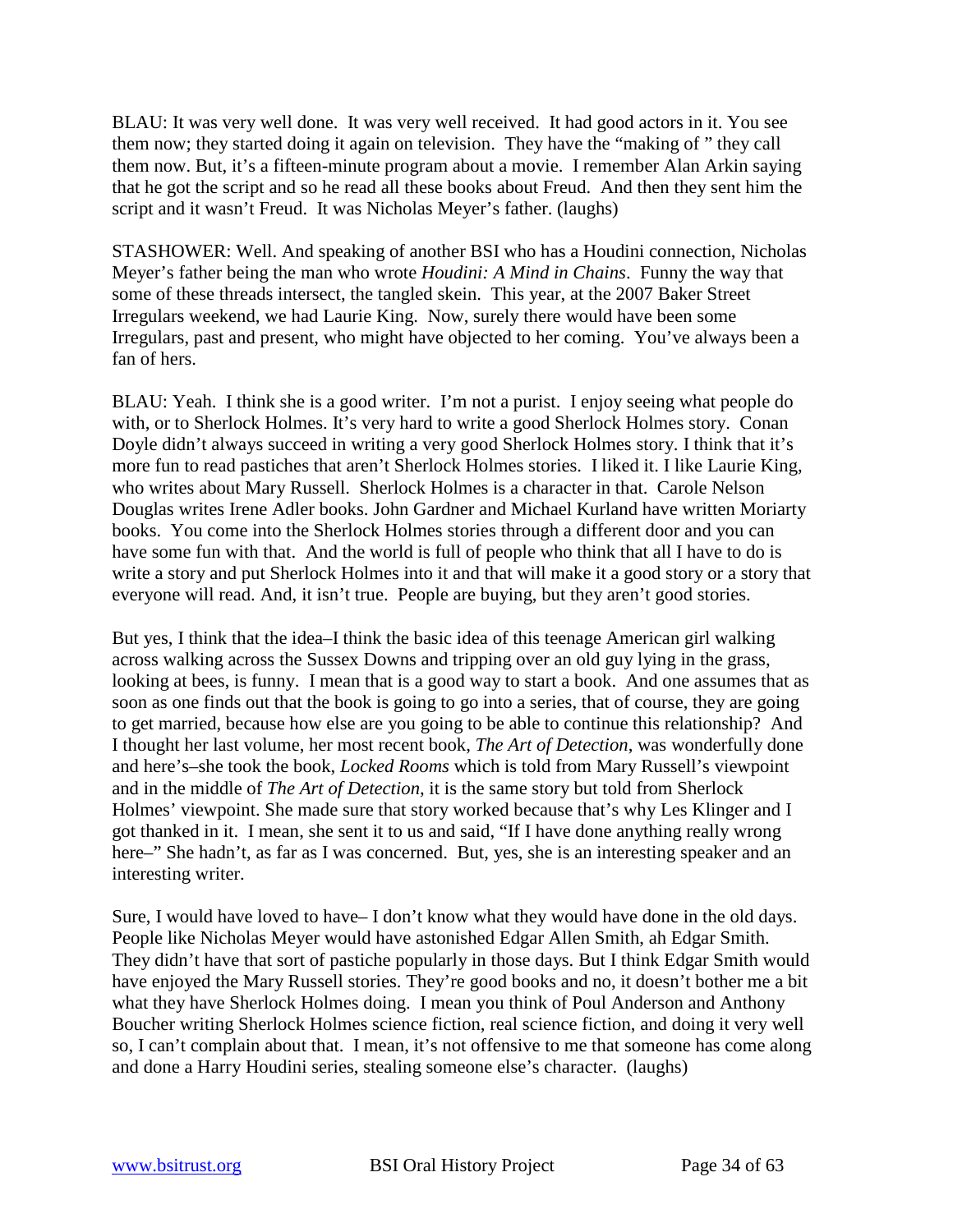STASHOWER: I don't know what you are talking about there.

BLAU: How many Cleveland boys are there that actually got their first book into print in a hardback as you did it?

STASHOWER: Oh, from Cleveland. I'll say there are probably are a fair number. (Blau laughs) It's a–

BLAU: There may be some who will admit it but in truth won't admit it.

STASHOWER: All the best people are from Cleveland, as you know.

*Comment:* At this point in the interview, Dan and Peter continue their conversation two weeks later on August 5, 2007. They're conducting the interview outside, so you will hear a change in the audio quality. [There is a great deal of aircraft noise overhead through out the recording, bird noises, wind-over-the-microphone noise, and the changing of tapes in the recorder]

STASHOWER: We are sitting on the back deck of Peter's home in Bethesda enjoying cigars. And Peter was just about to me how his view of Conan Doyle has changed over the years.

BLAU: I got a copy of John Dickson Carr's biography of Conan Doyle sent to me because, obviously, Ben Abramson thought I ought to read it. But it's inscribed to me by John Dickson Carr, author, and Ben Abramson, purveyor. I still have it, without the dust jacket, as it's true of a lot of books I acquired in the forties and early fifties, when I didn't understand that dust jackets were more valuable than the books. I have a collection of things, could do something interesting, things published only on the dust jackets. Christopher Morley's *Sherlock Holmes and Dr. Watson; A Textbook of Friendship* has on the back of the jacket, this little pastiche, "The Adventure of the F. W. L.", which he wrote in close mark (??).

STASHOWER: Oh, no kidding.

BLAU: Absolutely. It was never reprinted until I did it for one of my season's souvenirs from the annual dinners, along with the letters in which they wrote about it. And Morley also has a little poem called, "Not Quite Purple of a Perfect Circle," which appears on the inside of the dust jacket of the first edition of his book, *Human Being.* And, I like to think about all the collectors of Morley, there aren't that many any more, who have a copy of *Human Being* in the dust jacket and have never taken the dust jacket off, to look at the inside because that's it. It's been published. Morley apparently had a delicious sense of humor. (Laughs). You can't fix that. Now I read– Okay, John Dickson Carr. I thought it was a great biography because John Dickson Carr knew how to tell a story. And, yes, only more, he didn't tell all the story and he didn't talk about spiritualism and he was controlled to some extent by Adrian, but he did what he did and it was a good story.

STASHOWER: Absolutely.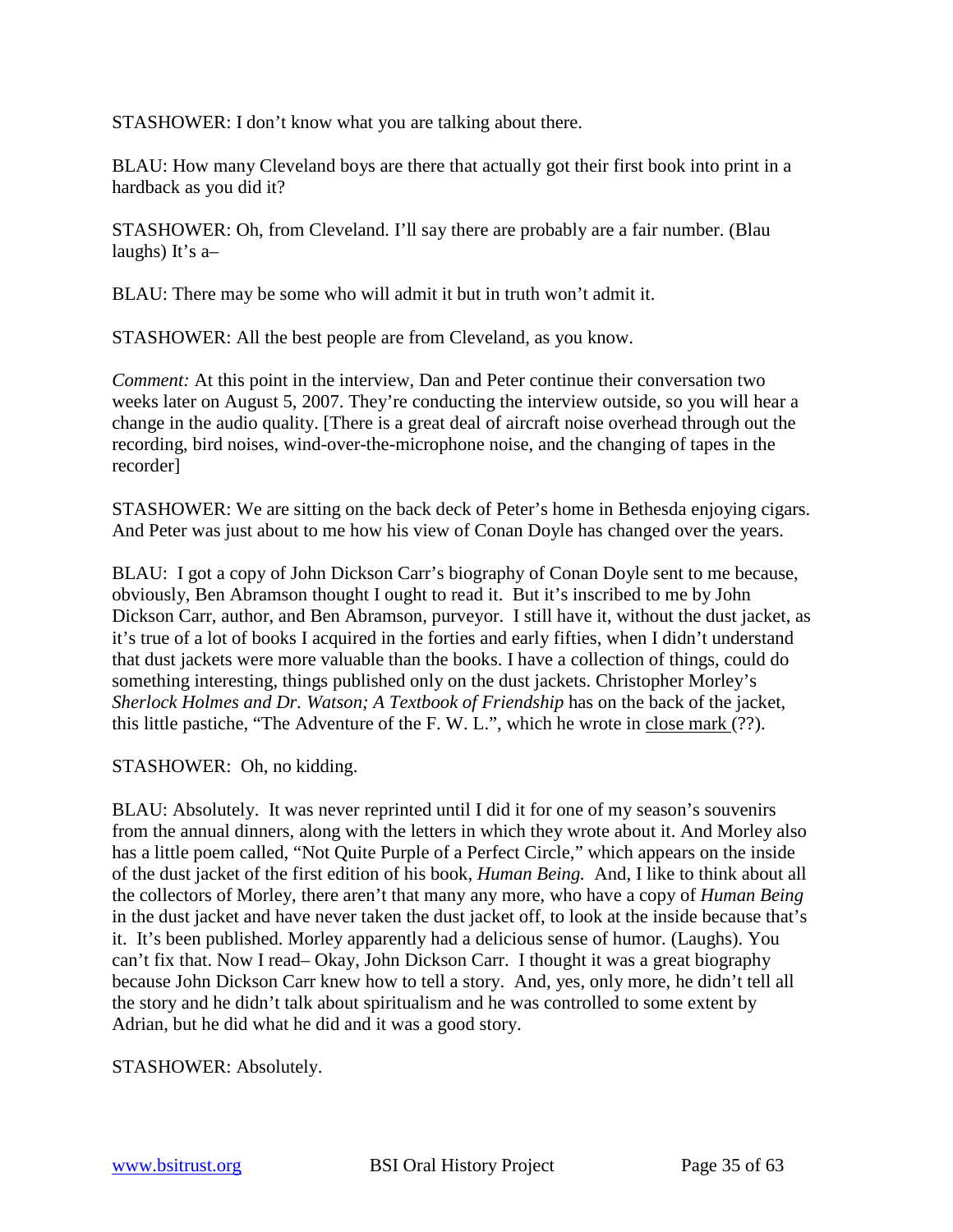BLAU: He made Conan Doyle an interesting man. Well, after that, I read all the biographies, except for the one that was published in Swedish in '38. I've not read that one. But, it's interesting and almost every one of the biographies tells you a little something that you didn't know before. I like information. I thought Owen Dudley Edwards' biography; it was fascinating, because he did so much work on the school, and on Edinburgh, and on the trip to West Africa. It was the first time that he really met our ambassador to Liberia. It was great fun to read the essays on photography. And there were all the other biographies, the second hand biographies, the people that didn't come back, just to get a book, Charles Higham and Ronald Pearsall. They–it's hard for them to contribute much. When Jack Tracy asked me to write the afterword for *A Duet with an Occasional Chorus,* I read that book again, knowing a lot more about Conan Doyle than when I first read it, and realized that it was Touie and Jean that appear in that book. It makes some of the things that Frank and Maude do in that book–Conan Doyle did with Jean rather than with Touie. And there are some touches in there that I thought were intriguing. But even then, I had no inkling of how strong the relationship was between him and Jean Leckie. Yeah, It's unfortunate that their letters didn't survive because I like to read other people's mail. As a biographer, you should too.

STASHOWER: I certainly do and that's why it's been so enjoyable working on the collected letters*,* but also a frustration in many ways because of–

BLAU: Dame Jean once said to me that she really wished that I could have met her father. She said that the reason was: late in life, in the late twenties, he got very interested in geology and of course I was a geologist. She figured that we would have had a lot of fun sitting in the billiard room of her father's home in Crowborough talking about geology. Yeah, that would have been fun.

STASHOWER: I wanted to ask you. Do you have a favorite Sherlock Holmes story?

BLAU: No. I don't like to play the game, what or who is your favorite anything? What's the best Sherlock Holmes? Because the minute you say that this is the best and the question is either, "What's the second best in line?" or "What's the worst?" And I think all the Sherlock Holmes stories are fun, even the ones that most people sneer at. There are interesting aspects, so I sometimes say that my favorite story is the one I read most recently.

STASHOWER: Well, that is actually something else I wanted to ask you. How often do you reread the stories these days?

BLAU: To sit down and actually reread the whole story, not all that often. I don't do what some people do, is this: on January the first, start reading *The Complete Sherlock Holmes.* But, every once in a while, I have a reason to read a story that I want to look at it with fresh eyes. I like to–people say, "Oh, but you have to tell me what your favorite story is?" I usually say, "It's 'The Mazarin Stone'" which, leads to a dead silence (Stashower laughs) because most people don't think much of "The Mazarin Stone." But, it's an interesting story because it's the only story that appears to be adapted from a play and we didn't know that at the time before computerized records and people did research. I think it was Anthony Boucher who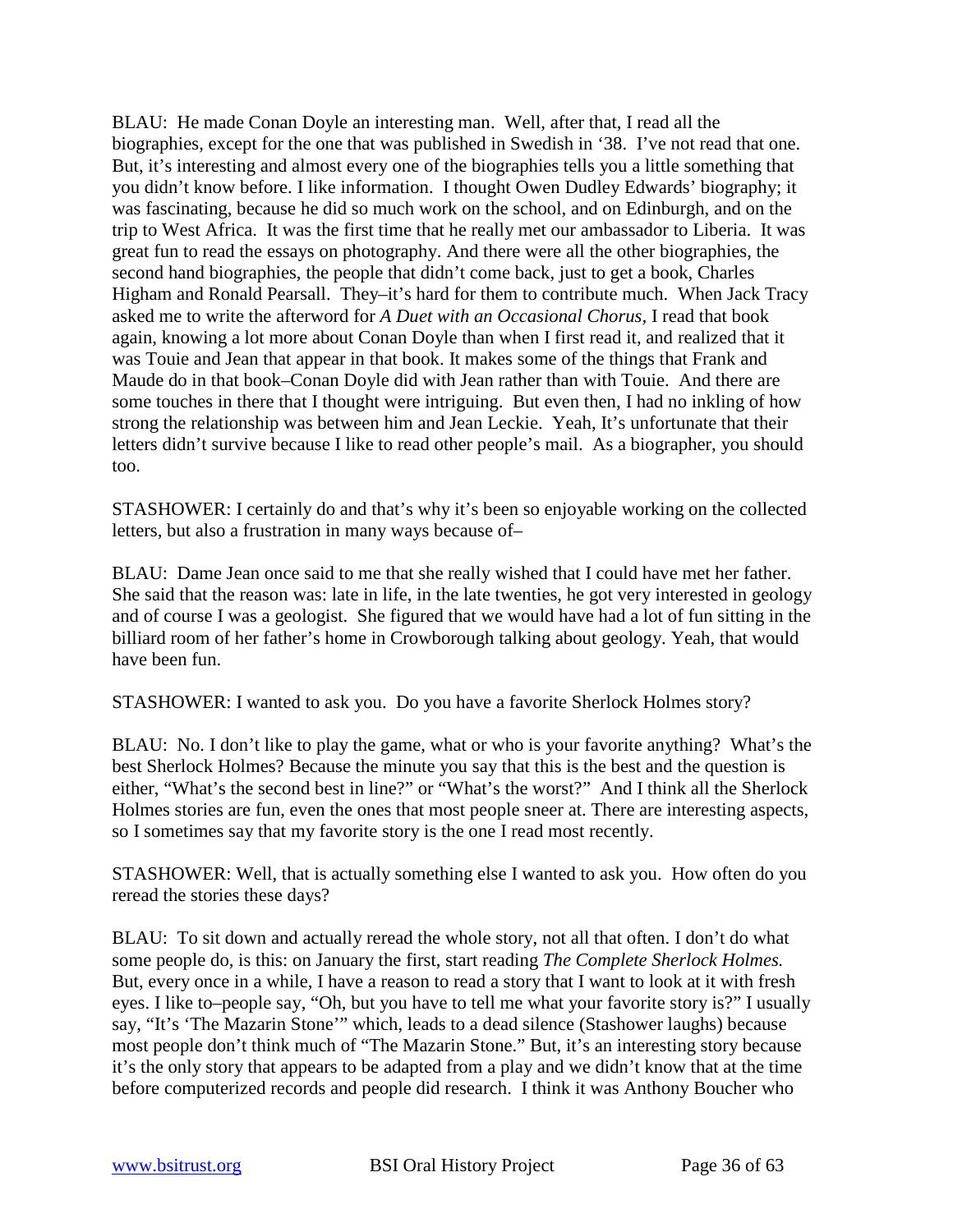said, "And I wonder, I wonder if this was a play?" But eventually someone found the script in The Lord Chamberlain's household (??) called "The Crown Diamond" which, was performed before Conan Doyle wrote "The Mazarin Stone" and it's–once you know that there is a play called "The Crown Diamond," you then go looking at "The Mazarin Stone" and you say, "Of course. Of course. Of course."

And as a geologist I like "The Mazarin Stone" because it has in it, a reference to the Great Mazarin Diamond, which in reality had nothing to do with Cardinal Mazarin. He didn't collect that sort of thing; he had diamonds but not the great  $(?)$ . And as a geologist, I was very pleased that I was able to identify The Mazarin Stone and it was–the nice thing about diamonds is that very large color diamonds aren't all that common. There's a book about all them and there is only one seventy carat yellow diamond in the world and it's in the crown jewels of Persia, which if they are still in the vault at the Bank Melli [Eds. Note: Central Bank of Iran.] Some day I want to go to Tehran; it would be nice if someone would take me to the bank and say, "Would you like to see the peacock throne?" And I'll say, "No. I want to see this seventy carat, yellow diamond." I'll hold it in my hand and have my picture taken. But, relations with Iran being what they are, I may not get to do that. But, "The Mazarin Stone" is fun. The stories that are essentially impossible to dramatize now are like, "The Yellow Face" because–or "The Creeping Man", of the scientific possibilities.

But even in "The Yellow Face", there's this lovely line, "Just whisper Norbury in my ear." It's beautiful, touching. But I find depressing is how many poorly written Sherlock Holmes stories there are, written by people other than Arthur Conan Doyle. Because of my newsletter, I get to read a lot of stuff. I'm one of these people who cannot stop reading. I'm always hopeful for something with some redeeming virtue.

There is only one book I have ever stopped reading and that was Stephen King's *Pet Semetery*. And I got three or four chapters in the book. And the first three or four chapters were about this very nice family and then it dawned on me that something really terrible was going to happen to this really nice family. And I said, "I don't want to know." So I put the book down and never finished it. But otherwise, I finish the story, hoping against hope, that there will be some redeeming virtue; there tend not to be.

STASHOWER: So, you still read all the pastiches that cross your transom?

BLAU: Yes. I'm reading a couple now that I've yet to encounter redeeming–there are people who-more than one author thinks that putting Sherlock Holmes in the world of H.P. Lovecraft is really neat. And it's a problem for me because I never liked H.P. Lovecraft's work and so I'm not thrilled by scaly demons with eyes on tentacles meeting Sherlock Holmes. There are pastiches that I think are well written. I like to read good writers. The best Sherlock Holmes pastiches are written by people who do not try to write a story with the voice of Dr. Watson and Conan Doyle; they come up with another way of doing it. Laurie King comes to the world through Mary Russell. Carole Nelson Douglas does Irene Adler. Michael Kurland and John Gardner come in with Moriarty. There are others that do this.

STASHOWER: Have you read these books by Steve Hockensmith?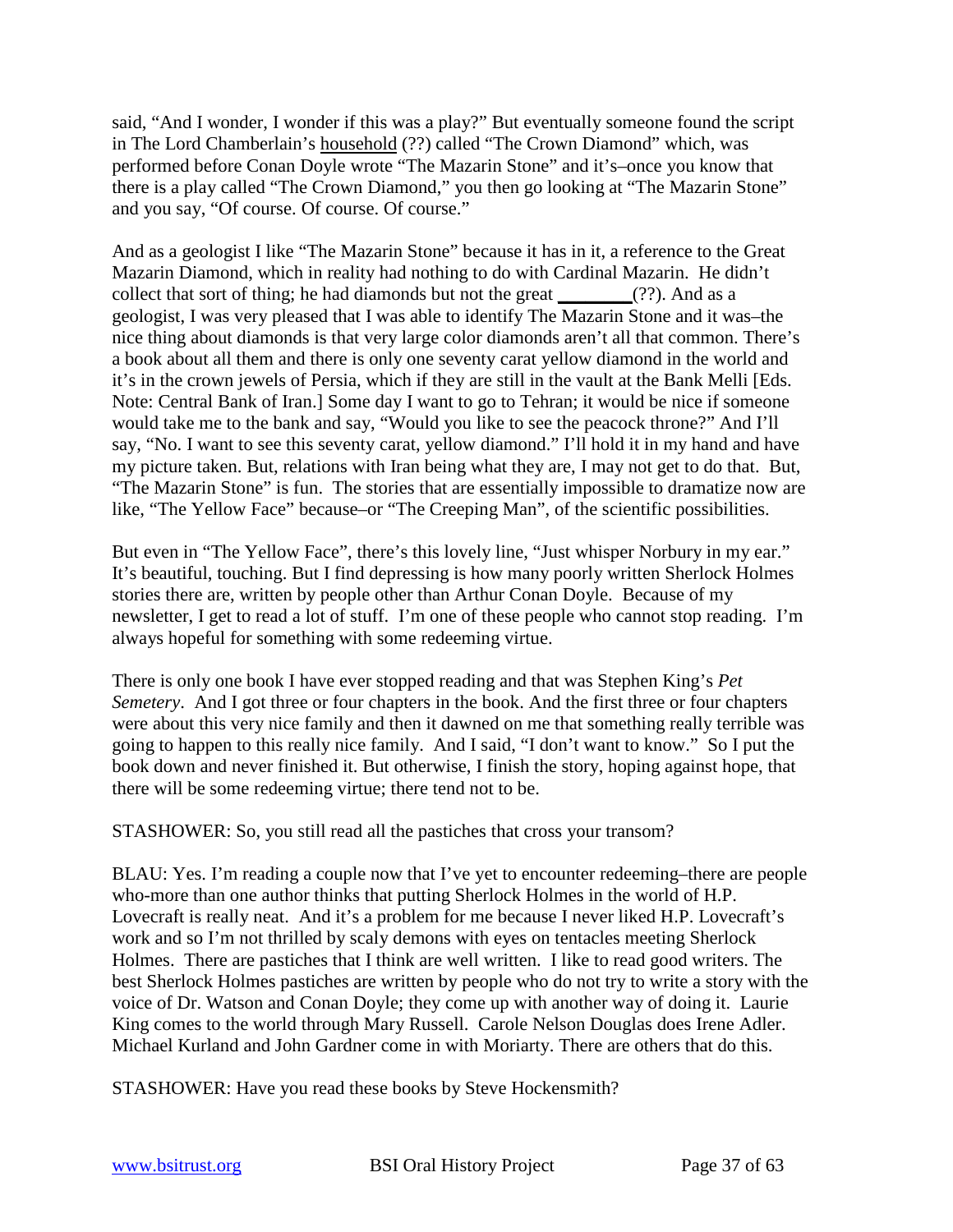BLAU: Yes

STASHOWER: Yeah. I have the first one and haven't read it yet.

BLAU: The Amlingmeyers are brothers. I think they're fun because, "A", he's a good writer.

STASHOWER: Yeah. That was my impression too. I haven't read that *Holmes on the Range* yet, but I will.

BLAU: But, you know, he's won awards. You can testify that winning awards generally is a recognition that you're a good writer.

STASHOWER: He and I have talked about this. I met him at the Edgar's, where he was nominated for best first novel, as was I for my Sherlock Holmes pastiche. And I recognized at the time and he recognized, lo these many years later, when he was nominated, that it is a considerable honor to get that nomination for a Sherlock Holmes pastiche, in the category, where you are up against every other first novel written that year. So I–certainly he's got much to be proud of and I have heard from a lot of people, including our friend Lloyd Rose, no friend of Lovecraft by the way (Blau laughs), that she really enjoyed that book.

BLAU: And I read, what, there's three of them and it's an interesting concept and it's well executed. There are good rituals and stories. Not having ridden the range in the 1890's, I can't testify to how realistic Steve Hockensmith's books are compared, say, to the television series "Deadwood." The language of the two series is quite different of course. But, yeah, they're fun. I like to be entertained. I finally got around to seeing the movie "The Illusionist" because my television and body  $(?)$ 

STASHOWER: Yeah. I did too.

BLAU: It's so good that I can't tell people why they should watch it because I don't want to spoil it.

STASHOWER: Now, you are talking about "The Illusionist" and not "The Prestige"?

BLAU: Yeah, the Ed Norton one. You think the other one is better?

STASHOWER: No. I like them both. I had read *The Prestige* and I don't know if "The Illusionist" is based on a novel but-

BLAU: Well, it's based on something.

STASHOWER: There have been a number of writers, who have been Baker Street Irregulars, over the years. Have you had dealings with a–surely you must have dealt with Isaac Asimov over the years.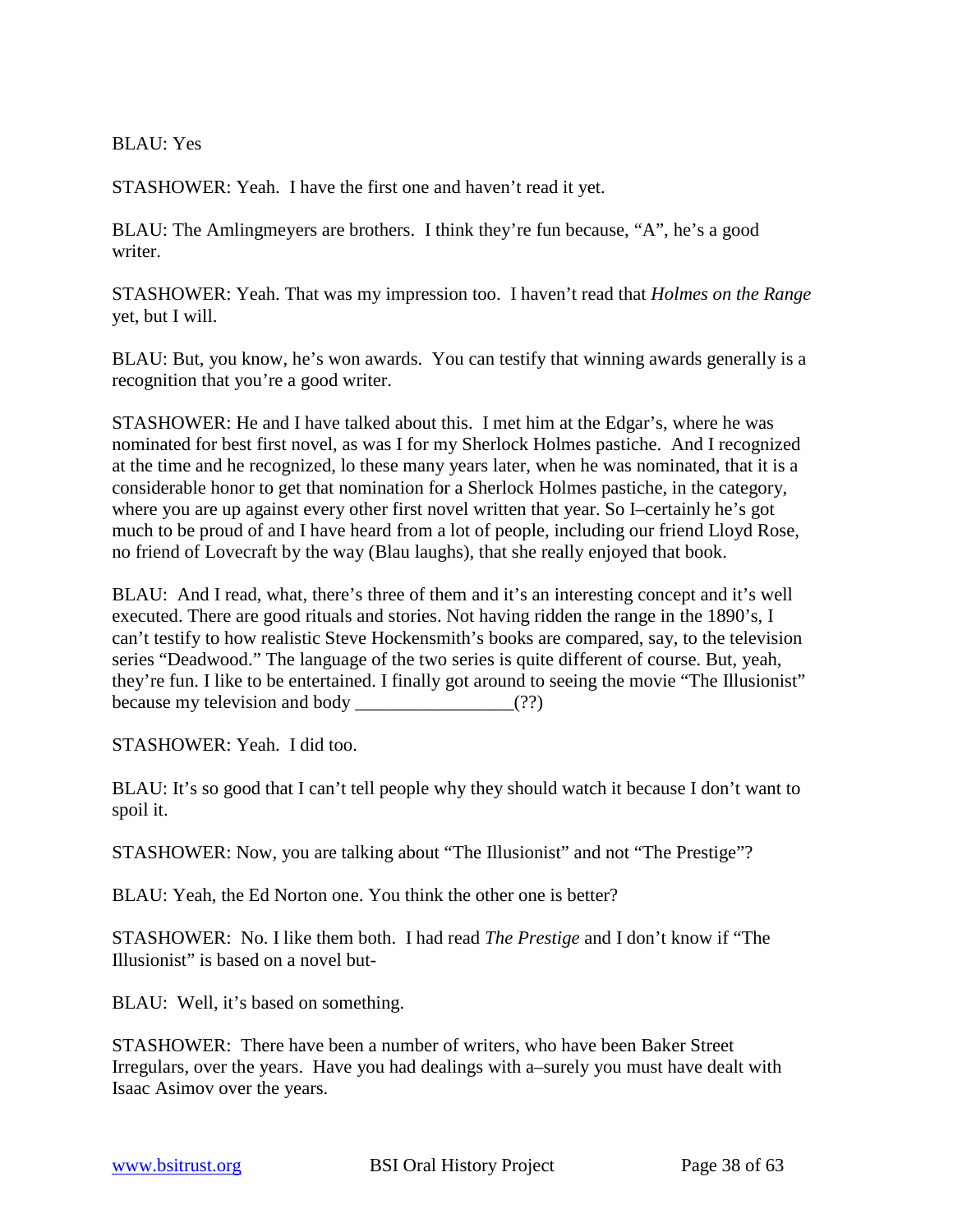BLAU: I figure I can say that I got to know Isaac Asimov because the odds are better than even, if he saw me in a crowd, he would remember the name, which is saying something because Isaac met an awful lot of people. I took him out to lunch the last time the American Booksellers Association was in Washington and he explained to me that he had just gotten a computer. And this was like the 1980s.

#### STASHOWER: Really.

BLAU: And I said, "Really." And he said he got a commission; he got a phone call from a magazine, a computer magazine, that wanted him to write an article for them about how he wrote his books and such on a computer."

STASHOWER: And he didn't at that time?

BLAU: And he said, "I don't write my stuff on a computer. I don't own a computer." And they said, "We can take care of that." And the next day, this guy arrived with a cart full of boxes because in those days, computers came in boxes. And Isaac opened all the boxes and found the instruction book and put the computer together and it didn't work.

STASHOWER: I think we have all had that experience. (laughs)

BLAU: And, even though Isaac has his reputation as the world's greatest whatever, he's never claimed any expertise with technology. So he took it apart and put it back together again, carefully reading the instruction book, and it didn't work. And, over the next couple of weeks, he did this over and over again. He finally, in disgust, said to his wife Janet, "I'm going to try this one more time and if I can't get this computer going, I'm just going to send it back and tell them I'm not going to write this story." And he turned to me and he said, "I think the computer heard me because I put it together again and it worked." (Stashower laughs) This is in the days of the five and a quarter-inch floppy disks, which would hold one short story. And he explained, that when he wrote a novel, he had to print out the chapters because he needed to be able to thumb back and look at what he was doing, as opposed to Rex Stout who didn't go back.

I heard that Rex Stout would sit down at a typewriter and typity-type write a Nero Wolfe novel; and he'd put the pages in a box, seal it, and post it to the publisher. And that sure isn't the way I would have done it. I had an opportunity to talk about this with John McAleer, who wrote the wonderful biography of Rex Stout. And I said, "Is this true?" and he said, "Yes." And I said, "You–it is not possible to just sit down and write a book." And he said, "Well, keep in mind that he was thinking about it for six months before he started writing."

#### STASHOWER: Even so.

BLAU: Even so. John said that the only preparation that Rex Stout would ever do was to take a sheet a paper and write down, on the paper, the names of all the important characters in the book, just the names. And, once, he got a quarter of the way into a book and realized that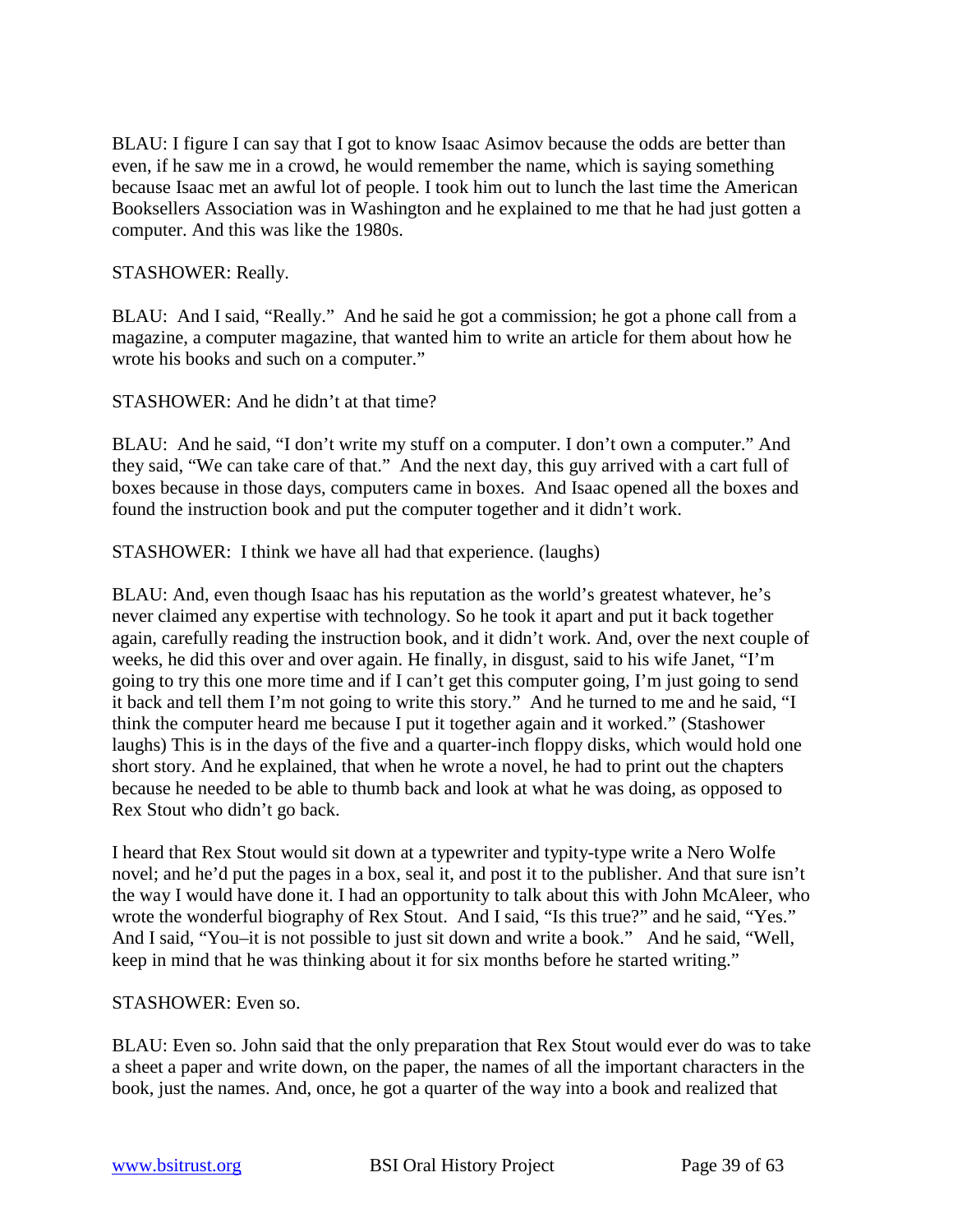things weren't working the way they were supposed to, so he went back and looked at the list of names and decided that one character had the wrong name and he changed that character's name, went back, and the book went just like that. It was snap.

STASHOWER: Rex Stout died in 1975. Was he still coming in his later years to the–?

BLAU: No. Rex Stout loved being toastmaster. I remember the first meeting I was at and Rex Stout was there. It was the year–well, he may have been there earlier–but I remember the year *The Doorbell Rang* was published. This was the book in which Rex Stout was really mean to J. Edgar Hoover. And I remember two things about the meeting. One of the younger and more ardently conservative Baker Street Irregulars took such offense at the homage being paid to Rex Stout that he walked out of the dinner. And–just didn't–he couldn't understand how the BSI could be so liberal, because he was a confirmed Barry Goldwater supporter. I pointed out to him that Barry Goldwater wasn't really all that conservative, strictly speaking. But, everybody was coming up to Rex Stout with copies of *The Doorbell Rang* and wanted him to sign them and some people had earlier books. And some of them had paperback copies, which Rex Stout refused to sign. He wouldn't sign paperback. Well, I said, "Why not?" He said, "Because I don't get any royalties for them." And in those days, publishers didn't pay royalties on paperbacks. All the author got was a mention. And Rex Stout was one the leaders of it; it was the Author's League's battle to make publishers pay royalties on paperbacks. I recommend John McAleer's book.

STASHOWER: I have read the McAleer book.

BLAU: I corresponded with Rex Stout but I never got to see that in print. Poul Anderson.

STASHOWER: You certainly knew Poul Anderson very well.

BLAU: Ed Hoch. Terry Anderson.

STASHOWER: Ed Hoch would come to the dinner?

BLAU: No. I don't think Ed Hoch ever came to the BSI annual dinner. Maybe we should invite him.

STASHOWER: Seems like a very good idea.

BLAU: Because he's done a couple of–one Conan Doyle, *Five Rings in Reno* and–

STASHOWER: Untold numbers of Sherlock Holmes short stories.

BLAU: We could get him as a distinguished lecturer.

STASHOWER: I think that's a very good idea.

BLAU: He's a good storyteller. I don't mean just as a writer.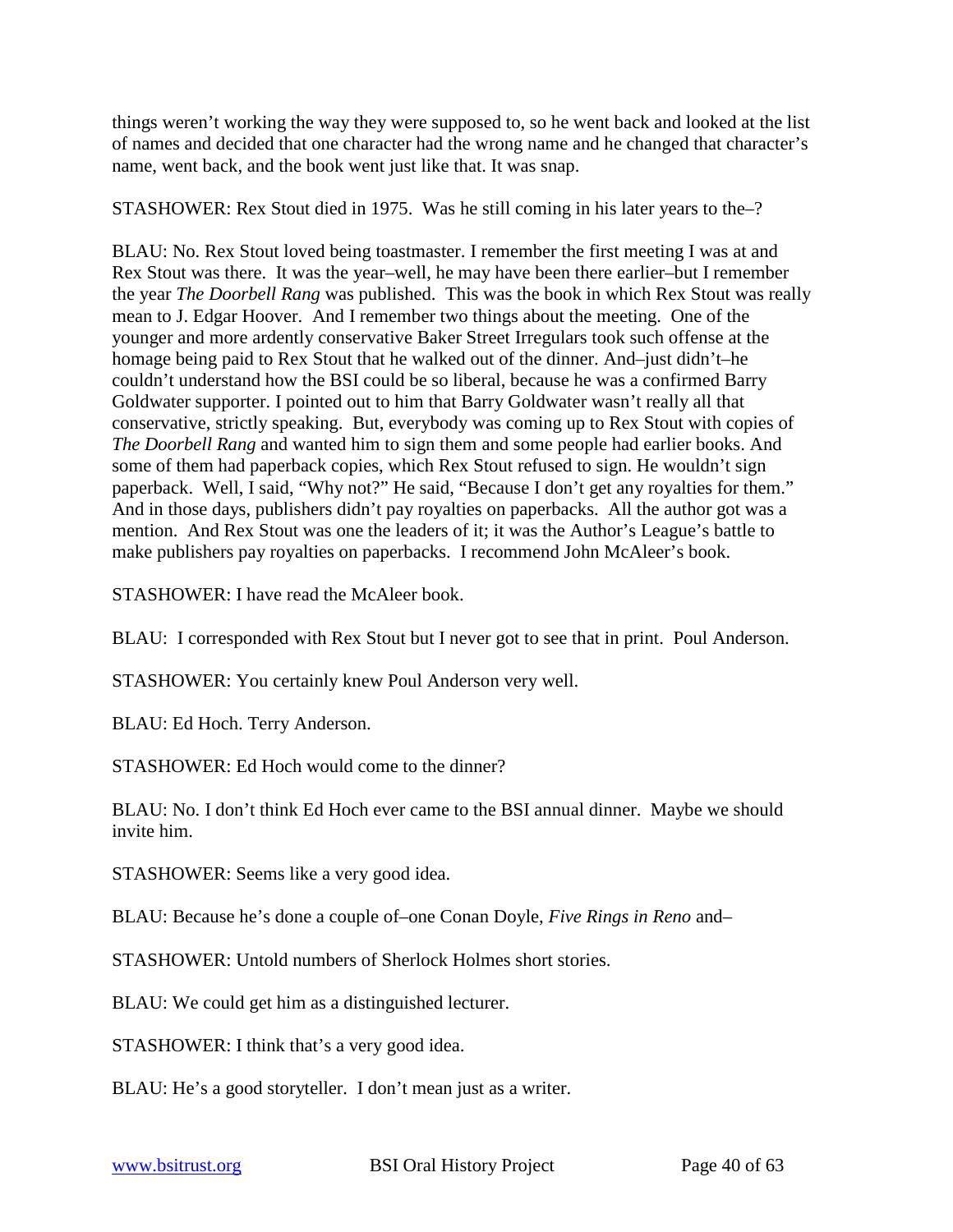STASHOWER: No and I haven't met him that many times but every time I have, he's been an extremely pleasant man to know and talk to.

BLAU: I've seen him at Bouchercons and occasionally at Malice Domestic.

STASHOWER: A few years ago when he was made grand master of the Mystery Writers of America, I believe there was some absolutely mind boggling statistic about him to the effect that he had had a story in every issue of *Ellery Queen's Mystery Magazine* for fifty years.

BLAU: Yeah. About.

STASHOWER: It's every issue! Just mind blowing.

BLAU: I have from time-to-time, unsuccessfully so far, tried to start a rumor that there was one issue of *Ellery Queen Mystery Magazine* in which every story was written by Ed Hoch under a variety of pseudonyms, including names of real authors, all by pre-arrangement. But, I could never get anybody to believe. But, I'm going to keep trying.

STASHOWER: Well, I'm going to be murky on the details of this, but you'll be able to correct me I'm sure. But, was it an issue of *Ellery Queen's Mystery Magazine* where they published well-known stories, including one-including a Sherlock Holmes story?

BLAU: "The Blue Carbuncle."

STASHOWER: That made it a force book?

BLAU: Yes.

STASHOWER: Well, our mutual friend and fellow Baker Street Irregular, Bill Vande Water, found a copy of this, sent it to me with the challenge to find out what the key (Blau laughs) to the force book was. And I should pause to explain briefly that–

BLAU: Maybe you shouldn't. (laughs)

STASHOWER: I'll just say that it was structured in such a way that if you wanted to play a mindreading game with your friends, you would be able to have them open the magazine–

BLAU: To any story. They'd pick their story and they choose a word–you know, count down and choose a word and think about the word and we tell them what the word was.

STASHOWER: Because one of the stories was the "The Blue Carbuncle," I was familiar with how the first page of that was supposed to read (laughter), I was able to spot the key fairly easily, but it was an unbelievably clever idea and wonderful that the Queens went along with–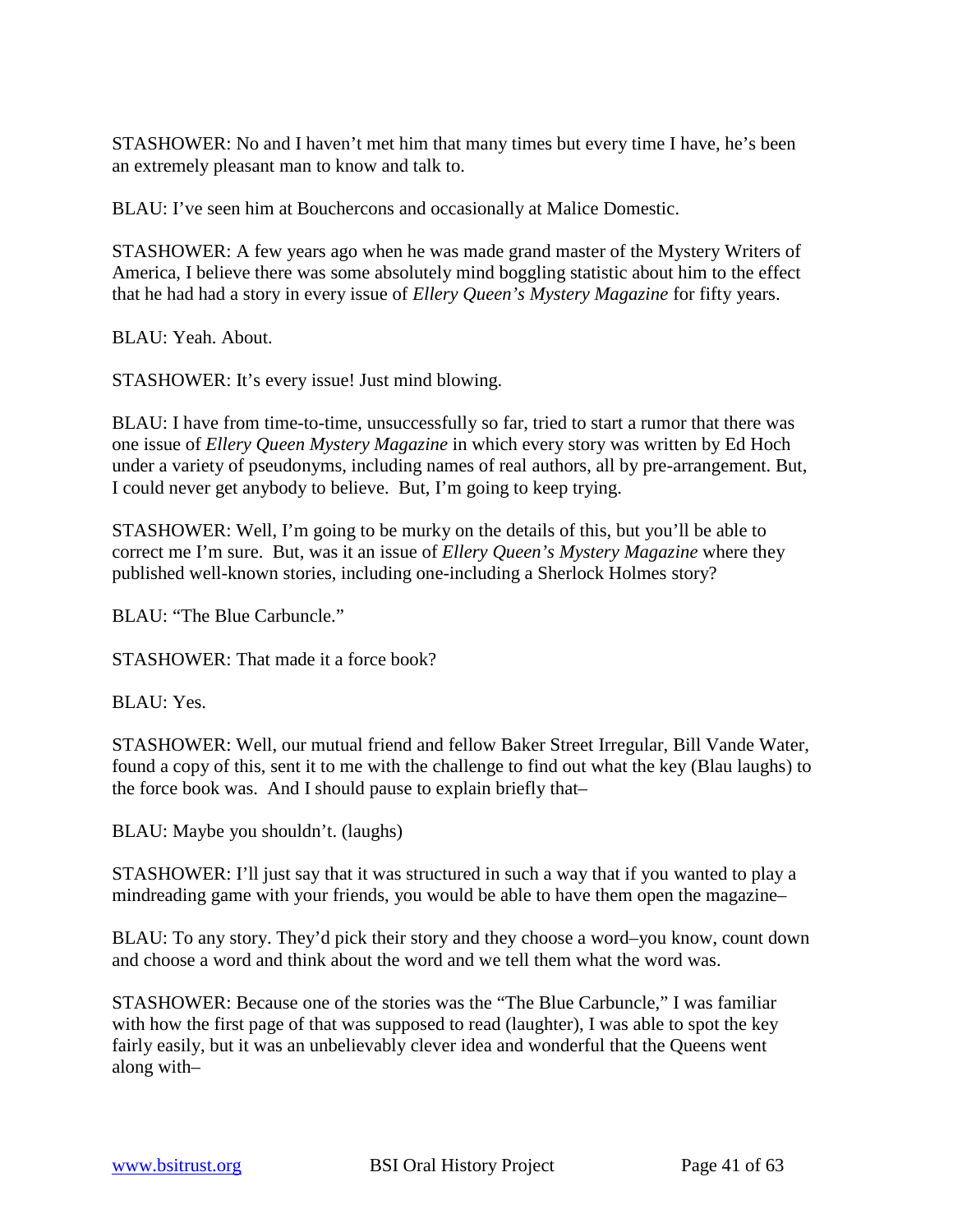BLAU: Clayton Rawson was the one who asked him do it. [Ed. Note: Blau notes he recently discovered this was done for Richard Himber.]

STASHOWER: Pulling this together, so that it would be an actual issue of the magazine that could be used in this way.

BLAU: Now I–in my old apartment, when I had the issues of *Ellery Queen's Mystery Magazine* on an accessible shelf,–I might go back to doing that–I had that issue, just slightly open (Stashower laughs). So they–because people would come to my library and say, "Have you read all those books?"

# STASHOWER: Right. Right. Right.

BLAU: And I'd say, "Well. Of course." And I said and-you know, "If you enjoy them, you remember them." And they say, "But you memorize?" And I said, "You know what, just reach out and, at random, pull out a book. So here." (laughter)

STASHOWER: Well, what's great about the *Ellery Queen's Mystery Magazine* more so than say the Sherlock–*The Hound of the Baskervilles* force book that came out a few years ago is that's it an actual issue of the magazine. I've always tried to find a cover that looked good on that *Hound of the Baskervilles* because the cover of it doesn't really pass muster as being an actual copy of the book that you would have, and read, and be displaying in that way.

BLAU: Yeah, it's always frustrating when a publisher has an idea of doing something like that and doesn't make it look real.

#### STASHOWER: Yeah.

BLAU: Authors. I met Laurie King. I like Laurie King as a person; she's got a great sense of humor. I mean–the coming of the–the thing she did at the distinguished lecture I thought that was good. And you have to, as an author, have a sense of humor when you read all those things, historical complaints some Sherlockians make. To small for a pileated, it's too big for a downy; of course there is a woodpecker in the tree.

#### STASHOWER: Beautiful bird.

BLAU: We have all sorts of woodpeckers here but the thing that is strange to me is that I have never heard them go rat-a-tat-tat. They just come in and eat. You can't complain about that.

I never thought about the authors. Well, I enjoy meeting authors and they don't have to be members of the Baker Street Irregulars. Years ago, the world science fiction convention was in Washington. The Red Circle had a cocktail party for Poul Anderson who was there with Karen, who was our founder. And so we had a little room. Back in those days it wasn't expensive to have a cocktail party in a hotel room. And Poul Anderson and Gordon Dickson had written this wonder series about the Hoka. In one of the stories, the Hoka read Sherlock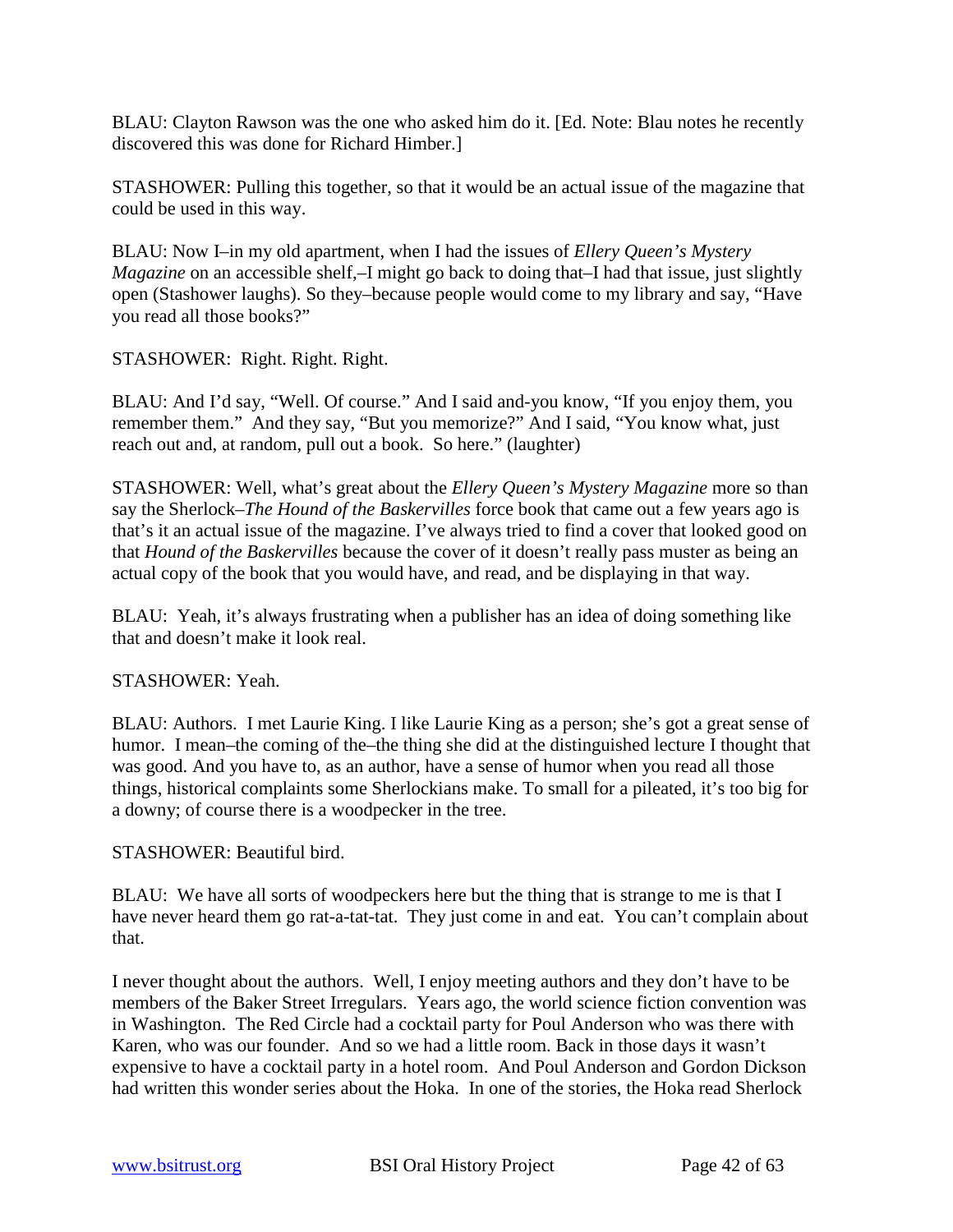Holmes and they just empathetically turn into Sherlock Holmes fans. And so we're having this cocktail party and into the cocktail party walked Sherlock Hoka because there was a surprise entry into the costume competition the night before and some guy had come in as a good size teddy bear. Here's Dr. Covash who had won first prize for best costume, so I made sure he came to the cocktail party. Somewhere in the archives, I've got a picture of Sherlock Hoka standing there with his arms around Gordy Dickson and Poul Anderson. (laughs)

STASHOWER: He must have loved that. When did you first meet Richard Lancelyn Green?

BLAU: Well, I don't remember. But, that's my answer to a lot of questions that begin like "When did you first," not always. But, where I got to know him, is when he came on tour in the United States for the first time, doing his bibliography. And he traveled around and he bought a–at that time you could buy for \$99 you could buy a 99-day bus ticket from Greyhound and just go anywhere.

#### STASHOWER: Oh boy.

BLAU: And he came here and he went to Santa Fe to see John Bennett Shaw.

#### STASHOWER: Oh god!

BLAU: With a duffel bag and that's the way Richard traveled. And he came and stayed with me and it was wonderful meeting Richard. Richard of course was like an awful lot of Sherlockians, a very interesting guy with quotation marks around interesting. I wanted to see Richard's collection. Richard, I think was basically a very shy man. Every time I was in England and–oh well maybe I could stop by and see it. Oh, it was always packed up or it was a mess or it… There was always some excuse. It just wouldn't work and so I schemed; I really wanted to get in and see his collection.

When Bev and I were on our first long trip together, and we went to southeastern England and she got to choose two things that she wanted to do. She chose Canterbury and Windsor Castle and I chose two things. I wanted a tour of Southsea by Geoff Stavert, who knew everything, and I wanted to see Richard Lancelyn Green. It turned out that they were having a meeting of the Sherlock Holmes Society of London, in which all the speakers were going to be Americans. And they said, "Well, of course you'll come to this." So I said, "Yes." Bev came and we both go, but I made it diplomatically clear to Richard Lancelyn Green that I was coming up to England–to London that morning and I wanted to see his collection. And if I didn't get to see his collection, I was going to say something about it at the luncheon. And so I got to see his collection. (laughs)

The thing that fascinated me, when I read Richard's obituaries was how many compartments there were in his life. He was a comic opera and operatic singer. He commissioned a production of Conan Doyle and J.M. Barrie's *Jane Annie* at Poulton Hall. And I never knew some of the things he was interested in because, when he was with me, we talked about Sherlock Holmes and Conan Doyle.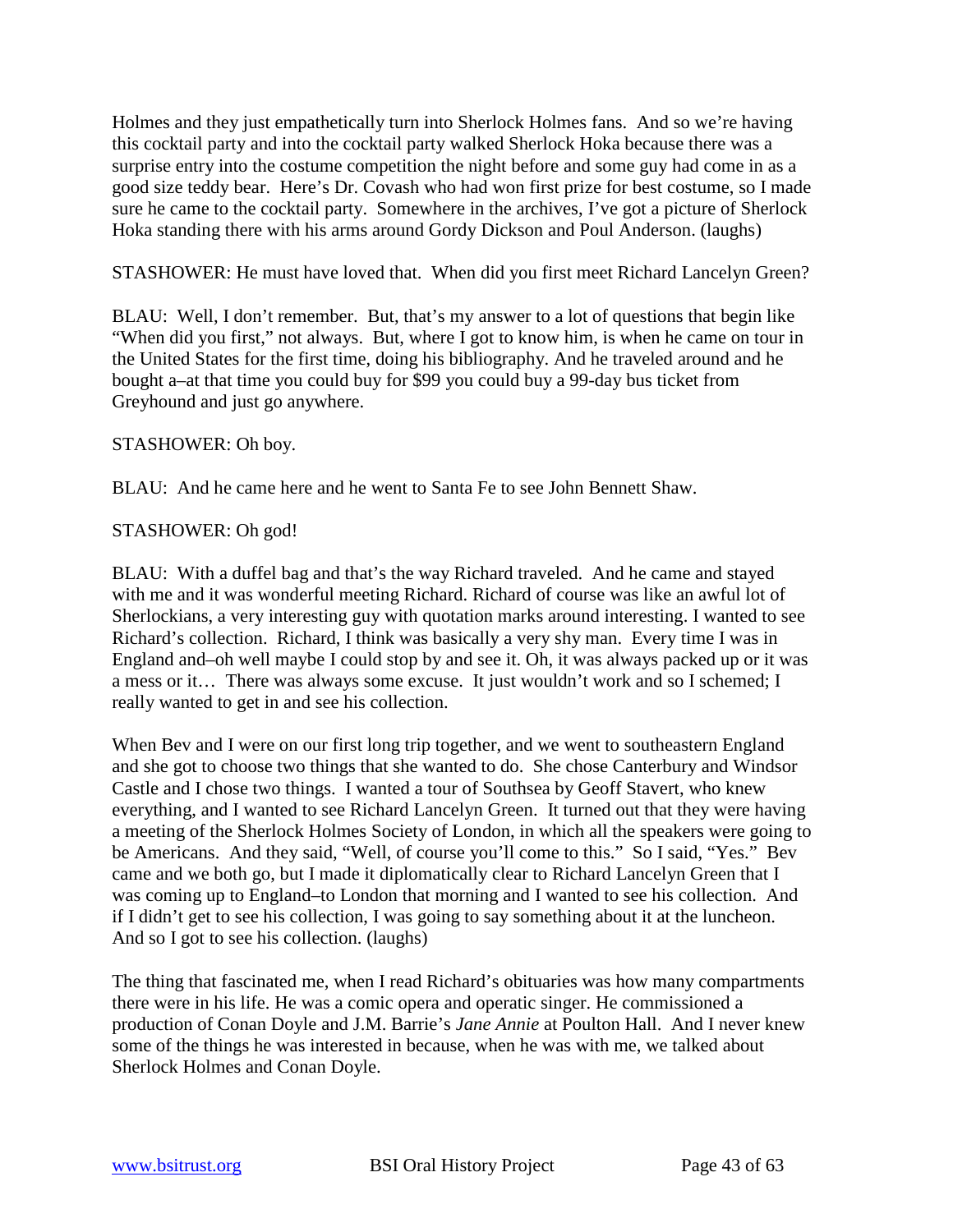I sat next to T.S. Blakeney at an annual dinner of the Sherlock Holmes Society of London in 1960 something, my first Sherlock Holmes Society of London dinner. T.S. Blakeney had just been asked to write the introduction for one of the little chapbooks published by Bruce Kennedy for whatever junior scion society it was. And Bruce published for the first time in that little chapbook John Bennett Shaw's classic, "To Shelve or to Censor". The report he gave at the annual dinner about how he had just remarried and acquired two young teenage daughters and wondered whether the Sherlock Holmes stories were suitable for young teenage girls. And as he explained, he started going through the stories and discovered to his horror that there were all sorts of obscene things in the Sherlock Holmes stories. Mrs. Hudson gets knocked up. (Stashower laughs) In the "Empty House" she went to it on her knees (Stashower laughs) and he went to–he had this list of these things. As soon as he explained–he didn't go through all the stories–he had a much longer list, but he realized that he was going to have to wrap a number of his books in plain brown wrappers and tell these young teenage girls–and it was hilarious. He offered the paper to Julian Wolff *Baker Street Journal*, but Julian didn't think it was funny, and he declined it. So Bruce Kennedy published it, 100 copies of whatever it was listed. And T.S. Blakeney turned to me and said, "Does he-has he read it?" He had to read it, to write the introduction. T.S. Blakeney was one of the old time British Sherlockians, a real scholar." And he turned to me and he said, "Is this man serious?" I said, "No." And he said, "Thank god!" (laughter). There are some  $(?)'.$ 

Marquess of Donegall, who probably can't be classified as a writer. I met him for the first time in 1958, when I was briefly in London. And we had corresponded but I had not met him, and he invited me to visit him at his flat in Dunbrody Park and I rang the doorbell and the butler answered. Of course the butler turned out to be The Marquess of Donegall and I said to him, from the beginning, "It's the first time I ever set foot in England and I knew that a marquess was just one level below a duke and I knew I would have to pronounce "duke" instead of "duke". And I said, "I have no idea how to address a marquess." He said, "Call me Don, everybody does." And I said, "Oh, Don is short for Donegall." And he said, "No. Donald is one of my eight given names. (laughter). Had a very nice, unassuming–he had a four-story house, the top story of which was his recording studio because at one time he had done jazz records. And there was no way of getting a piano up to this studio, so they had to bring in a crane and take a window out to bring it into the fourth floor. An interesting man, a lovely thing about Sherlockians, they tend to be interesting. I could explain it; if you walk into a crowd of a hundred people, if you're lucky, five might be interesting. If you walk into a room with a 100 Sherlockians, if you're unlucky, more than one will be uninteresting.

#### STASHOWER: I think that's a fair assessment.

*Closing:* You have been listening to an interview in the Baker Street Irregulars Oral History Project, conducted by the BSI trust for the BSI archives, which comprise a special collection at the Houghton Library at Harvard University. [Eds. note: The Archives are now located at the Lilly Library at Indiana University.] The copyright for this interview is owned by the Baker Street Irregulars. No copy or rebroadcast of this interview can be made without the express written consent of the Baker Street Irregulars. Go to bsitrust.org for more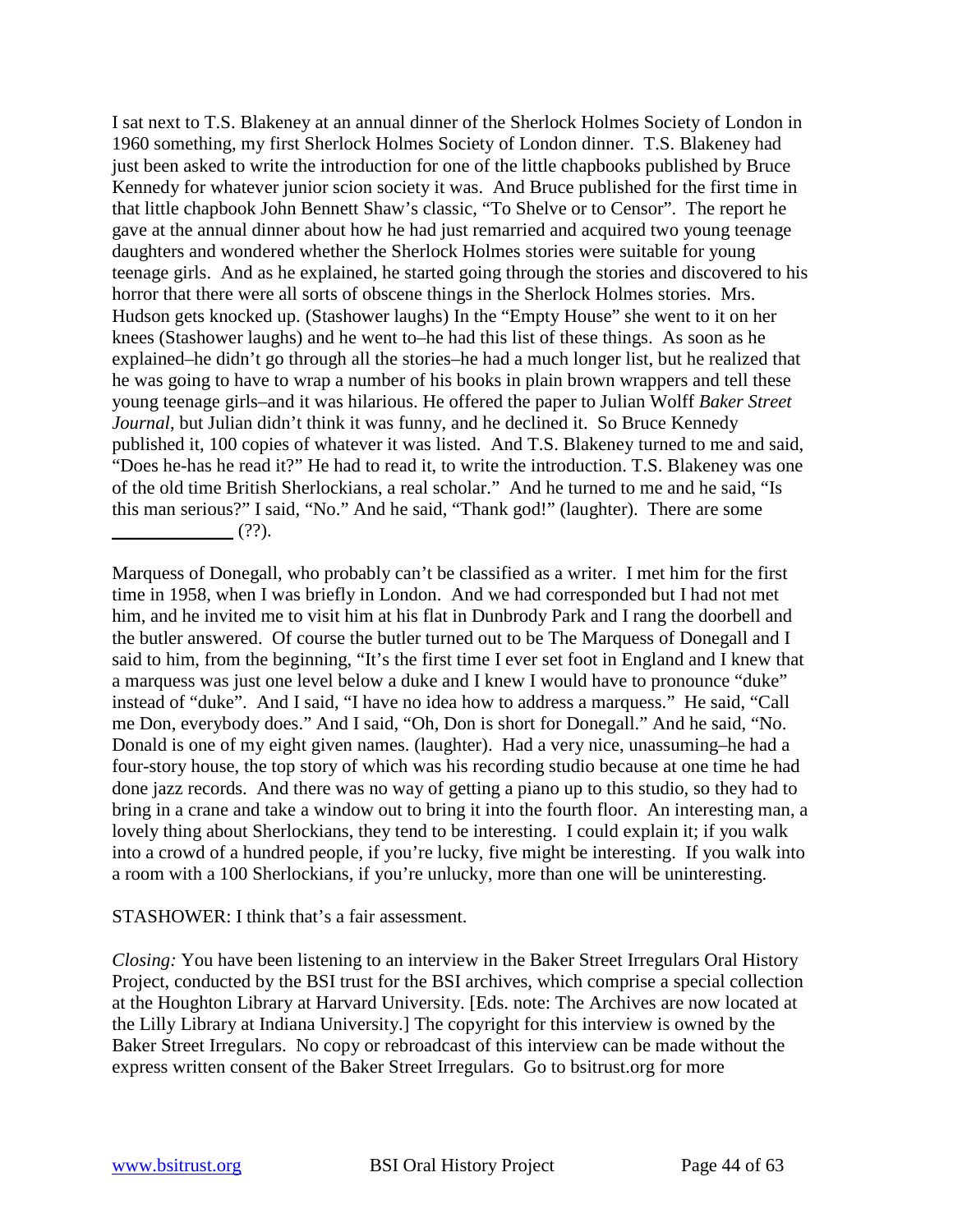recordings, as well as, photos and details of each BSI dinner since 1934. You'll also find details about donating material to the trust or providing financial support, all at bsitrust.org.

---------

# *Part 3 of 3*

*Introduction:* This recording is part of the Baker Street Irregulars Trust Oral History Project. The Baker Street Irregulars is the world's oldest Sherlock Holmes literary society. The BSI Trust collects correspondence, photographs, recordings, and other memorabilia for the BSI Archives, which comprise a special collection at the Houghton Library at Harvard University. [Eds. note: The Archives are now located at the Lilly Library at Indiana University.] This is part three of Daniel Stashower's conversation with Peter Blau recorded on August 5, 2007. You'll hear about Peter's Sherlockian Christmas tree, dinosaurs, traveling to scion meetings, and the secret to beating jetlag. They are outdoors so you'll hear a change in the audio quality. [There is a great deal of aircraft noise overhead through out the recording, bird noises, wind-over-the-microphone noise, and the changing of tapes in the recorder] The copyright for the interview is owned by the Baker Street Irregulars. See bsitrust.org for terms of use.

STASHOWER: I have been coming to your tree trimming party, off and on, for about fifteen years and I would like to hear a little bit about your Christmas tree.

BLAU: Well. It's tough. There is an old Stan Freberg recording, where he's switching channels on the radio and he said, "God, the next thing you know, they will be doing a radio broadcast of Chinese acrobats." And he goes "click" and there is a radio broadcast of Chinese acrobats. There are some things you have a really tough time doing on radio. A lot of my stories, for better or for worse, are show and tell. It's hard to show a Christmas tree on the radio.

STASHOWER: Then I'll get it rolling if I may.

BLAU: No. I'll give it a try. I've been very lucky all of my life and I'm seventy-five. There have only been three Christmases that I have not been with my family, either in Cleveland or in Pittsfield. After I moved to Washington in the early seventies, I arrived in Pittsfield for Christmas and was presented with a three and a half foot high Japanese plastic Christmas tree, naked, and a half bushel basket, in which, carefully wrapped in colored tissue paper, were the ornaments. It was explained to me that there was one ornament for every Sherlock Holmes stories and all I had to do was identify them and I did pretty well. I got them all identified, except one, and I really ran aground on the one.

And it's this little four-inch long silly looking bright red fish. And there is only one red fish in the Sherlock Holmes stories and that's the tattoo on Jabez Wilson, in "The Red-Headed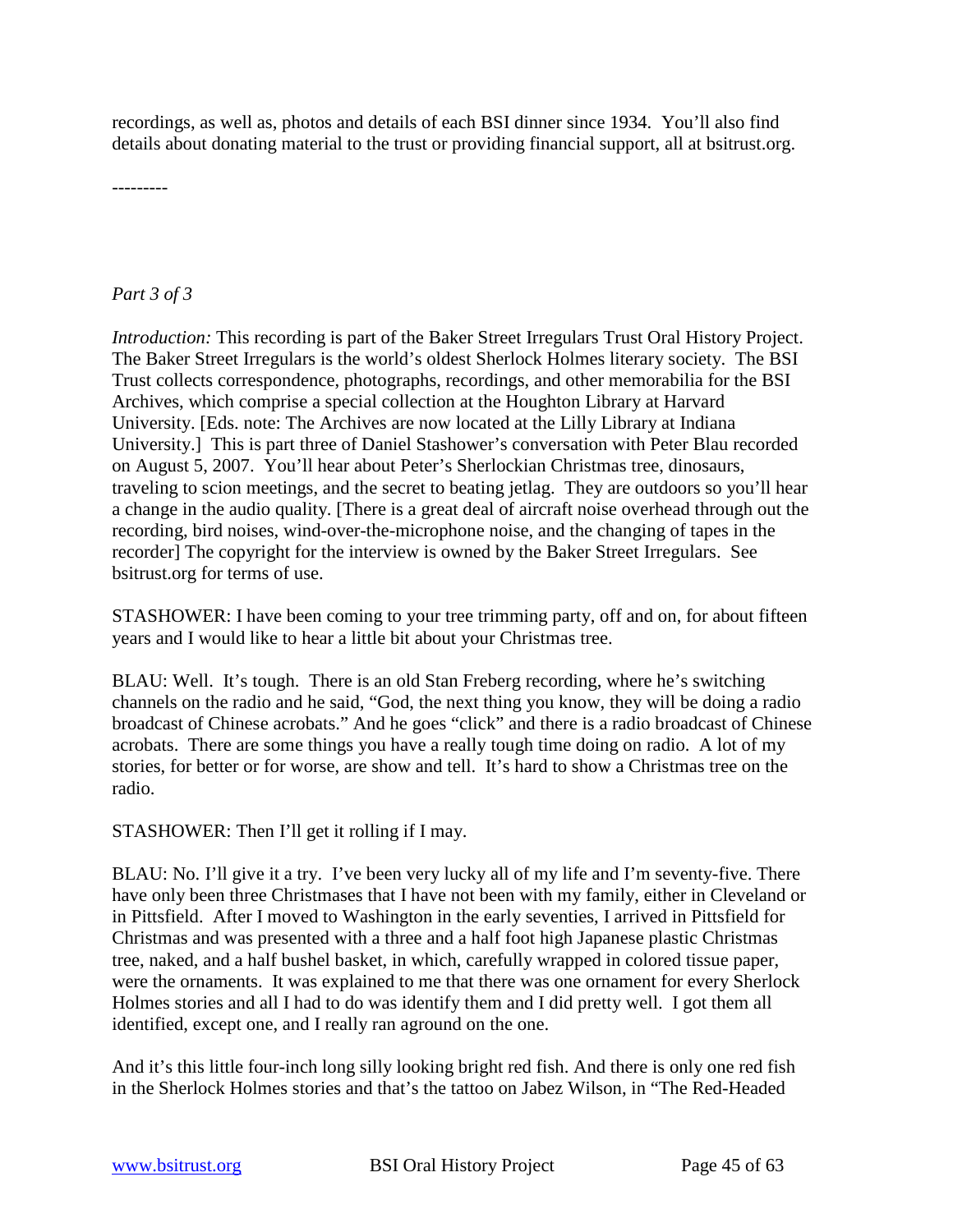League." There was a clue for the Red-Headed League and I was sitting there; well, it's time for Christmas dinner. And by Friday, my little niece, Stevie, is saying, "I know what it is and you don't." (Stashower laughs) And my father was saying, "Well, you know, if you don't get this, I'm going to write to Julian Wolff and he'll probably take away your investiture." (Stashower laughs). Well, after dinner, I sat down, with a sheet of paper, to write down all the names of the Sherlock Holmes stories. (Stashower laughs) And I–there is only one Sherlockian I have ever met that is able to do that, Wayne Swift, the great Wayne Swift. Not only could he tell you what they all were, but he could tell them to you in the order of their appearance in *The Complete Sherlock Holmes*. He had memorized them just when he heard I couldn't do it. And it's not easy to do. If you want, we can stop this radio program and sit down with a piece of paper and try to list all sixty of the stories. You'll get to fifty-three or fifty-four–

STASHOWER: Right. Right. It's like trying to list the states, I mean you know them, but you don't know them.

BLAU: And I wound up with fifty-seven, with fifty-eight, with fifty-nine. I did it from memory because all my *Complete Sherlock Holmes* were in Washington; I was in Pittsfield. I had all of the sixty stories and I had an ornament for each one of the sixty stories. And that was when I realized that my malicious sister-in-law, Kelly, had created a red herring ornament, with malice aforethought and it's tough, and it got me.

We have this tree trimming every year and there's always two or three or maybe four people who have not done it before and they get to sit down at the table, identify all the ornaments before we put them on the tree. I don't want this to go on forever so when they can't identify an ornament, then they get to turn to the people standing behind them, people who have been standing behind them snickering and say, "All right, give me a clue for this one." And of course, all the easy ones having been gone, people who have been standing around snickering don't necessarily know, because they don't remember. Sometimes one of the neophytes will identify the red herring instantly and other ones are harder.

STASHOWER: I remember the first time I saw the ornaments. One that particularly struck me was a severed thumb. And I would venture to say that there are probably not that many Christmas trees in America with an ornament of a severed human thumb.

BLAU: That's true, also an ear.

STASHOWER: Yes, some of them are fairly basic, a red circle, things like this. And there are some you really you have to think about.

BLAU: Yes. I call those, the weird ornaments. Of course, we don't let this to go on forever because people eat peanuts and drink; but the food, the chocolate fountain, doesn't come out until the tree is trimmed, so it can't take too long. But every once in a while, at the end of the party, a few people staying on talking about how easy the Christmas tree is, I'll bring out the second tree and a second set of ornaments. And the second set, of ornaments, was presented to me, some years ago by a local Sherlockian, Tina Rhea. And they're all little three-inch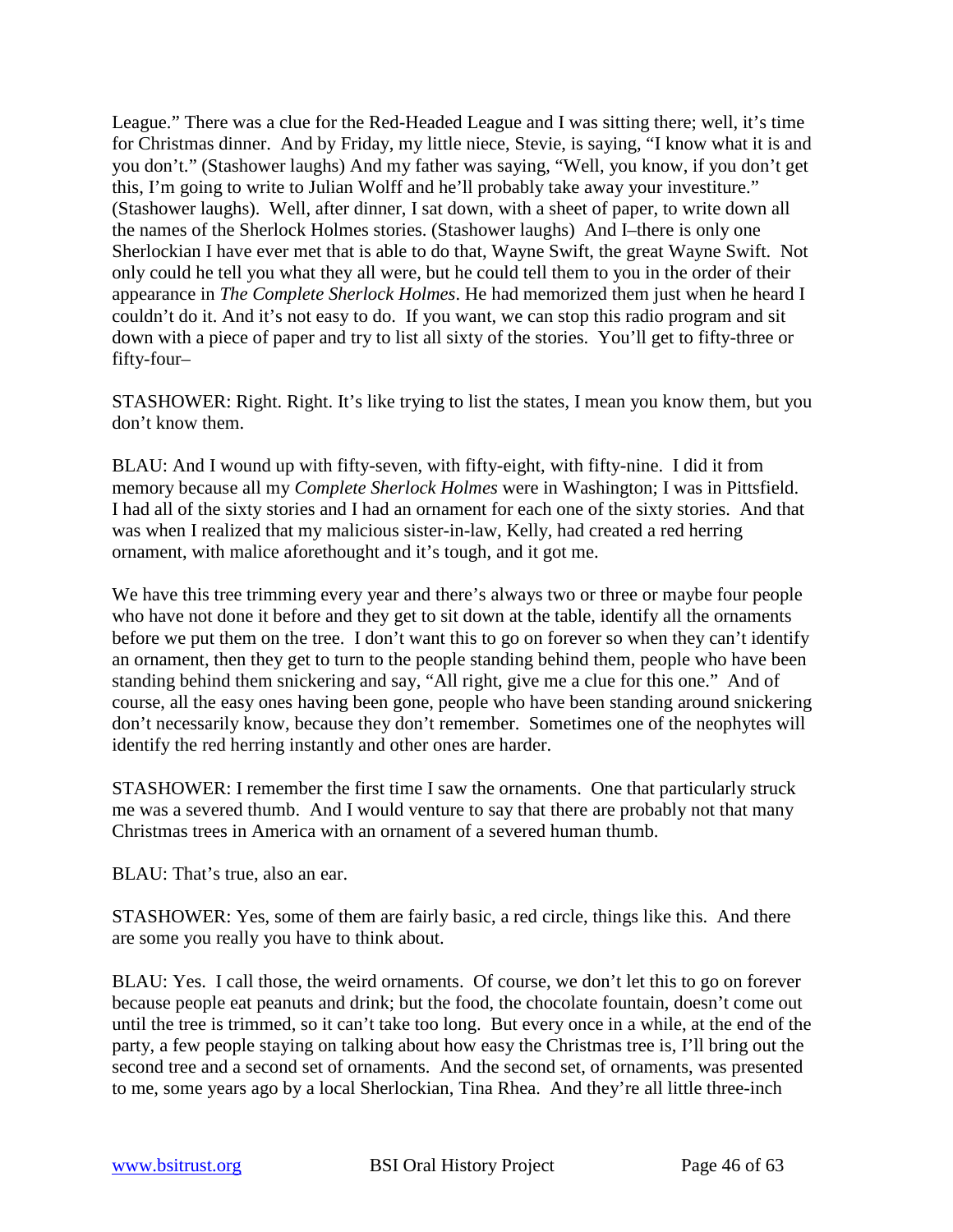circles, embroidered. And they're embroidered with symbols of the unrecorded cases. And that's the quiz I set on people who think the tree is too darn easy, because some of these things are hard. The aluminium crutch is a fairly easy one.

STASHOWER: The giant rat.

BLAU: The red leech. But some of them can get very, very obscure.

STASHOWER: Is there a matchbox containing a remarkable worm

BLAU: No. It's just a little worm. No, I take it back; there is a matchbox with a worm inside. That's the one that's not embroidered. It's not easy to name. I don't think that Tina did all the unrecorded cases. That's a real test.

It's a nice tradition, especially as long as I can find people who haven't done it. Sometimes, I may get people who have been coming for twenty years and have forgotten what they are.

STASHOWER: I don't think I could do it. I don't think I could do it because I've been sort of hanging back the last few years. So, I'm sure I would have–

BLAU: When is Sam going to do it, after you have read all the stories?

STASHOWER: It won't be this year. It's funny you should stay that. I'm very cautious about not-I don't-he's ah-he'll be eight in September and I'm cautious about forcing my enthusiasms too early or too hard and having the opposite effect. He knows I'm interested; he certainly knows who Sherlock Holmes is. I think the way in might be the Basil Rathbone movies. Although, who knows, maybe to his generation those might seem–

BLAU: Slow. Slow. It's fascinating to watch old movies and compare them to the modern movies because things go so fast nowadays. You look at the Granada series and see the speed at which they go from scene to scene to scene compared to the Universal series with Basil Rathbone. Of course, if you really want to get your son to read the Sherlock Holmes stories, tell him he's not allowed to. Tell him he's too young to read the stories and then of course you carefully leave a copy of *The Complete Sherlock Holmes* lying around.

STASHOWER: With the words "Do not read" written across the top. You were saying when we were talking last weekend that you don't actually remember your first meeting with Sherlock Holmes and I'm sort of the same way. I don't remember reading the first story, the first time but I know it must have been fairly early, but I'm not sure it was as early as eight years old.

BLAU: All I can say is, whatever the story was, obviously, I wasn't impressed enough to remember it. Some stories you remember. I remember coming up to Washington in the 1950s, in my twenties, staying with a cousin here and just at random, picking up a copy of a Shirley Jackson's book, *The Haunting*. (Stashower laughs) And I read that book when the wind was blowing and the trees were bent. I never–I didn't go to bed until that book was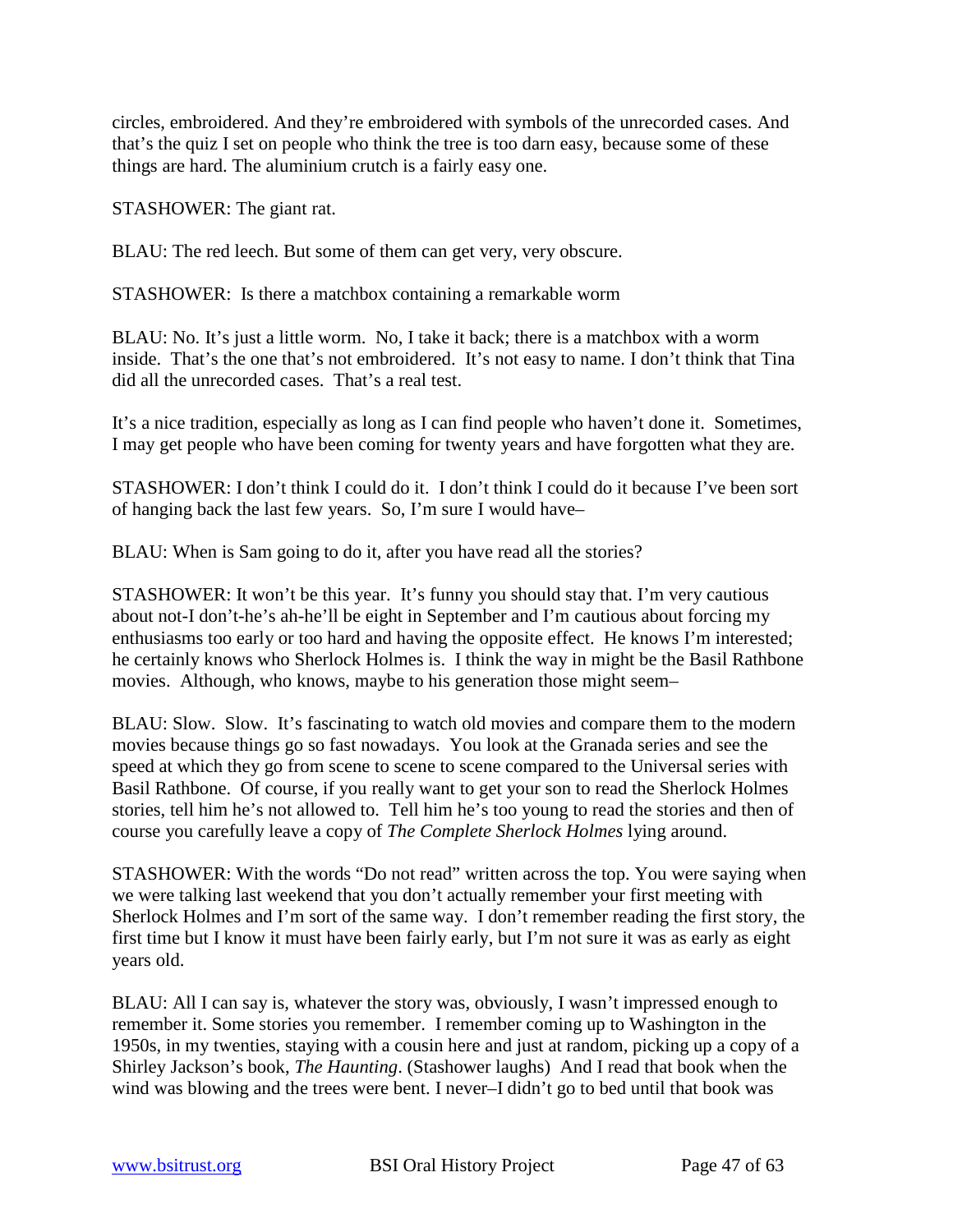finished. The movie they made of "The Haunting of Hill House," the old one with Roddy McDowell, was such a great story of Shirley Jackson. There are some stories you remember. I remember reading her a lot, but I don't remember which Sherlock Holmes story I read first. As I said before, "It's the Sherlockians that are the more interesting."

STASHOWER: Do you read other Conan Doyle books with pleasure?

BLAU: Yes. I don't reread them as often but I like to say I have read everything, all of Conan Doyle's books and probably almost all of his–

STASHOWER: We are still recording.

BLAU: Oh. Probably all of his introductions and tales in either the originals or in reprints. I haven't read all the letters to the editor and things like that because we haven't found them all. I must confess that it was very hard reading his multi-volume history of the First World War because I didn't really care about the First World War battle-by-battle, bullet-by-bullet. The people he wrote that series for did care, just the same as with the Boer War. His *History of Spiritualism* was done in two volumes. I liked *The White Company* and I liked *Sir Nigel*. It's not a suspension of disbelief, so much as willing to approach a novel or a movie on its own terms. Real books in those days were long books, multi-volume. *The White Company* was published in three volumes in the first edition.

People didn't have much else to do in those days, so reading was a real pleasure. And people spent a shilling, or god forbid, two shillings for a book, you wanted your money's worth in one thick book. It's fascinating that people complain that the *Harry Potter* books are so long by people who read them, unless they have to get all the way through them, before they can carry on with their lives. But *The White Company* is a fascinating book. But Nicholas Meyer, he has a script and the story is, and I believe it, that John Ford as one of his last projects, he wanted to make a movie of *The White Company.* And that's interesting for today.

#### STASHOWER: John Ford?

BLAU: Yep. It's a saga and in some ways, it's a western, a lot of guys riding around on horses.

STASHOWER: Did you enjoy the Challenger stories as a young reader?

BLAU: Yes, oh yeah. And the short stories, *When the World Screamed, The Poison Belt*. In my generation, everybody enjoyed *The Lost World* because it was **the** dinosaur book. We didn't have dinosaur books in the forties and fifties, when they made a film of *The Lost World.* Well, I never saw it. I'm sure as a kid, I never saw it. The \_\_\_\_\_\_\_\_\_\_\_(??) and *The Lost World*. We didn't see silent films. And I remember when "The Lost World" came out in the sixties, before the days of CGI and all this stuff. In those days, dinosaurs were pretty much lizards in makeup and pretty impressive. Now they are going to have an animatronic invasion of dinosaurs at Verizon Center here in Washington. Not just standing in a museum in some place but standing right on the basketball court. Just-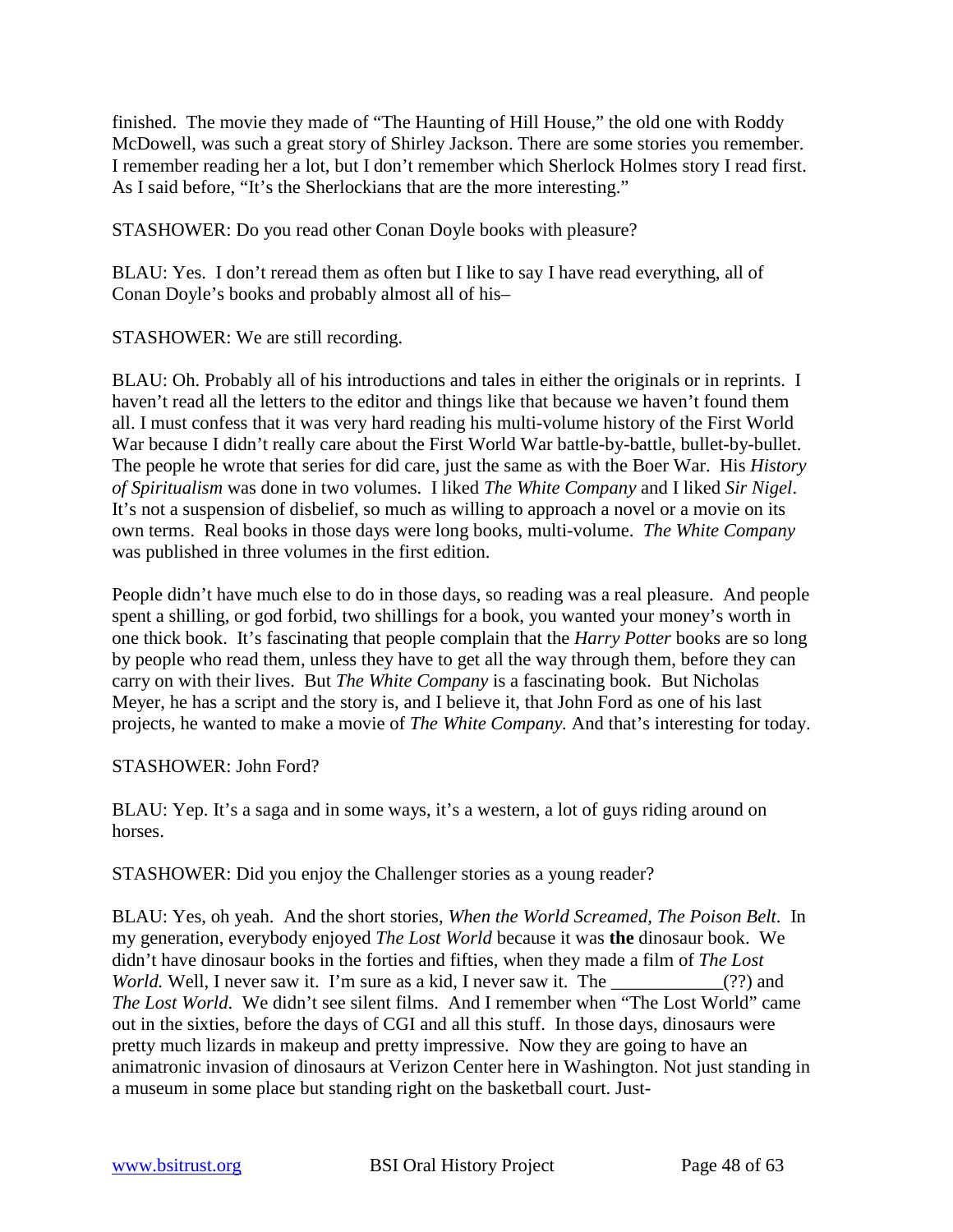#### STASHOWER: I hadn't heard that.

BLAU: You know why kids like dinosaurs? All kids like dinosaurs because they are big, they're bad and they're dead. But I grew up reading Roy Chapman Andrews who led the expedition into the Gobi Desert to find the dinosaur bones, negotiating with the Chinese warlords,  $\qquad \qquad$  (??). And we used to go down to New York at least once a year to go to the American Museum of Natural History to visit the Jurassic Hall, whatever it was called, to visit the dinosaurs and stuff. Of course, now we know, dinosaurs aren't dead. Dinosaurs are still here; we call them birds. And kids know this; the kids are the real dinosaur experts.

There is a wonderful movie, I thought it was fun, called *Adventures of Gerard*. It was made years ago and it was so bad, they decided not to release it. I'm going to pronounce his name wrong, Jerzy Skolimowski, who was a Polish director. It was his first film. And it had wonderful people in it, John Neville, Eli Wallach, Claudia Cardinale, John ah–Peter McEnery, and it was just a silly movie, with wonderful scenes in it, including Adrian Conan Doyle's mistress, Aude Loring. She played Massena's mistress. I remember one of the–she's now married. She married a French count of some sort. I remember one of the French Sherlockians telling me that he went to the party, having the privilege telling her husband that he had seen his wife naked (laughs). But, it was made. I think it played for a week at the Thalia Art House Theater in New York City and that was it until the 1990s when the BBC broadcast it and of course, people immediately taped it off the air.

I had seen it because one of the nice things about living in Washington is that my local library has films that you can't see anywhere else, copyright deposit films at the Library of Congress. You can go there and watch stuff. So I've had the chance to see a Chinese Sherlock Holmes film, in Chinese. I didn't understand a word of it; but some day I want to sit there with somebody that translates it for me on the fly, tell me what is going on. I'm delighted that the Russian television series is now being broadcast, in some places in the United States, with English subtitles because it's fun. And the actors are great, Vasily Livanov and so on. It won a production prize; they filmed it in in Riga, which is not so much of a backwater, but the Victorian tenements are still there.

They even managed to preserve the television program about the Baker Street Irregulars that appeared on *Odyssey* in the 1950s. They had a special meeting of the Baker Street Irregulars with Ed Smith and Rex Stout and others. They talked about how they discovered that "The Red Headed League" didn't take place in London. It actually took place in Brooklyn, so they have these members of the Baker Street Irregulars investigating "The Red Headed League" in Brooklyn. And you can see members of the Baker Street Irregulars sedately being Baker Street Irregulars, giving toasts and arguing. Of course in the early days, they gave toasts; they were serious about them. I forget, I heard or read about it; someone stood up at an annual dinner and said, "I'm a lawyer and I want to offer a toast to a lawyer" that he named. And everybody said, "Fine." And he stood up again and said, "I want to offer a toast to another lawyer." And after he did this five times, somebody asked, "How many lawyers are there?" and he said, "Forty." (laughter)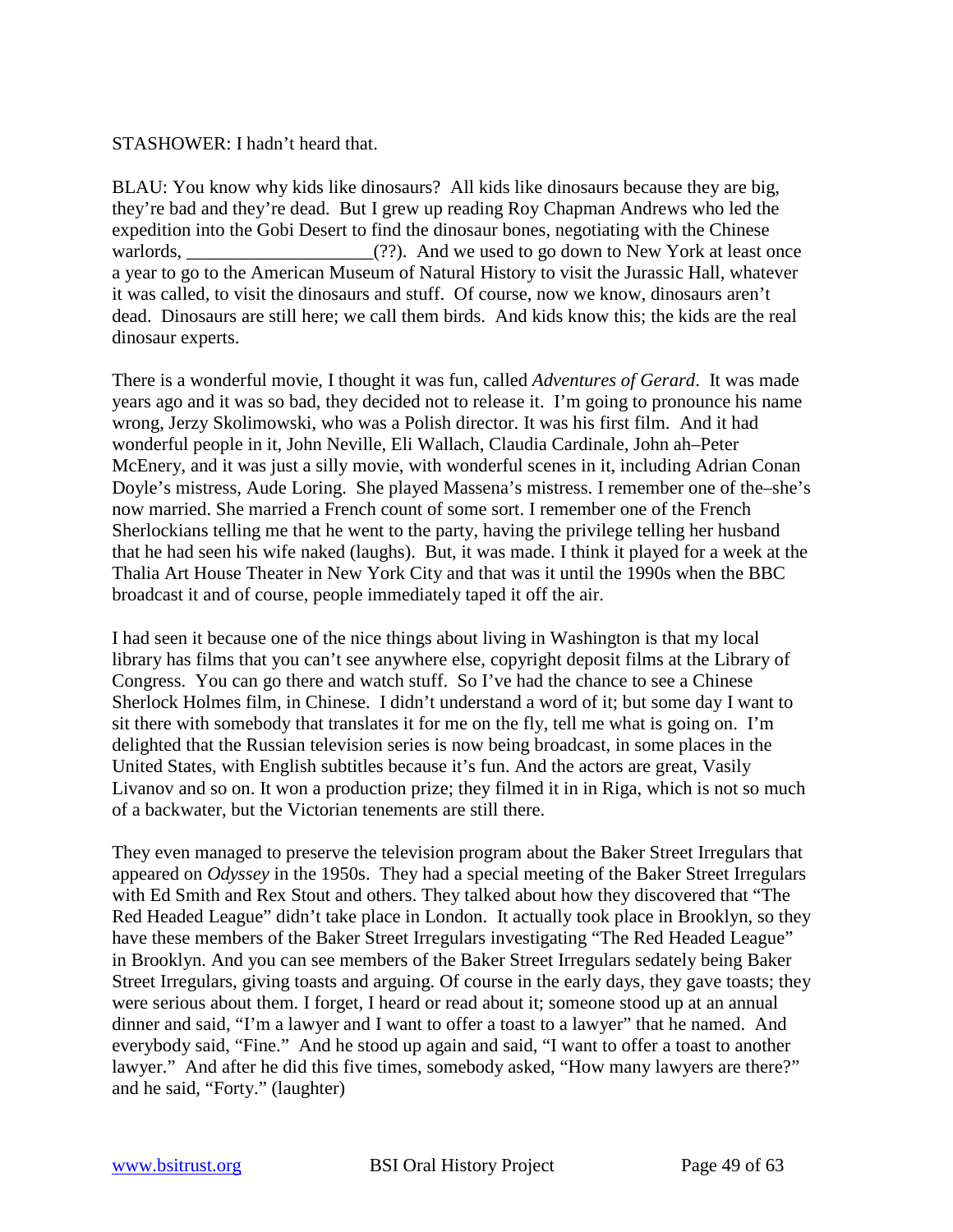STASHOWER: You've traveled pretty far afield to attend scion society meetings.

BLAU: Well, I wouldn't say that I–well, yes. Sometimes I had just been traveling far afield and there had been meetings. But in the year 2000, I was one of the gang of thirteen that attended three Sherlockian dinners in three different countries in one week; actually it was eight days, but that's pretty close.

STASHOWER: Okay. So that's New York, London and?

BLAU: Copenhagen. Well. It was Copenhagen, London, and New York. The Sherlock Holmes Klubben i Danmark was celebrating its fiftieth anniversary and they wanted to make a big deal out of it and I did. They said, "Can you come?" I said, "I would love to, but you need to have your annual dinner on Friday" and Bjarne Nielsen said, "Why?" and I said, "Because The Sherlock Holmes Society of London is having its annual dinner on a Saturday, the next Saturday." And I said, "If you have your dinner on a Friday, people will be able to come and go to your dinner and then go to London for their dinner and then come back to New York for their dinner." And typically Danish, Bjarne said, "We've always had our annual dinner on a Saturday." And I said, "This year you need to do it on a Friday because the Sherlock Holmes Society of London can't change their annual–they're having their annual dinner at one of the Inns of Court and it's not available on a weekday evening. It's got to be on a Saturday." So, fortunately, the Sherlock Holmes Klubben i Danmark had a meeting of council, or whatever, and voted and decided to have their annual dinner on Friday. So, some of us went over a couple days early to Copenhagen and did sightseeing in Copenhagen and then went to London for their annual dinner at the Great Hall of the Honourable Society of Lincoln's Inn and then stayed on for a couple of days and came back to New York. Fortunately, I have discovered how to avoid suffering from jetlag.

STASHOWER: How do you avoid suffering from jetlag?

BLAU: I never change my watch. My watch is always on Washington time. If it's two o'clock in the morning and I have to get up and have breakfast, I can do that. If it's seven o'clock in evening and it's time to go to bed, I can do that too. And I don't have jetlag. Many people don't believe me; that's only because they haven't tried it.

STASHOWER: I'll try it but let's say I'm skeptical. (Blau laughs)

BLAU: But-In 1998, a few of us went to Japan to help the Japan Sherlock Holmes Club celebrate their twentieth anniversary.

STASHOWER: Well, that must have been quite a trip.

BLAU: That was interesting because Catherine Cooke was there and Mike Whelan and Mary Ann Bradley. Mike, Mary Ann, and I stayed on to do some sightseeing afterwards. We flew into the airport and took the train to Tokyo and then kept going because the conference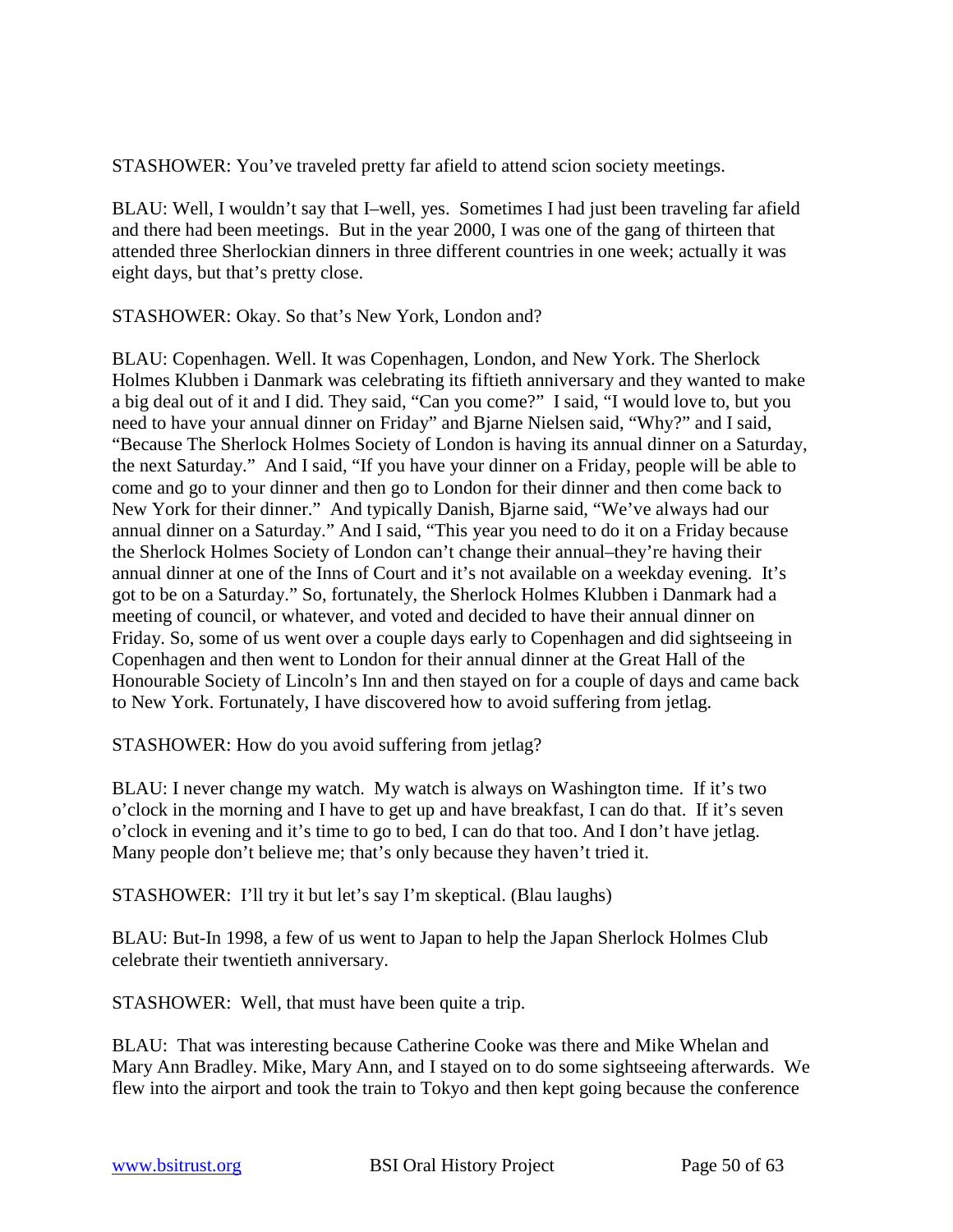was being held one day in Kamakura and the next day in Kawasaki. And we arrived at the convention, took a taxi to the hotel and were met at the hotel by Mitch Higurashi who said, "There is a restaurant in the hotel, but it is very expensive and not good." And he said, "So, let's go out." And we said, "Fine." So we walked along a dark street, along another dark street, a third dark street, and then came to a really big thoroughfare with cars and lights. And there right in front of us was a Denny's restaurant. I said looking at it, I said to Mitch, "We didn't come all the way to Japan to go to a-." "Oh, no no, we are just going down the block here to a nice Japanese restaurant." (laughter).

But they were very nice; we all got to give our papers in Japanese. And the way I managed to get my paper up is we sent the text of the paper to the Japanese in advance, so somebody nicely translated it into Kanji and, which was projected on the screen behind us as we gave our paper in English. And one night, the night of the big dinner, a number of the Japanese women dressed up in traditional costume and one or two of the men in traditional costume. And I'd been in Japan before and knew what to expect; it was fascinating.

# STASHOWER: You had been in the Navy?

BLAU: Yeah. And wearing a true Japanese kimono, you can't take a long step. You have to go step, step, steppy, step. And Japanese women, girls today, know how to do this. The next day everybody is back in western clothes and they have some Japanese women who are helping with arrangements and moving chairs. And now they are wearing skirts, knee high skirts, but they're running across the stage going step, step, steppy, step because– (laughs)

And almost without exception, the Japanese would come up to us and say, "Excuse me for my very poor English." And all I could say was, "Your very poor English is much better than my colloquial Japanese." The problem in Japan; most Japanese face is they all learn English, it's a required course in school, grade school, middle school and not just one year. But almost all of them learn Japanese from Japanese teachers in English so they don't pronounce English well and they don't understand English pronunciation. They can read very well and write. So there are a lot of Americans who go to Japan for a year or two and make a living teaching English to Japanese who need to know conversational English for work. But it was great fun. They asked me, of course, what had changed since I was in Japan forty-two years earlier? And I explained, the most important change is that the Japanese are much younger now, compared to me. (Stashower laughs) And it sure was modern; I don't think there was any building higher than four stories in Japan when I was there in 1956 because we bombed everything. Now, they've got skyscrapers and neon lights.

STASHOWER: People are always remarking on the fascination with Sherlock Holmes, as over in Japan. It continues to astound me.

BLAU: I found out why.

STASHOWER: Why is that?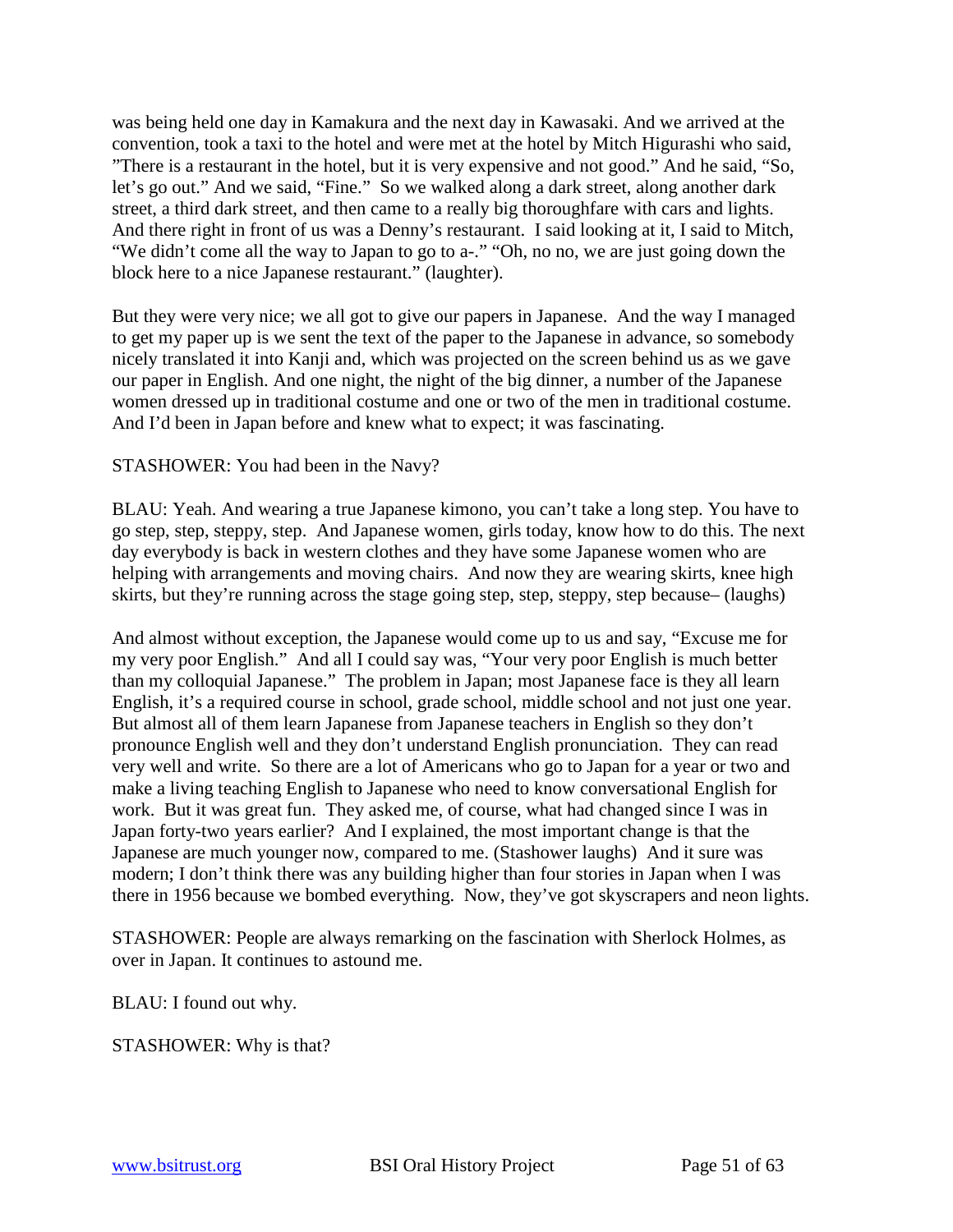BLAU: I asked and somebody explained to me that-why. I'm going to go back to the movie *Shogun* with Richard Chamberlain. The Shoguns closed Japan; they didn't want any Westerners in Japan. And this went on for a long time, until the middle of the nineteenth century, when Admiral Perry arrived in his big iron ships and basically said to the Shoguns, "It's time to stop this nonsense. We are here and we want trading rights, or else." And the Shoguns decided that they really needed to open Japan to the West. So they did a number of things. They created a parliament or diet. They gave the emperor more power than he had had over the Shoguns. They started publishing books on how to be western. They sent people into the West to learn how to make railroad engines and guns and things like that, all the aspects of what was then modern civilization.

And people, a lot of people, wanted to be western; they wanted to dress western. Well, this was now the 1890s, so, dressing western in the 1890s was wearing exactly the clothes that Sidney Paget drew in the Sherlock Holmes stories. And this is what the Japanese adopted as western dress. And we have all seen this; we have seen the film of the Japanese diplomats arriving at the *USS Missouri*, to sign the documents that ended the war. We see them come up on deck, on the *Missouri*, wearing frock coats, black frock coats and striped trousers and top hats, which is what Sherlock Holmes wore in the Sidney Paget–they were still wearing that in the 1940s. That was western dress. So, when the Japanese today read the Sherlock Holmes stories, it resonates because they have seen their history books; they've seen the photographs from Japan in the 1890s. Of course, but they are crazy about all sorts of western  $(?)$ .

I think that one of the nice things, the nicest things, I discovered about the travel is how to meet the locals. And as a professional, you can go just about anywhere and meet your fellow professionals as a geologist. I've gone to Sweden; I've gone to South Africa. I go right ahead and say, "I'm a geologist" and they welcome you. It's a professional courtesy. And especially in the 50s and 60s, there weren't that many American travelers. But you can do this as a journalist, you can do this as a doctor; some professions that have professional societies have arrangements. You can say I'm going to whatever country it is and I want to meet a psychiatrist or dentist. They'll have lists of dentists in that country that want to meet people who visit. But you can also do it with–in the Sherlockian world. There are Sherlockians everywhere.

In the sixties, I wound up in Rhodesia on vacation, Salisbury. I went to the Jameson Hotel and unpacked, and came down in the elevator and walked into the lobby and the lobby was full of geologists, which I had not expected. It just happened to be the weekend of a joint meeting between the South African and the Rhodesian geological societies. And one of the first people I ran into was the head of the geology program at college who was surprised to see me. And he introduced me to the man he was talking to, a guy named Leslie Kent of South Africa Geological Survey, and Leslie Kent shook hands with me and he said, "Mr. Blau, it's always a joy to me to meet an American." And I said, "That's from the 'The Noble Bachelor'. I'm with the Baker Street Irregulars." And, he'd had been enjoying the Sherlock Holmes stories for years and he had been quoting from them. And I was the first person he'd ever met who recognized the quote. (laughter) And here he was, this lone Sherlockian. Well, I'm sure there were more Sherlockians in South Africa, but there was no society.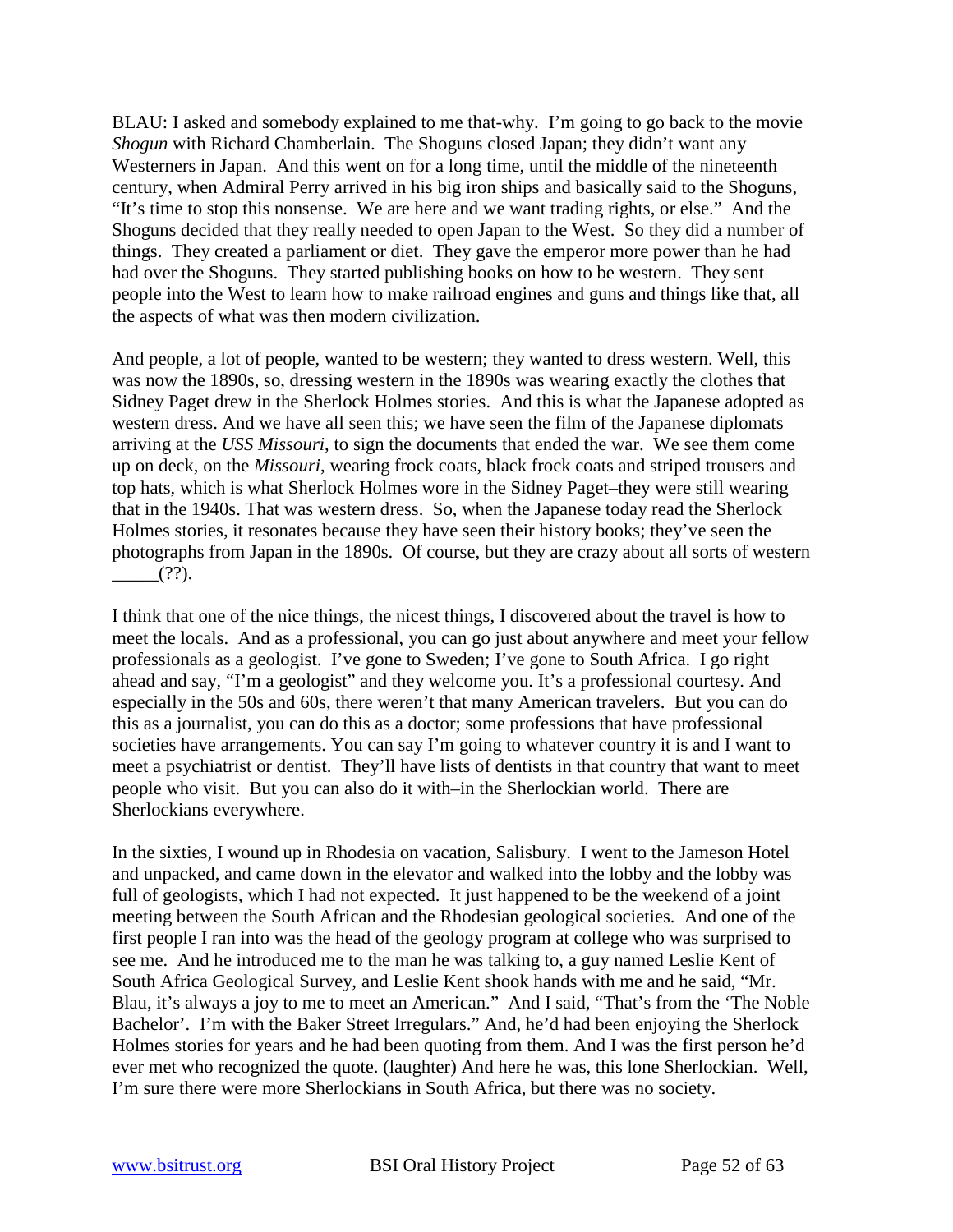Oh, I love traveling. I don't care where I go because I know that there is always somebody and if there isn't someone there, I could always start a society. That's what John Bennett Shaw used to do; he used to love to start Sherlockian societies. And John originated the quote, "All it takes to have a meeting with a Sherlockian society is two people sitting at a table with a bottle on it and in an emergency, you can dispense with one of the people." Of course, some of my favorite societies are the ones that never meet, like Bill Vande Water's society for magicians, Sherlockian magicians. I think it's a great rule; you can't be a member unless you audition at a meeting, but they've never had a meeting. I'm just as glad because now I only do magic for children. And, a couple of people said, "Well. I could pretend to be a child." And I said, "No, real children, not childish grownups." I assume that there's never been a meeting of the James Phillimore Society, unless they had one I don't know about.

STASHOWER: Certainly not in the time I've known Bill. But, Bill makes a particular study of magic detective fiction, of which there is a very considerable quantity. And, he's forever sending me envelopes with, sort of, Clayton Rawson stories that have somehow slipped through the cracks and have never been anthologized anywhere. Sax Rohmer stories. Fascinating stuff that he's dug up.

BLAU: I've always loved magic. I once–my father once took me to see John Dunninger–

#### STASHOWER: Joe.

BLAU: Joe. Joe Dunninger do his thing. And he didn't read my mind, which I was very unhappy with. Unless he read my mind, I just assumed it was all fake. But, he had one hell of an act.

STASHOWER: But you were saying earlier, when I asked you to talk about the Christmas tree, how hard it's to do that on tape, on the radio, but Dunninger (Blau laughs), you couldn't imagine a less likely career path than being a mentalist on the radio, but, boy, he made it work.

BLAU: Radio is a fascinating medium. Who would think that you could become a star doing ventriloquism on the radio.

STASHOWER: Exactly. But I listened to some of those Basil Rathbone, Nigel Bruce, radio programs and they are wonderful. And, of course, they dramatized a lot of stories that they never filmed that I absolutely loved hearing Basil Rathbone's voice on.

BLAU: I once went to a Bouchercon in New York, where they did a radio play, but they had one of the old-time sound effects guys there and before the play, he gave a one-hour lecture, demonstration, on how you do sound effects. And some of them, you know how they make rain and they can take a metal sheet and rattle it and make thunder. But he took–put two boards down on the floor, on the stage, and then walked across the boards, walking, and then walked back as if he was going upstairs. You could hear him going up the stairs. And then he came downstairs as a woman, in high heels. Now, he wasn't changing shoes and they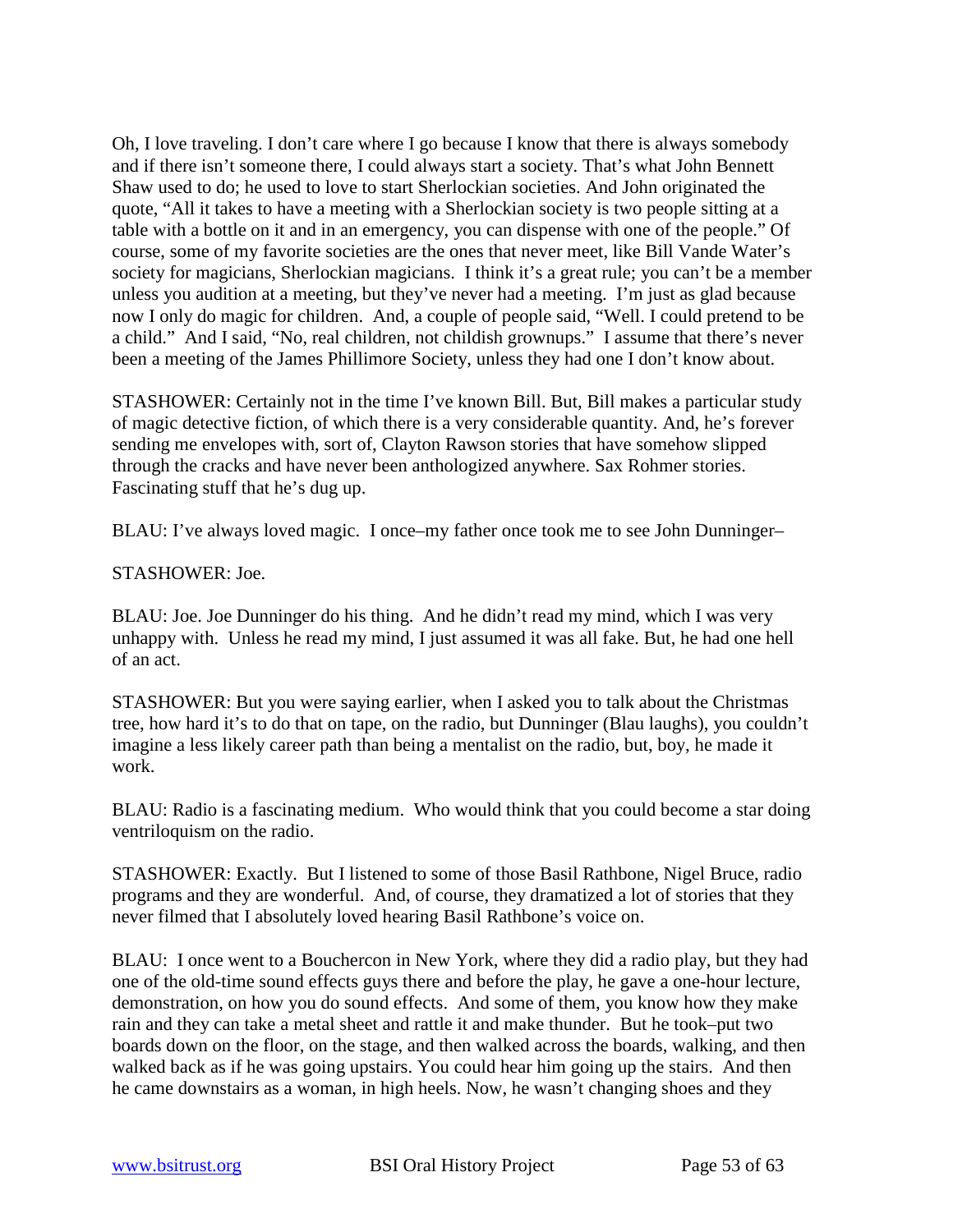weren't elevated and it was just with his feet. And, it was astonishing. If you ever sit through the credits of a movie, which a lot of people don't–sometimes they're mean; they always have a final scene in the movie, which you don't see unless you sit through the credits. But one of the credits was always to someone whose job is Foley walker, F-o-l-e-y walker. The first time I saw it, all I could think of was some relative of Conan Doyle had done something. And, so I went and looked it up and of course, it's just the guy who does sound effects because you can't record them while you're making the movie. And a lot of times, it's just walking, footsteps. I was sort of disappointed it wasn't one of Conan Doyle's ancestors.

STASHOWER: It's funny that Charles Foley has spent so much of his career as a sound engineer.

BLAU: Charles got to live at Chateau de Lucens with Adrian.

STASHOWER: A time he recalls very fondly.

BLAU: Um-hm. I was at the chateau for the grand opening party. I was working in London and I was on holiday in Marrakesh and I got a cable from Donegall saying meet me in Lausanne. I flew up to Lausanne and he met me in his Bentley, his new Bentley.

STASHOWER: So, the cable just said, "Meet me in Lausanne."

BLAU: Yes.

STASHOWER: Come at once if you can meet me.

BLAU: Absolutely. And he drove the Bentley because the Rolls Royce would be too ostentatious.

STASHOWER: So the Bentley is so much more–

BLAU: The Bentley is a Rolls Royce, with a different hood ornament. And he took me as his guest to the grand opening party at the Chateau de Lucens, Adrian's castle. And it was a real castle built originally in the 900s, it had been a working castle north of Lausanne, on a pinnacle of rock, spur of rock, with a drawbridge. Drawbridge–you walk across the drawbridge and it wasn't just a moat; it was an abyss. You got to the other side of the drawbridge and you were facing a blank stone wall. You had to walk, half around, a ten-foot wide stone path half way around the castle to the main gate that was facing nothing. And I really felt sorry for anybody who would try and attack that castle because you had to go all the way around, presumably they were dropping something from above, and batter down the gate when they didn't have any land to make a battering ram.

For the party, the gate was open into the grand courtyard. Of course, the castle didn't have drawbridges-doorbells, no doorbells. When you went in, Adrian had hired a musician from the village to stand up on the balcony, overlooking the courtyard and blow a fanfare whenever anybody entered. We went into the great hall and it was the living room, and it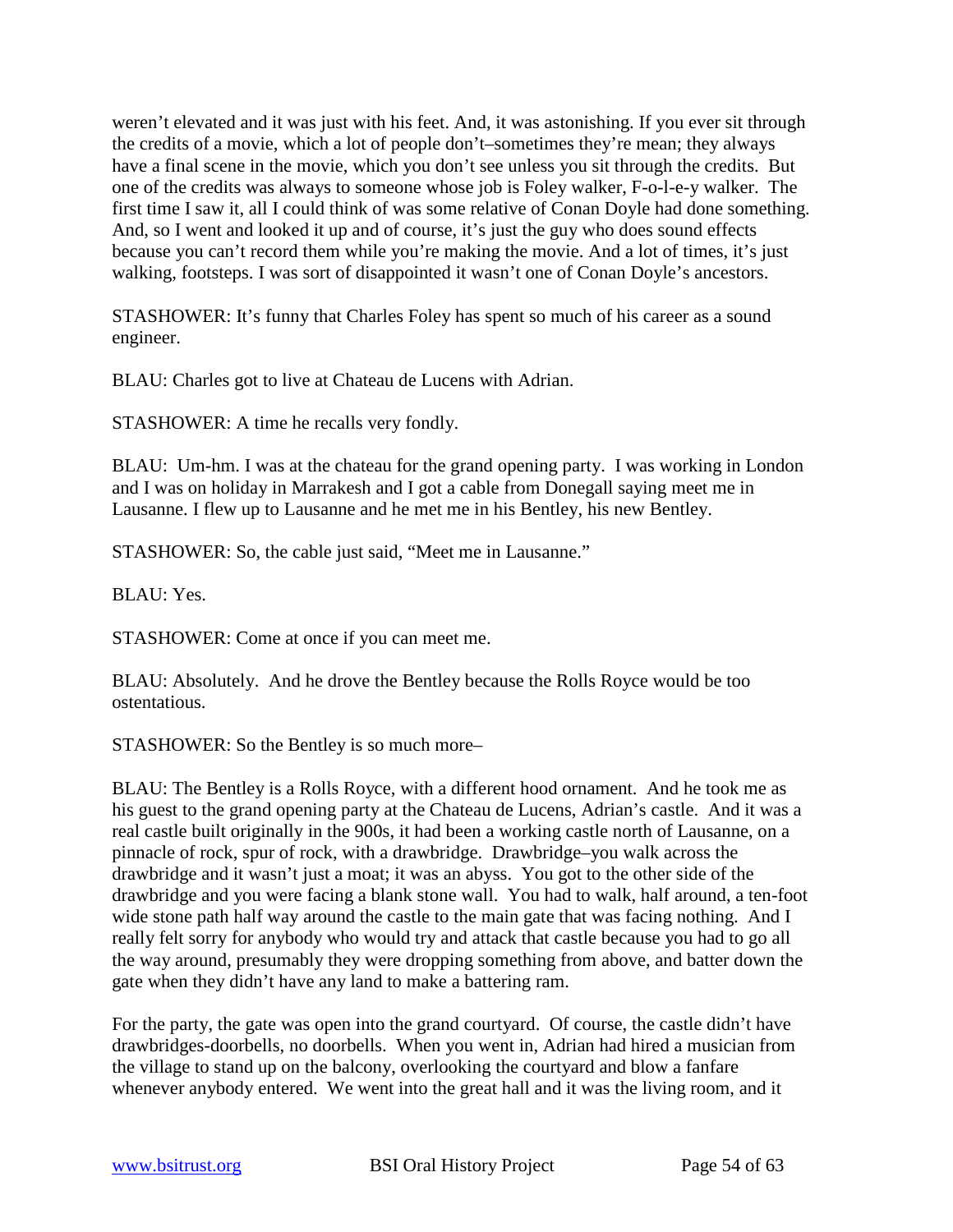was one big living room. Some people have a living room big enough to have a grand piano in a corner, unobtrusive. Adrian had in a corner, unobtrusively, a set of medieval knight's armour sitting on a horse, a model of a horse, which was wearing medieval horse armour, holding an eighteen-foot lance. And this is the stuff that was on display, unobtrusively, in a corner of the great hall. In 1966, I think, he very carefully did not introduce me to Adrian as a member of the Baker Street Irregulars and that's because his daughter worked in dungeon in the basement of the chateau. But he was a very genial host. We had to go down to the village for dinner because the kitchen in the chateau wasn't working yet.

Jean took great offense when Charles Higham wrote his biography of Conan Doyle and mentioned that Adrian was living in manorial splendor in his medieval chateau. And Jean wrote to me and she said that it was drafty. (Stashower laughs) But it was. That's why every medieval castle worth anything had tapestries.

STASHOWER: Did you know Denis?

BLAU: No, I never met Denis; met Adrian once and did know Jean. I–to my sorrow, I was living in England in the sixties and it never occurred to me to go find and visit Mary.

STASHOWER: \_\_\_\_\_\_(??).

BLAU: I didn't know (??). It was very embarrassing, I lived in London, had an apartment in Iverna Gardens, just off the Kensington High Street by the Kensington tube station. And I used to walk north of Kensington High Street to a little alley, at the end of which was an old bookstore. It had only old books. I would go in there once a month and it wasn't until after I left London that I made the connection that the Church Street in the "Empty House", where Conan Doyle–ah Sherlock Holmes had his book shop disguised as an old book seller, that was Kensington Church Street. And that was the alley, the end of which was the bookshop and it never registered at the time, but I was standing in the book shop where Conan Doyle had Sherlock Holmes disguised as an old book seller.

It's one of the great things about going to London; you can stand where Sherlock Holmes stood. The Sherlock Holmes Society of London has these wonderful excursions around England, just to go to the places where he stood. It was wonderful that the Baker Street Irregulars, two years ago, finally decided to do that in the United States. And the only place in the United States where we could ever have Sherlockian excursions was the Vermissa Valley, the Valley of Fear. And that was a wonderful tour. At the end of it, Mike Whelan said, "Thank god that's over. We don't have to do this again." I said, "Of course you are, three years from now, we have to do another tour." He said, "There isn't any place." I said, "Yes there is." And he said, "What?" And I said, "Salt Lake City." I said, "A Sherlock Holmes story was there and Conan Doyle was there." So, we are doing Salt Lake City, by golly, is going to be Labor Day 2008." When that's over, Mike Whelan is going to say to me, "Thank god that's over, we don't have to do that again."

STASHOWER: Yeah. And what are you going to say?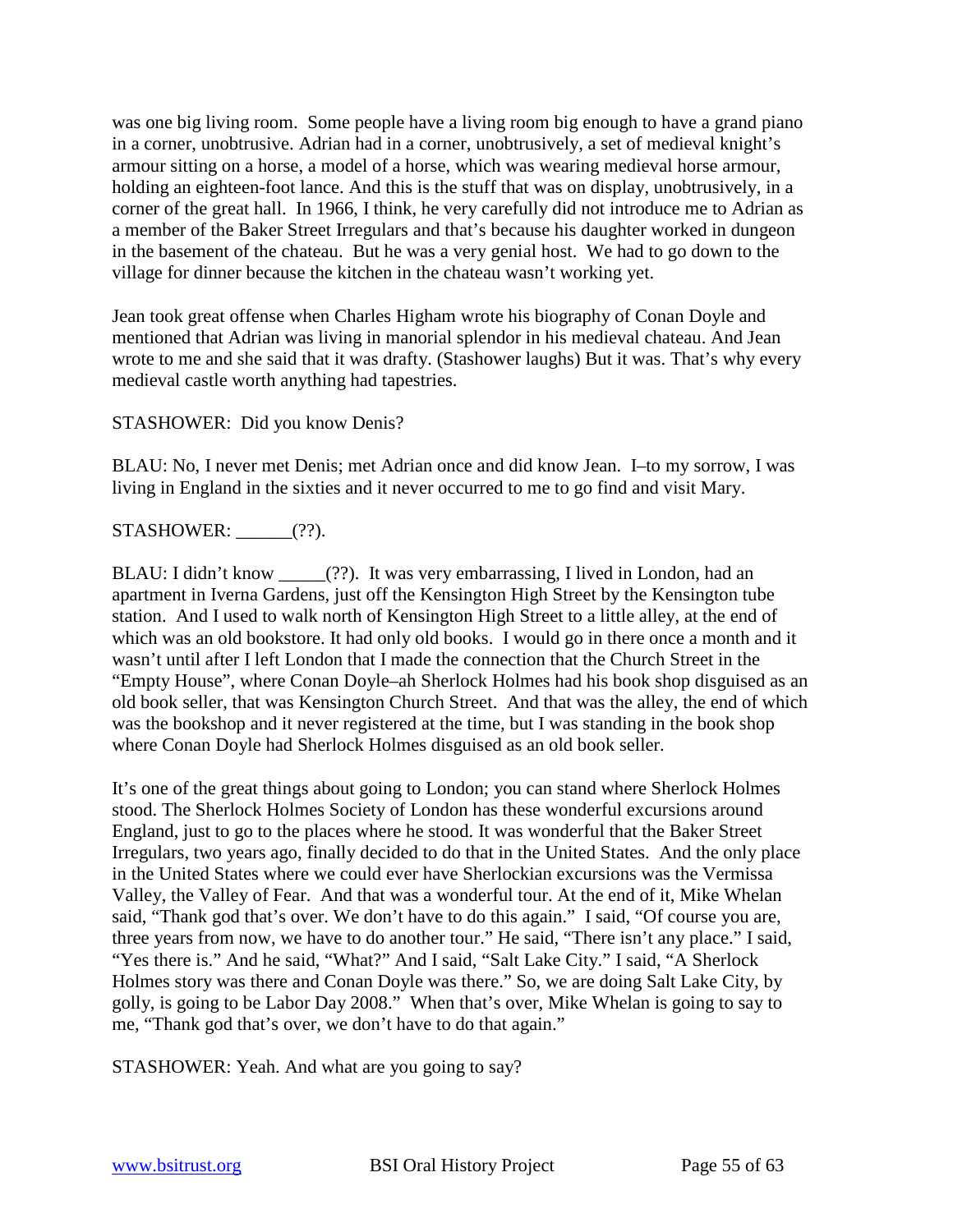BLAU: I'll say, "Three years from now, 2011." And he'll say, "I'm not going to be there any more." I said, "I don't care. I'll set the stage." "Where to?", he says. "San Francisco." It was mentioned in the Sherlock Holmes stories. Conan Doyle was there. There's a Sherlockian society there. It would be a good place for a–

STASHOWER: It would be a great place. Yeah, nice place for a meeting.

BLAU: But I'm not willing to volunteer Washington because I know how much work that is. Conan Doyle was in Washington; in 1894 he came here on his lecture tour. And you can walk where Conan Doyle walked. You can't stay in his hotel, that's been torn down; it's where the Department of Veteran Affairs is now in Lafayette Square. You can't go to the Metzerott Music Hall, where he lectured, because that was torn down so they could build the FBI Headquarters but the streets are still there. I haven't done the research on the twenties, when he was here again. I'll leave that for the Red Circle to do, in what, 2014. You're young enough, you'll still be here.

STASHOWER: Maybe. It would be nice to have one in Washington. Have you ever-every once in a while, you hear rumblings about making the BSI dinner a movable feast. What are your thoughts about that?

BLAU: Well. I'd-it's easy for me. They say we ought to have the city somewhere else. And I say, "Are you willing to make the arrangements?" And I said, because gee, "You need a hotel; you need reasonable rooms. You need someplace to have the Thursday lecture, some place to have the Friday dinner, some place to have the Friday lunch, some place to have three dinners on Saturday, some place to have the Sunday cocktail party-ah, the Saturday cocktail party." And the logistics work in New York, you got people that will do it in New York. But, I'd hate to have to make all the arrangements in Washington.

STASHOWER: I would too.

BLAU: Jon Lellenberg and I were co-conspirators for Bouchercon in 1980, where we just had it at the Press Club. It was one-track programming. I had the Hotel Washington for people that wanted to pay fifty dollars a night for a bed and Hotel Harrington for people that wanted to pay thirty. And that was basically it. Now, you got to have a hotel that will hold at least a thousand people and six different programs going on at the same time and you've got to arrange all the speakers. In 1980, we were delighted to break even; three hundred people at the convention was our break-even point. Now look, now they have three hundred authors.

STASHOWER: I've been doing a number of Bouchercons since and it's always very good and the programming is always very interesting, but my complaint about the traveling to distant cities is you never see the city. The convention is so big that it's confined to the hotel and you really don't get much of a chance to–I've been to Denver; I've been to Nottingham, England, to a Bouchercon.

BLAU: Of course, you could have gone a couple of days earlier.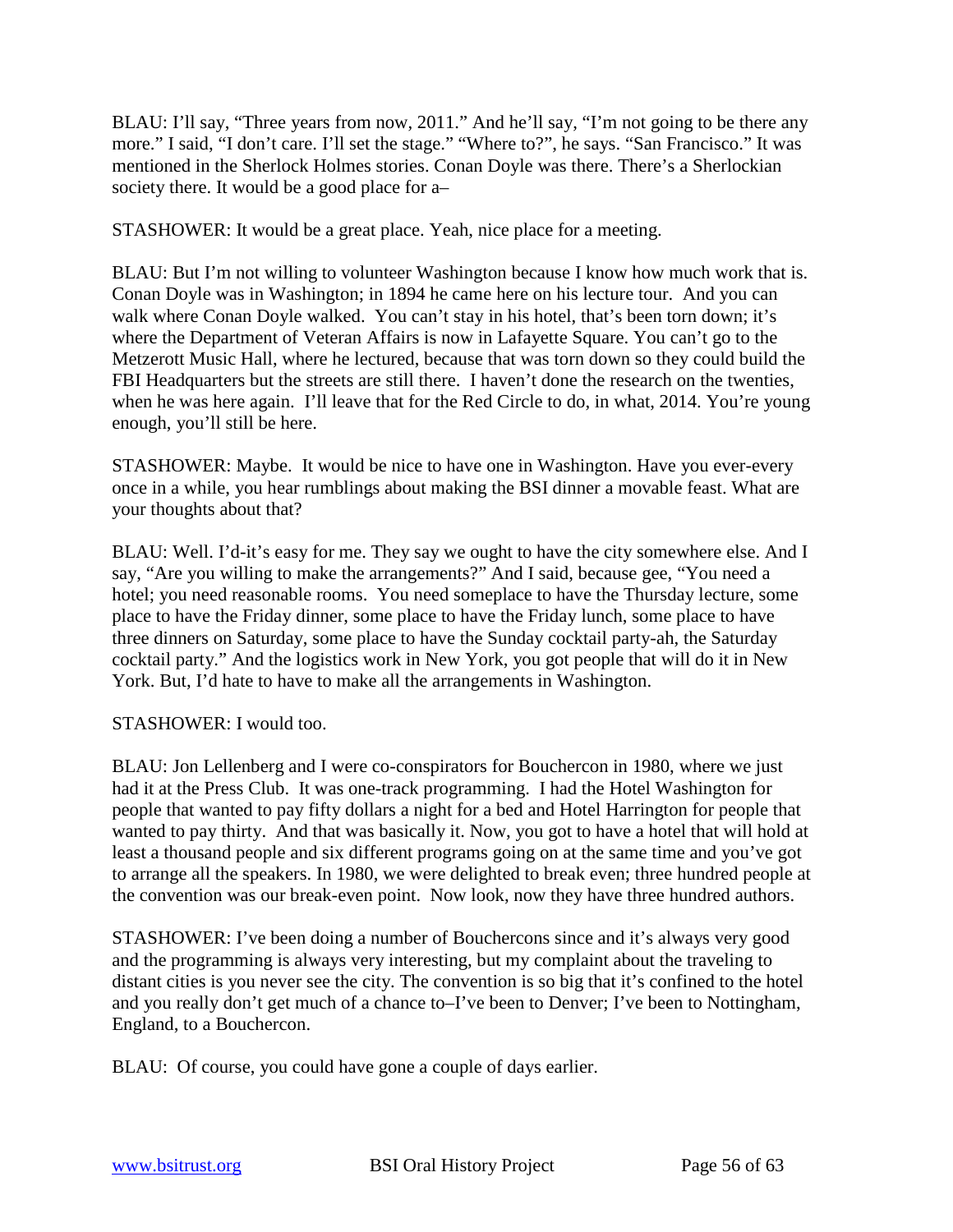STASHOWER: I could, yes, but it is my fault for not adding more on to the trip itself, but it's not a component of the convention itself anymore, even when we had-there's been a Bouchercon here in Washington again, most recently 2001. And you just can't arrange activities for fifteen hundred people to go and do the tourist things. People have to break up into their own smaller groups or do it on their own.

BLAU: For the BSI annual dinner, I mean the birthday festivities, you're talking about three hundred people, not all who come to everything, so there's nothing really that has no more than two hundred people, so that's manageable. But, you need volunteers that will do all the work. As soon as I say, "You need volunteers to do all the work," there is a deafening silence. So, if you would like to have the annual dinner in Washington, I would be glad to add you to the committee making the arrangements. It's not that hard nowadays or all that expensive to come to an annual dinner unless you want to spend money. You don't have to stay at a hundred and seventy-five dollar a night hotel; there are less expensive hotels in New York. But, you're not at the center of things, but so what. If you book your tickets far enough in advance for your airplane-there is at least one Sherlockian that already has booked his tickets for the next annual dinner. (laughs)

STASHOWER: Do you always stay at the Algonquin?

BLAU: Used to; I used to and then I stopped. And now I stay–I stayed at the Algonquin until the prices went through the roof. Then some of us moved across the street to the Royalton, chic, un-fancy hotel because we could stay at the Royalton cheaper. The Algonquin is just across the street. And the Royalton got refurbished and boosted its prices and we moved to the Iroquois, which was just across the street from the Algonquin near \_\_\_\_\_\_\_\_\_(??). And we stayed there until it was refurbished. And now the Algonquin is the cheapest hotel– we negotiated a nice rate–the cheapest hotel on West Forty-Fourth Street between Fifth and Sixth. My family used to stay at the St. Regis when we came to New York from Pittsfield, until my Uncle Simon was offended when they raised their room rates to fifty dollars a night and we stayed elsewhere. A couple of years ago, Bev and I were walking by the St. Regis and I went and found an assistant manager said, "Show me a reasonable room here." He showed us a very nice room; it was only seven hundred dollars a night rack rate. (laughter)

I've not been there yet, but the  $\qquad$  (??) found the bar where one of the early Sherlockian dinners was held; they had a gathering there just before the BSI annual dinner, the Hotel Duane. It's now just a bar that people got together for a drink before the BSI annual dinner.

STASHOWER: Really, where is it?

BLAU: Somewhere near the \_\_\_\_\_\_\_\_\_\_\_ (??). You've got to read my newsletter. So, you ought be able to travel and look up tele-numbers of the Society of American Magicians or whatever the international brotherhood is called.

STASHOWER: Well, there are two, The Society of American Magicians and the International Brotherhood of Magicians.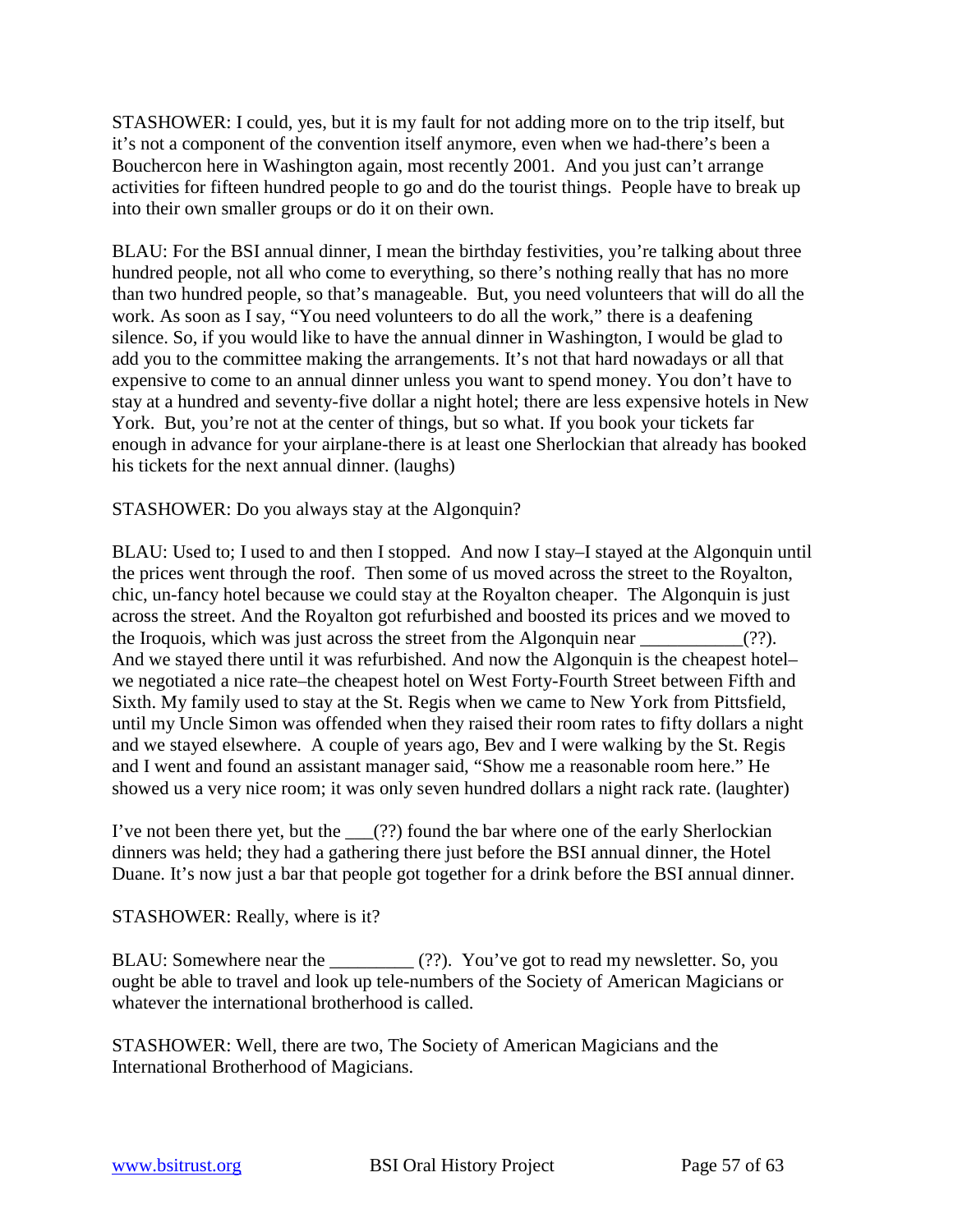BLAU: And, what's it called in England, The Magic Circle?

STASHOWER: The Magic Circle.

BLAU: I remember going to one of their Christmas shows where–the Iyer Theatre, where everybody had a dozen really good magicians come and do really good, really new things. It's the first time I ever a saw a magician cut a woman into three pieces.

STASHOWER: Was it the Zig-Zag?

BLAU: Yep. Didn't even have a name then.

STASHOWER: It didn't happen to be Robert Harbin who was doing it was it?

BLAU: Yes.

STASHOWER: You saw Robert Harbin do the Zig-Zag? (Blau laughs)

BLAU: I saw Harry Blackstone Senior do his stage show–

STASHOWER: Wow!

BLAU: Senior and junior.

STASHOWER: Well, that Zig-Zag just became the absolute staple of the theater because it packed very small. It was a great effect but unfortunately it got so if you went to a magic convention, it was on everybody's show so you wound up seeing it three or four times a night and so it's sort of fallen out of favor now just because everybody's doing it. But, boy that was a terrific effect.

BLAU: I saw at The Magic Castle, last time, something, but just–every time I go to The Magic Castle, I see something so new; it just blows my mind. This guy came out and did the floating ball through the hoop. He blew soap bubbles and he finally got one that was big enough; he did it and at the end, he just punctured it on the floor. Out of the whole thing, out over the audience and back and through the hoop.

STASHOWER: That was nice.

BLAU: You know intellectually, think about it, how this had to be done, but with a soap bubble? It's tough.

STASHOWER: Well, I used to be a big fan of the multiplying billiard balls. I had a pretty good routine. One, two, and then knock it against the knee and the other one would come out there, three and then four. So you would have four in one hand and then you can get the four in the other hand. I could do it pretty well. When I wanted to do it, because there is a commercially available multiplying soap bubbles, but I never found a set that looked good.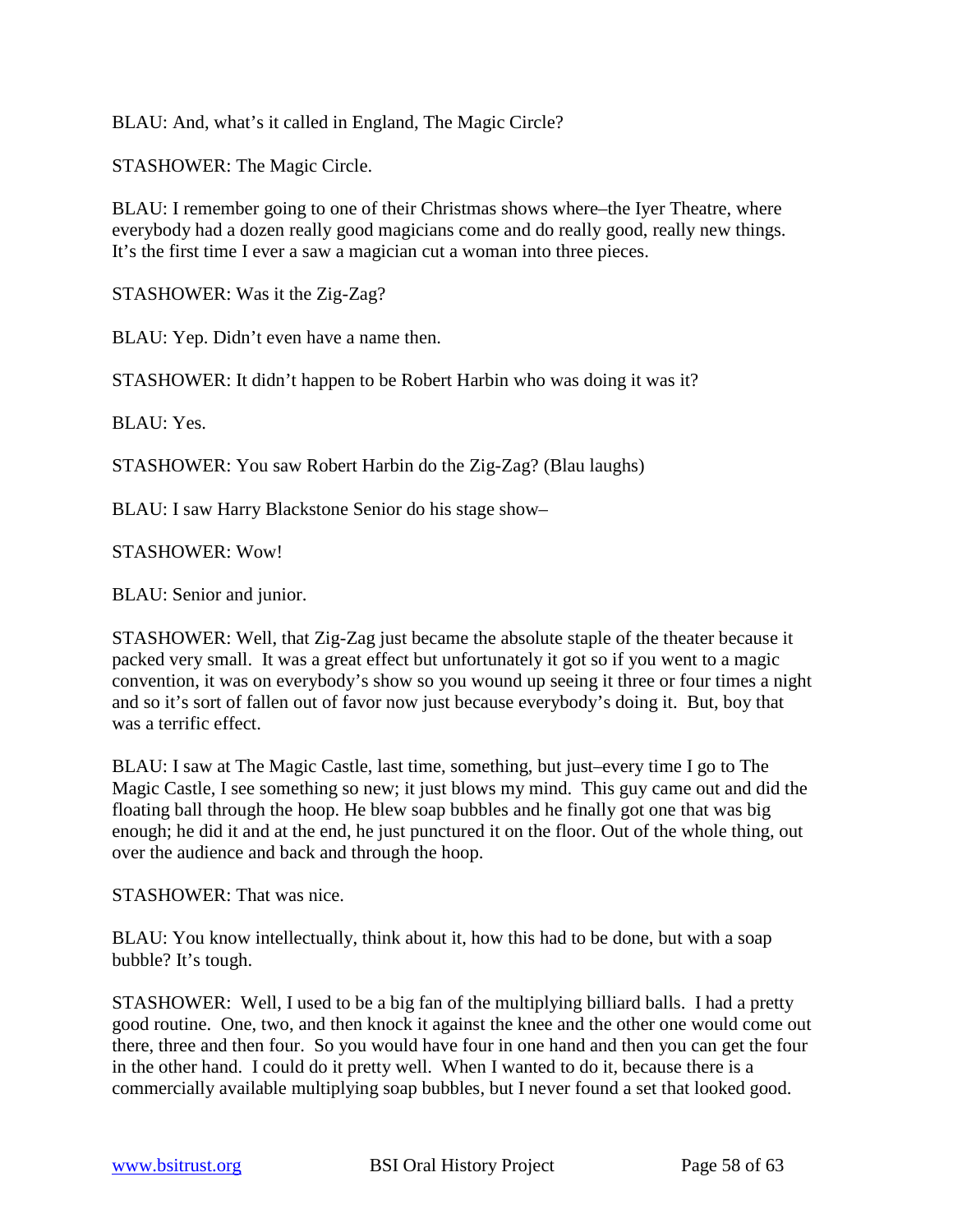They looked clunky; they didn't look delicate enough to be soap bubbles. They looked like what they were, which is a big round piece of plastic. The edge was too thick and I just thought that would be a lovely effect to blow some bubbles with a wand and catch one and then go through the multiplying routine. Maybe they make a better set now, but I never performed it just because I didn't think it would pass muster. Instead of multiplying billiard balls, I have a very good wooden set but the one that I found much easier to handle was French (??) and you could do anything with it and it looked great.

BLAU: One of the things I loved about the movie *The Illusionist*, because they allow you to think, there is a way to do all this stuff. When he does the orange tree and you sort of briefly see the diagrams with the machinery that did it.

STASHOWER: They are not the real diagrams of course.

BLAU: You just think that all the stuff could be explained when they do something big. Well, you can't explain it. (laughs) There is a man in Chicago, Sherlockian magician, named Elliot Black who \_\_\_\_\_\_\_\_\_\_\_\_\_\_\_\_\_\_\_\_\_\_\_\_\_(??). The standard trick was all geared toward the Sherlockian pallet, which I have never seen. I've got to get to Chicago sometime. He's  $(?)$ .

STASHOWER: I've met him but I have never seen his act and I would really like to.

BLAU: So I'm not pushing on you, right, because there is plenty of sake left, but when do you have to leave?

STASHOWER: Fairly soon, I'm afraid, which is not to say that we can't continue this over another cigar, another time.

BLAU: Got any more questions or have you run out?

STASHOWER: I've run out questions for this set.

BLAU: Not like James Lipton, who sits there with a stack of note cards.

STASHOWER: No. No.

BLAU: James Lipton, of course, has a Conan Doyle collection connection.

STASHOWER: Does he?

BLAU: Yep. He wrote a book some years ago called *An Exaltation of Larks*

STASHOWER: James Lipton wrote that?

BLAU: Yep. Absolutely.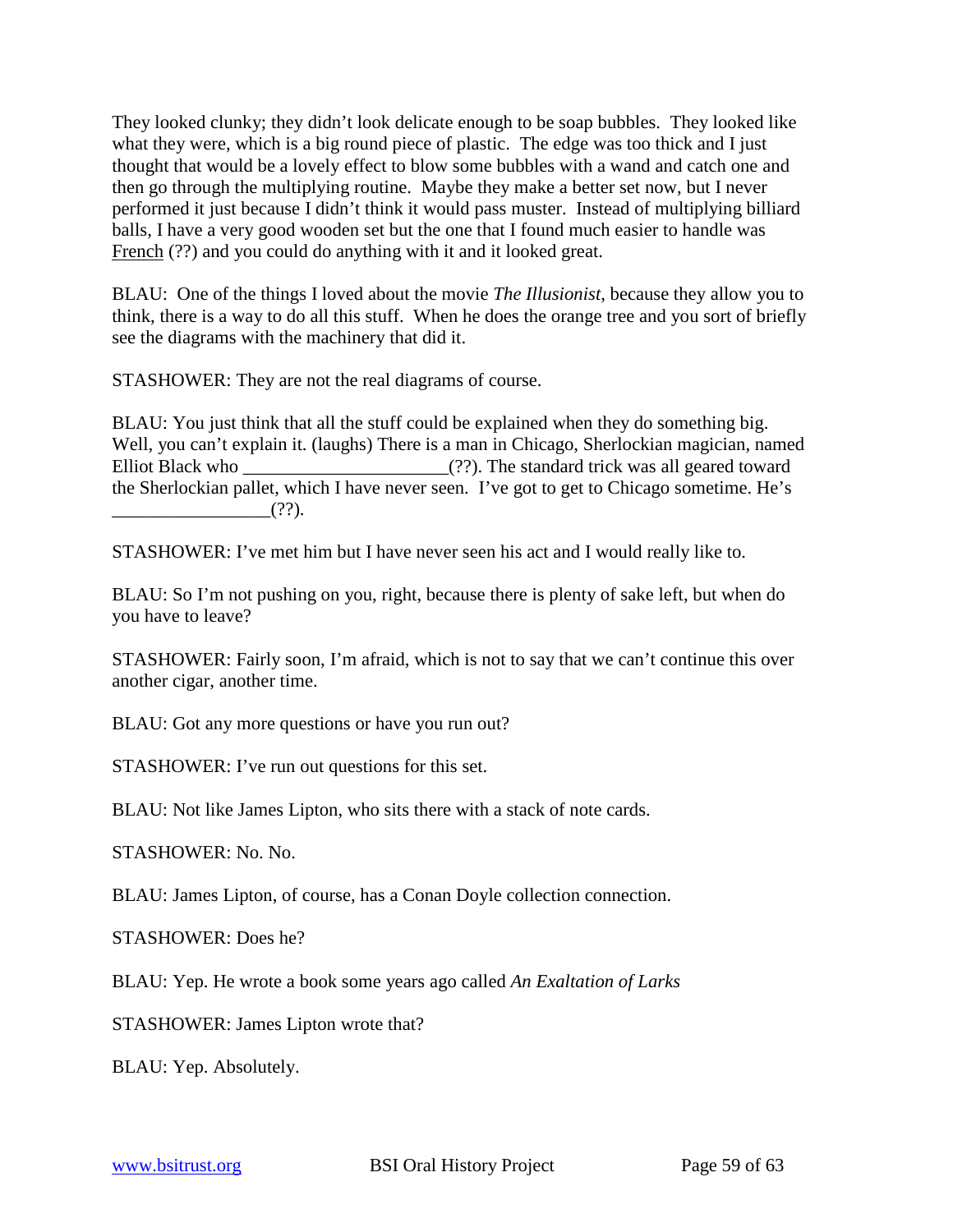STASHOWER: I did not know that.

BLAU: And he talks about Conan Doyle sitting down with Nigel of *The White Company* who's talking about what–a cete of badgers, a pride of lions because in those days, there was a specific name for every collection of animals, a pod of whales, exaltation of larks.

STASHOWER: I've always loved that Ruth Rendell title, *The Unkindness of Ravens*.

BLAU: I don't know if it was her book but someone, somebody has written. Who does the series about inn signs, names of pubs?

STASHOWER: Martha Grimes.

BLAU: And the horse you rode in on. (laughs)

STASHOWER: It's funny, the number of Americans who do those British themed–Elizabeth George, well Laurie King.

BLAU: This is one of the things that's so awful about so many Sherlockian pastiches, they are written by people that have no idea of British writing, of British speech, or British customs. And they decide, if they sound different on the \_\_\_ (??) if they use big words, it will sound British and it's not. There are few really good, imitation Sherlock Holmes stories.

STASHOWER: Well my–my objection is always that, well often, if god help you if Holmes and Watson are going to catch a train (Blau laughs) because then you've got to hear everything about the train from the time they dug the tunnels to laying the corner stone to exactly what the timetable was and all the rest of it. And, you just get so much detail in– because the author has troubled to look it up. And you would no more–and Conan Doyle, it would no more have occurred to Conan Doyle to write it that way than it would have occurred to a contemporary writer to describe how an internal combustion engine works every time someone gets in a car.

BLAU: There's a refining of that genre and that's somebody who knows a lot about something. And so, the person writes a Sherlock Holmes story in which Sherlock Holmes also knows everything about that something.

STASHOWER: Yes. Right. Right.

BLAU: Sherlock Holmes is a wine expert or knows all about butterflies or whatever it is sobecause this is what the author feels comfortable; he knows something about it. I loved Conan Doyle's nonchalance. I mean, he had Sherlock Holmes and Watson catching the train at the wrong station, in the day, when readers, if they thought about it, would have known about it. But the point was, they expected the readers to think; it's a good story. When *A Study in Scarlet* was published in Lippincott's and they were getting ready for the book edition, Conan Doyle wrote to Stoddart in Philadelphia, pointing out two mistakes in the story. One was the name of the post office, which in Lippincott's magazine was Seymour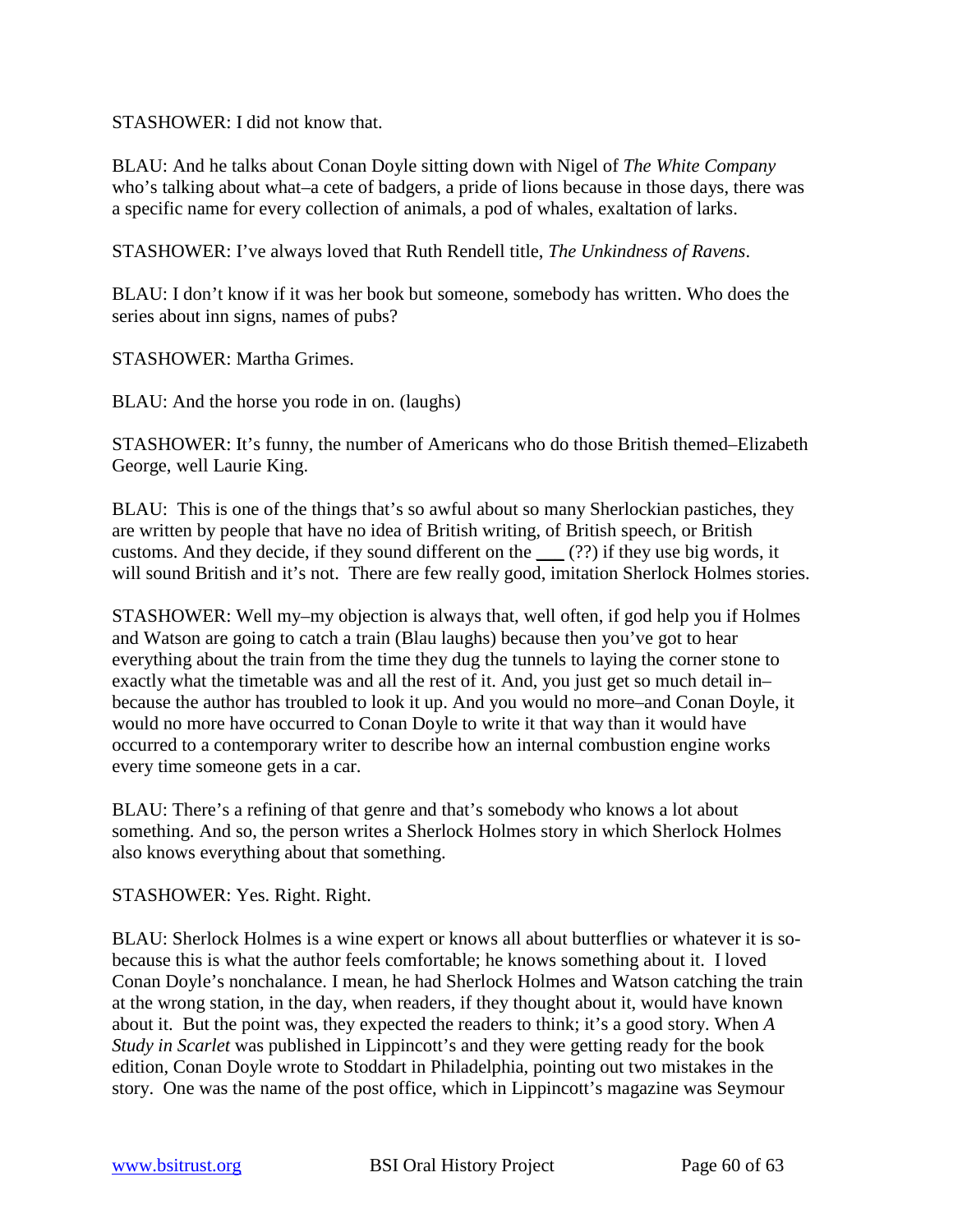Street. That S-e-y-m-o-u-r, instead of Wimpole. Well, obviously, the typesetter had looked at Conan Doyle's handwriting and had seen Seymour. And the other one was the dates, the date was wrong. And they corrected the post office but they didn't correct the date. And Sherlockian chronologists have been going crazy about this sudden switch from, whatever it was, April to October. But they didn't correct the mistake in the first book edition of *The Sign of the Four* and it was never corrected in any edition of *The Sign of the Four*. Conan Doyle didn't care. He never went to the trouble of saying, "Just a minute. Let's fix that." His friends told him early on of the many mistakes he had made in "The Silver Blaze" about betting on horses. Conan Doyle never took them out. One story that he did revise after it was published was *A Duet*. He got a lot of criticism because, Frank, when he met his former girlfriend, kissed her. That was–people said it was nonsense, so he revised it and that's not what he took out. He took out the cigarette smoking.

Authors, Sherlockian authors. Jack Tracy was an author.

STASHOWER: Did you know him fairly well?

BLAU: Yes. I was, for a while, one of the people on his advisory board with regards to what to do and what not to do. Which of course, meant that I got letters from people who had sent him money and hadn't received a book because Jack always fell behind publishing. And all I could do was tell people to just use your credit card, and if you don't get it you could tell the bank to cancel your charge. Of course, that's not part of the 2? Jack–Jack was an interesting person.

His mother was murdered and by the time the police realized they didn't have any suspects and didn't have any evidence because they hadn't secured the crime scene because they came there and they didn't realize until a few days later, when the autopsy was performed, that she was stabbed multiple times. Somehow, the cops, at the scene, had never noticed it. They had no evidence and no clues, so they decided that the obvious person who had done this was Jack. And they went to Jack and asked him to confess and he refused. He said he didn't do it. And they said, "You didn't get along with your mother." And he said, "Well yes I did." "But you borrowed money from your mother." He said, "Yes." And they urged him to confess but he wouldn't so they started planting stories in the local press that an arrest was imminent based on new evidence. Jack got it right–called a press conference in his front yard and told the television stations that if they have any evidence, they should arrest me; they don't, so don't. That was the end of that.

Jack got his transfer made and he moved to Las Vegas. It wasn't as allergic as his home was and not too long after he moved to Las Vegas, he was killed in an automobile accident and the cops in Illinois decided, obviously, he had committed suicide and went out there and went all though his house trying to find clues and didn't find any. But he was interesting though. His encyclopedia was an important work despite the fact that he had mean things to say about Orlando Park, who had written an encyclopedia before he did.

I knew Bill Baring-Gould. I knew Michael Harrison. And I was coming back from England; I had finished my stint there with Esso. Michael Harrison called me up and said, "I got this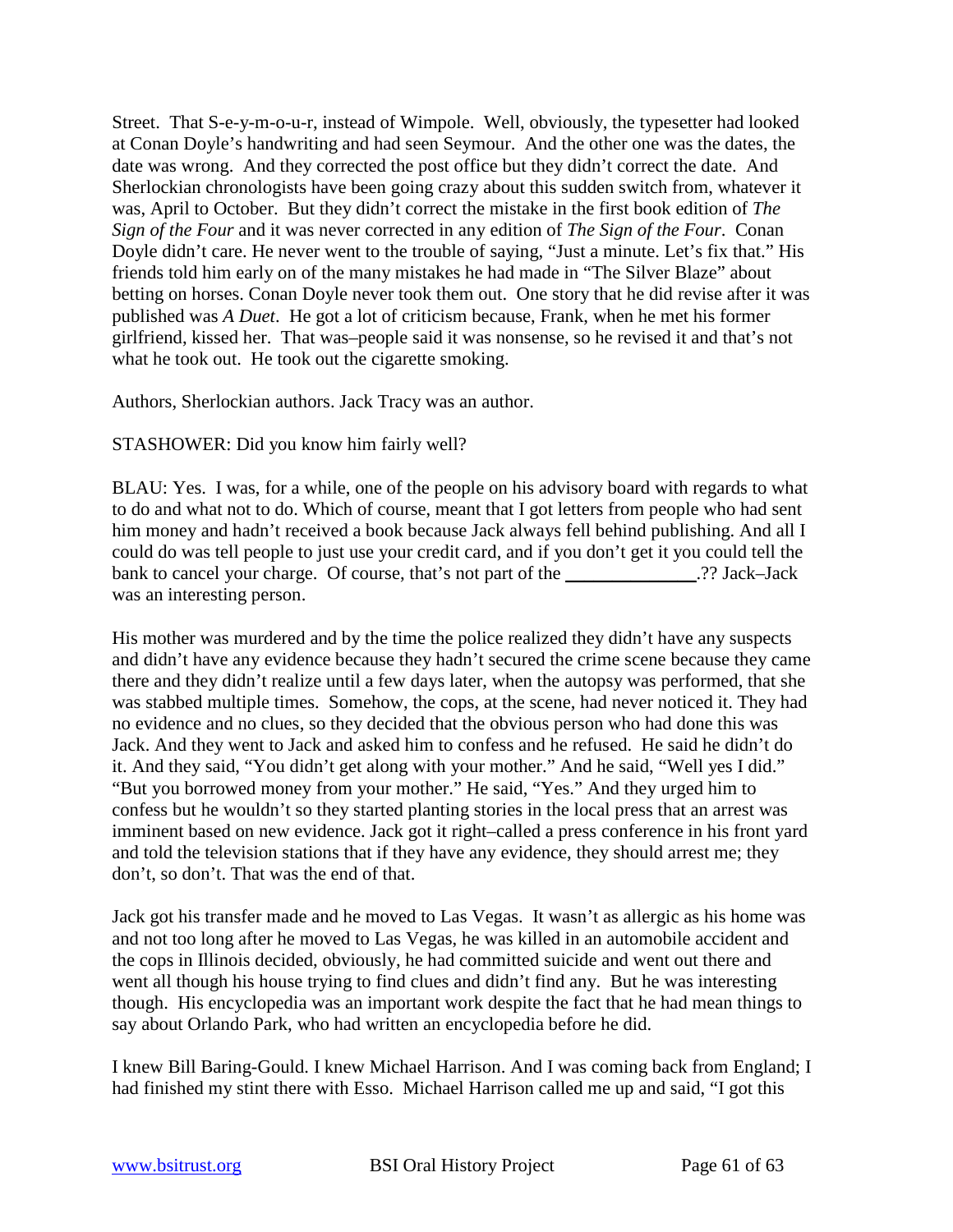big package I need to get to New York." I said, "Fine." He said, "It's a big package, so it's heavy, probably very expensive." I said, "How heavy is it? Esso is paying for the bill, so what is the problem?" I went and picked a big package, which was all of the bound issues of *The Strand Magazine* with Sherlock Holmes stories in them. And he was sending them to Bill Baring-Gould so that Bill would have the illustrations for the *Annotated Sherlock Holmes*. And, it was indeed a big, heavy package.

## STASHOWER: Yea. I bet.

BLAU: So, I flew to New York and went through customs and there was a courier, a uniformed courier, from *Time Life* magazine waiting for me to take custody of the package. (laughter) I went into New York the next day and had lunch with Bill at one of his favorite restaurants. Probably the same restaurant where the Adventuresses of Sherlock Holmes thought they were going to take him to lunch and they discovered that they didn't have the money to pay for it, so Bill wound up taking them to lunch. Michael Harrison is an interesting man. I keep saying Sherlockians are interesting people. He was really interesting. Did you ever meet him?

# STASHOWER: Just once.

BLAU: He liked to drink. Fortunately, he didn't like to drink expensive whisky.

STASHOWER: He didn't like to drink expensive whiskey or he didn't drink expensive whisky?

BLAU: He liked to drink but he didn't like expensive whiskies. He stayed with me here in Washington once, for about ten days. No, thank you very much, he didn't need single malt Scotch. He would just take the plain Old Pearson's brand and that was fine. This made it more economical (laughs) to have him as a houseguest. And David Hammer; I mean-these aren't authors known outside the world of Sherlockian stuff.

What other authors, I'm supposed to know? In the science fiction world? Kelly Freas I met once; now, he's not an author but he's an artist. He was a great science fiction illustrator. He was an interesting guy. He illustrated a Sherlockian story called "The Return" written by H. Beam Piper and John McGuire. This is about a spaceship that lands and discovers that someone has been there before them. The survivors, a long time ago–the descendants of the survivors have built this religion around the only book that survived the crash and it is *The Complete Sherlock Holmes*. The thing is, the commander of this new spaceship was named Holmes and that's the return, he's come back. (laughs). So, I have the originals somewhere of that artwork. Well, sometime you can come back, not for the BSI archive, and you can wander through my library to see what I have.

STASHOWER: That sounds good. I would like to do that–thank you very much Peter, until the next time.